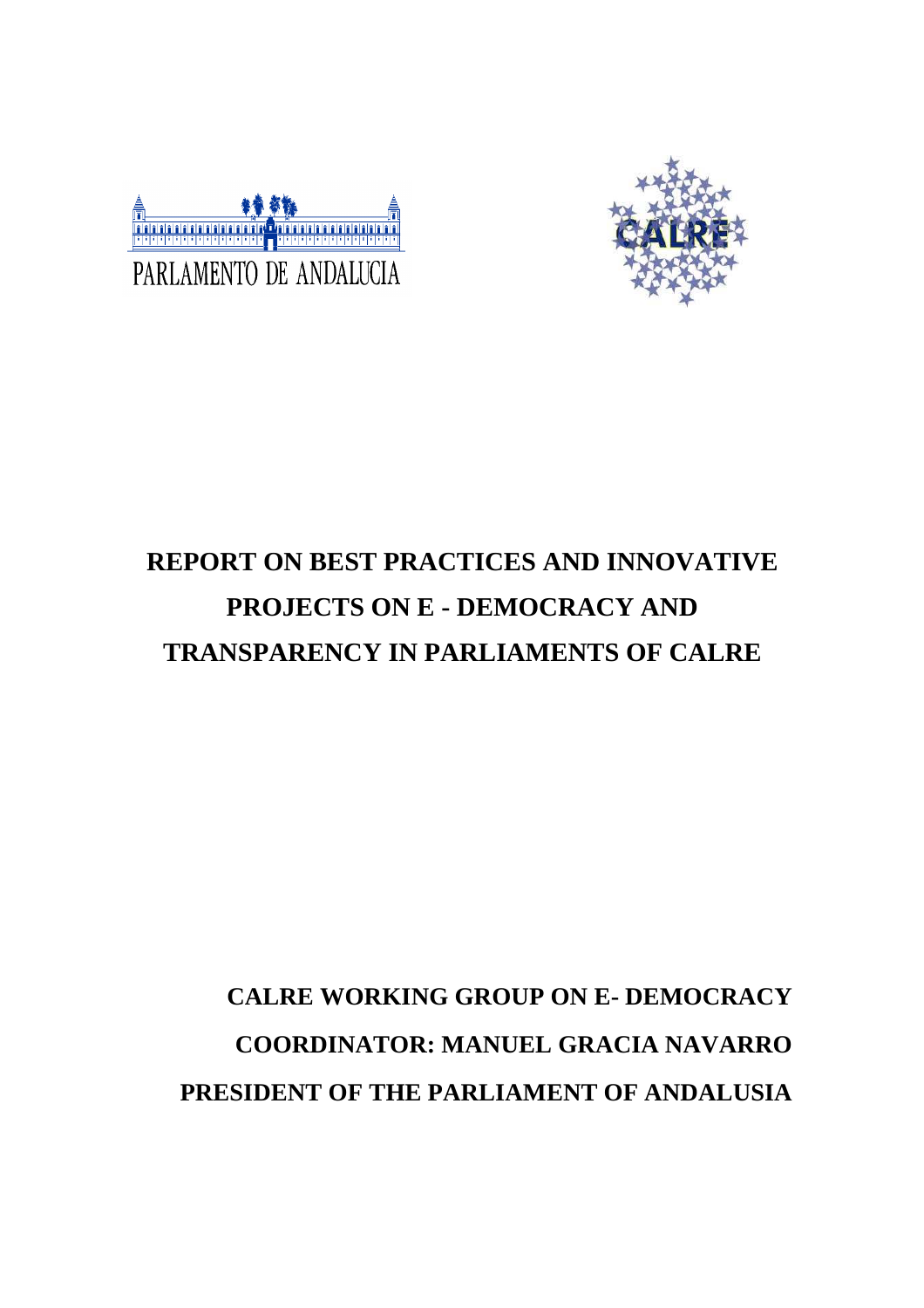## **TABLE OF CONTENTS**

## **Pages**

| <b>PART I: European Study of Evolution on e-Democracy</b>                      |
|--------------------------------------------------------------------------------|
|                                                                                |
|                                                                                |
|                                                                                |
|                                                                                |
|                                                                                |
| <b>PART II:</b> System on e-Democracy and Best practices25                     |
| <b>PART III:</b> Innovative Projects on e-Democracy and<br><b>Transparency</b> |
| > Innovative Projects on e-Democracy 30                                        |
|                                                                                |
|                                                                                |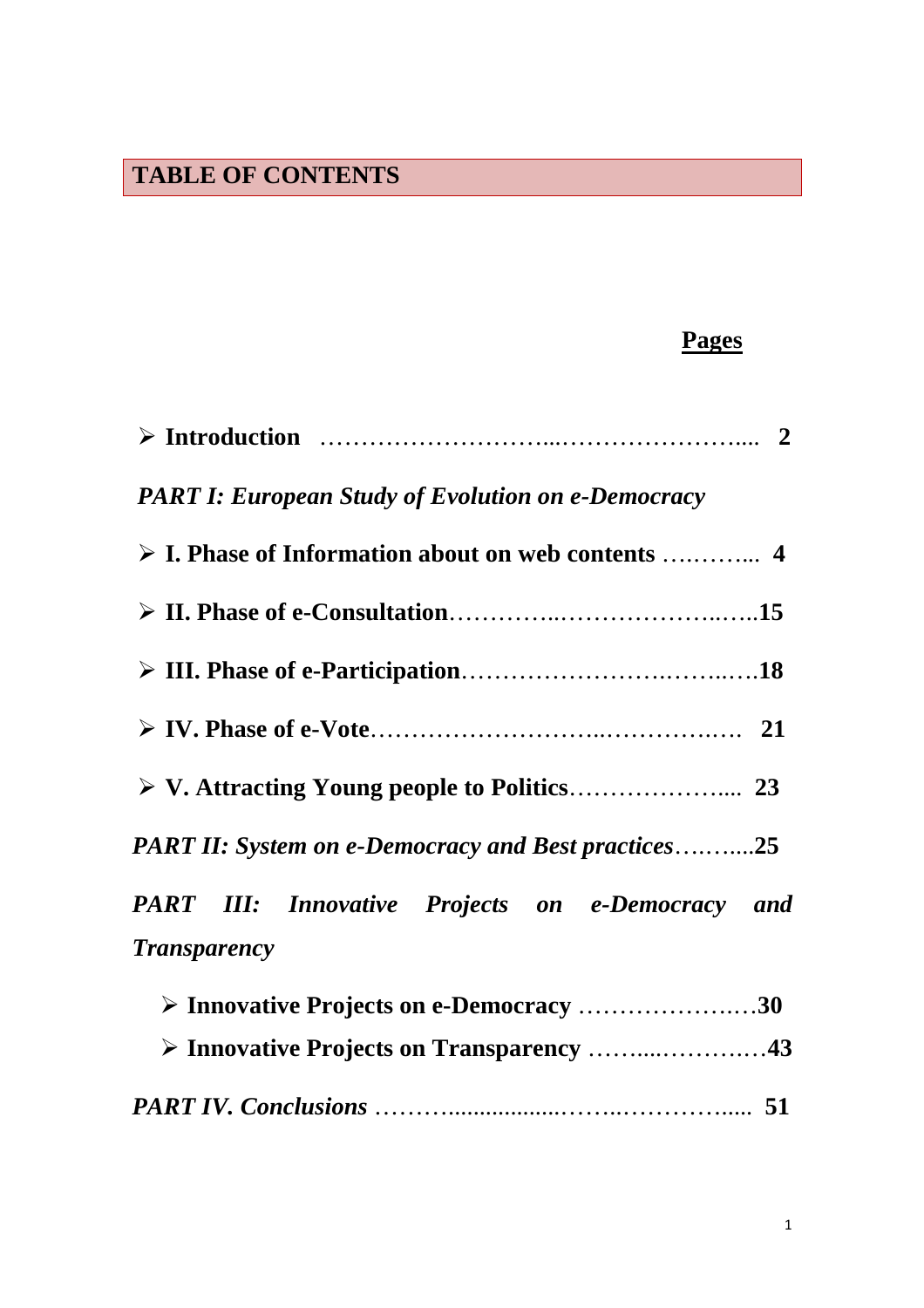## **INTRODUCTION**

This report on best practices and innovative projects on e-Democracy in the Parliaments of CALRE culminates the two lines of action of the Work Plan of the Working Group on e-Democracy 2014. This study was conducted to achieve objectives that we also set in the aforementioned plan. To analyze the evolution in the field of e-Democracy over the past two years, 2013 and 2014 in Parliaments and subsequently share suggestions for improvement and commitment, a **questionnaire** was sent to all the Regional Legislative Assemblies of CALRE with the aim that the result of this comparative study is broadly representative.

The study consists of four parts**: I) Developments in e-Democracy, II) System on e-Democracy and Best Practices, III) Innovative Projects in e-Democracy and Transparency and IV) Conclusions.** 

The first part of the study is to analyze the evolution of parliaments in **the phases of e-Democracy**, showing the degree of participation and interaction between citizens and parliaments.

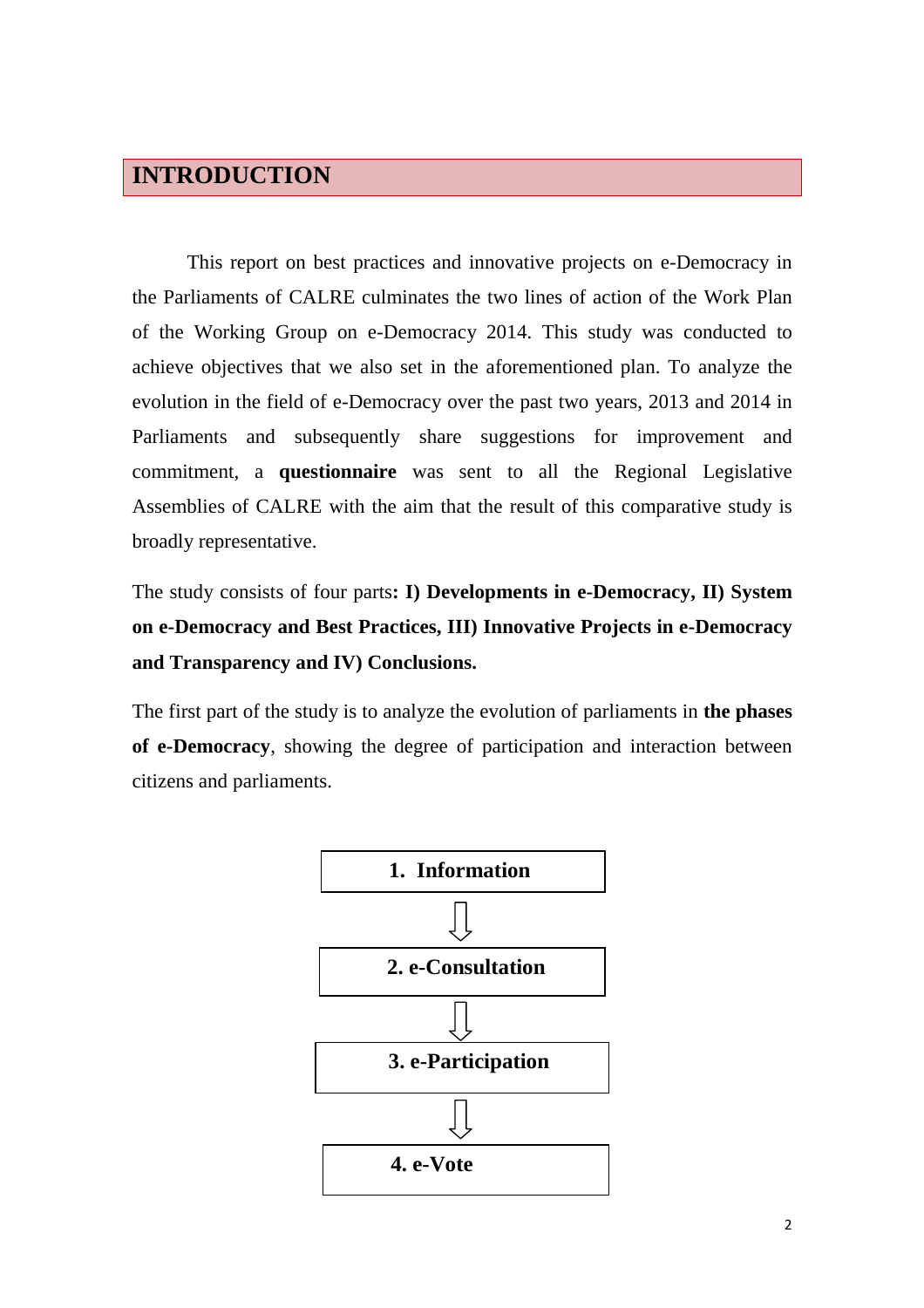In addition to the phases of e-democracy, this first part includes a fifth section called **Attracting young people to the Policy**, and that given the growing political disaffection of citizens and a progressive distrust of institutions and Politics, we find essential importance to attract young people to the public interest, social issues and politics, as one of the objectives of the working plan of this group of CALRE.

This analysis of evolution is to know if parliaments are implementing improvement proposals that were formulated in the conclusions of the Report of the Comparative Study of parliaments CALRE 2013 of this working group, presented to the Plenary Assembly of the CALRE in Brussels.

After know the evolution in e-Democracy, the second part of the report called **System on e-Democracy and Best Practices**, is a further step, to assess what is the impact of all these e-democracy initiatives (links to full live to plenary sessions, social networking, web spaces of Popular Legislative Iniciative ... etc) **to generate proximity to citizens and recovering citizen trust**. This crucial issue, which was highlighted by the President of the CALRE in 2013, Françoise Dupuis, in the Parliament of Andalucía at the meeting of the CALRE working group on e-Democracy 28 and May 29, 2013, stating the need assess the connection between tools in e-Democracy and the objective of moving forward in the concept of Open Parliament.

The system of e-Democracy will establish **initiatives- target specific** to be developed by the parliaments in the present and future, with the agreement of the group members to implement e-democracy tools in our parliaments.

The third part of the report is on **Innovative Projects in e-Democracy and Transparency**, which have been forwarded by the parliaments participating in the study.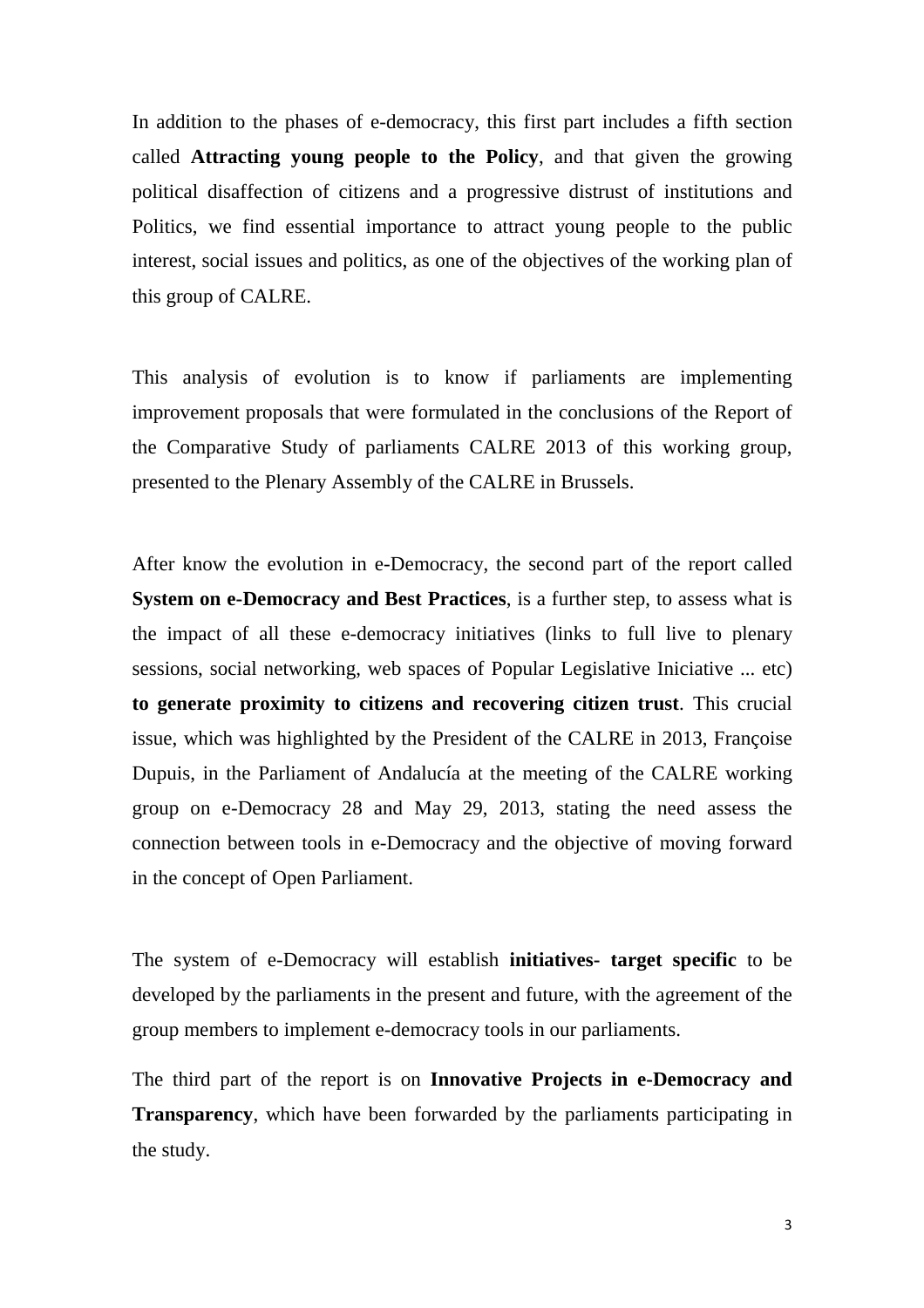## **PART I: EUROPEAN STUDY OF EVOLUTION ON E-DEMOCRACY**

## **I. INFORMATION OF CONTENTS ON WEB**

We received completed questionnaires from **21 Regional Parliaments of CALRE**: Parliament of Upper Austria (Oberösterreicher Landtag), Parliament of Åland (Finland), Parliament of Andalusia (Spain), Junta General of the Principality of Asturias (Spain), Legislative Assembly of the Autonomous Region of the Azores (Portugal), Parliament of Catalonia (Spain), Parliament of Styria (Austria), Parliament of Extremadura (Spain), Flemish Parliament (Belgium), National Assembly for Wales (United Kingdom), Parliament of Galicia (Spain), Regional Council of Lombardy (Italy), Regional Council of Molise (Italy), Regional Assembly of Murcia (Spain), Regional Assembly of Piedmont (Italy), Parliament of Salzburg (Austria), Regional Legislative Assembly Umbria (Italy), Parliament Wallon (Belgium), Basque Parliament (Spain), Parliament of the French Community / Federation Wallonia-Brussels (Belgium) and Parliament of Vorarlberg (Austria).

In the Report in 2013, 22 parliaments participated in this study and in this year report 21 parliaments are involved. The sample under study is different with respect to number of parliaments, as some of parliaments are different. Of the sample of this year, 10 parliaments were also in the study of the previous year and 11 parliaments are new, expanding the total number of analyzed parliaments that lets us know their situation in e-Democracy. Although the sample of parliaments is not the same, the difference in the number of parliaments has no effect on the study of evolution because the calculations are made in percentage terms. Some effect is that some of Parliaments are different, what we will explain in the report to find out what the status of the e-Democracy in the regional parliaments of CALRE.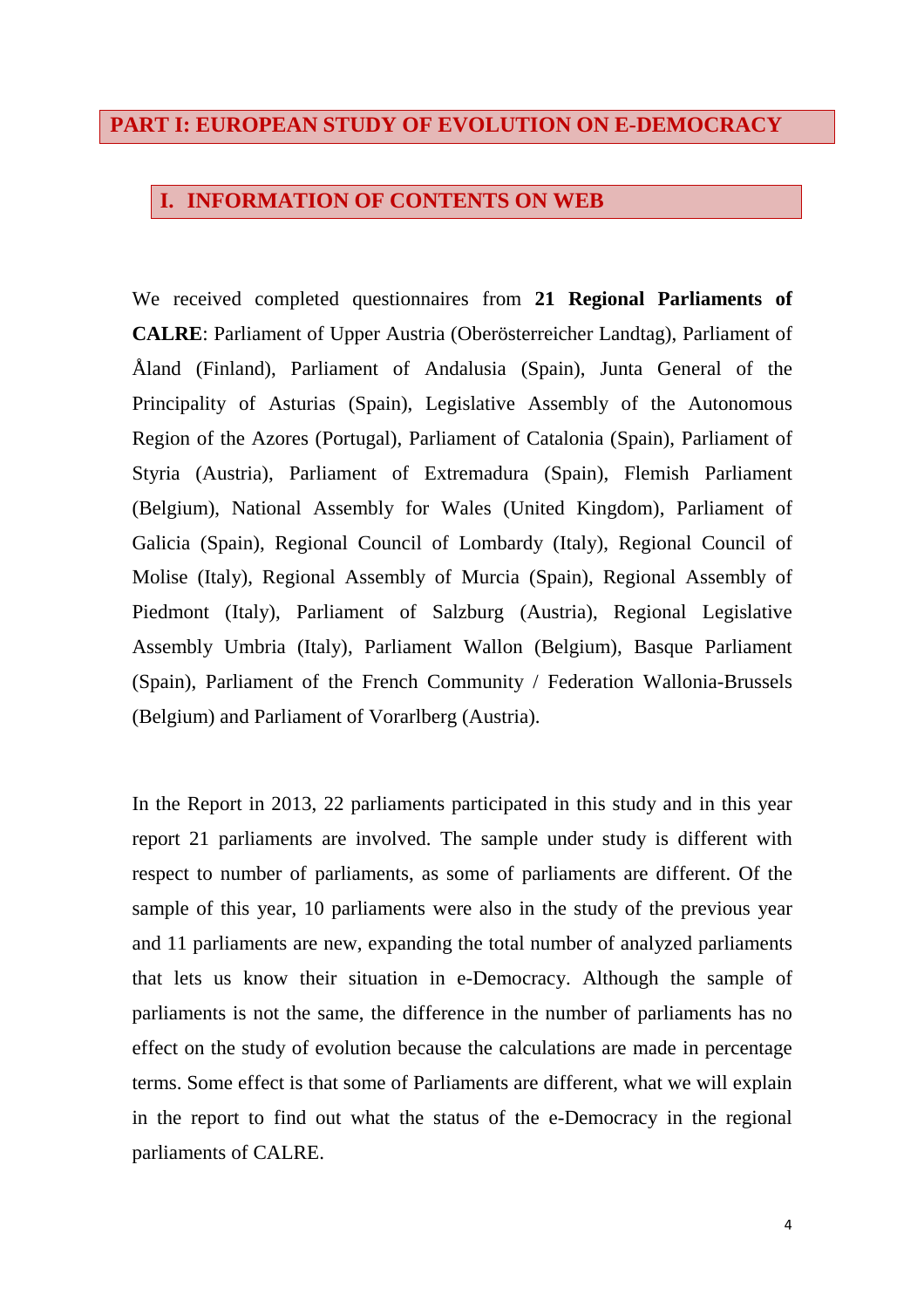We thank all the parliaments that have submitted their completed questionnaires in order to participate in this comparative study, thus having a large sample of regions from seven of the eight countries members CALRE regions, allowing us to analyze a greater diversity of situations and provide a better representation to results.

We begin by analyzing **the first phase of the e-Democracy: Information**, that the questionnaire under the heading *Information Web contents* includes several thematic blocks, starting with the corresponding *General Information* based on a set of items on accessibility of the web, tracking the average number of visits per month, if Parliaments have links to other regional assemblies among others.

The Table nº 1 shows the percentage analysis (proportion of Parliaments) and the total number of Parliaments that have different items and its evolution in years 2013 and 2014:

| <b>GENERAL</b><br><b>INFORMATION: ITEMS</b>     | <b>PERCENTAGES</b><br>2013 | <b>TOTAL</b><br>2013 | <b>PERCENTAGES</b><br>2014 | <b>TOTAL</b><br>2014    |
|-------------------------------------------------|----------------------------|----------------------|----------------------------|-------------------------|
| 1. Parliament Information<br>and Functions      | 95,45%                     | 21                   | 95,24%                     | 18                      |
| 2. Contents Index                               | 77,27%                     | 17                   | 85,71%                     | 18                      |
| 3. Subject Index                                | 63,64%                     | 14                   | 71,43%                     | 15                      |
| <b>4. FAQ Section</b>                           | 18,18%                     | $\overline{4}$       | 19,05%                     | $\overline{\mathbf{4}}$ |
| 5. Web accesible in<br><b>English</b>           | 59,09%                     | 13                   | 47,62%                     | 10                      |
| <b>6. Oficial</b><br>newsletter/bulletin on web | 63,64%                     | 14                   | 66,67%                     | 14                      |
| <b>7. Statistics hits web</b>                   | 81,82%                     | 18                   | 80,95%                     | 17                      |
| <b>10. Regional Assemblies</b><br>Links         | 68,18%                     | 15                   | 71,43%                     | 15                      |
| 11. CALRE Link                                  | 72,73%                     | 16                   | 66,67%                     | 14                      |

#### **TABLE Nº 1**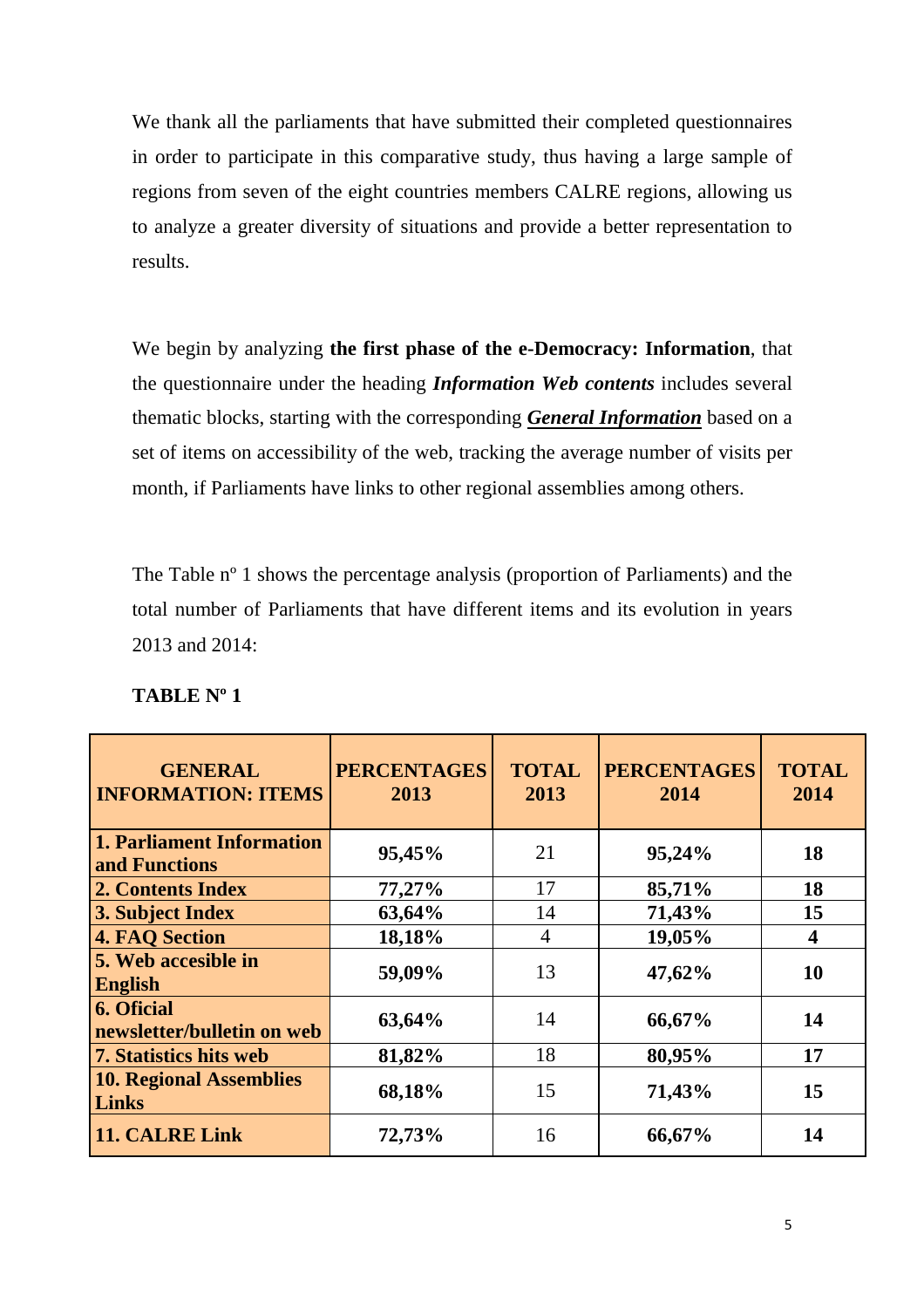The Table nº 1 shows broadly **positive developments in these two years with high values of the indicators**, the parliamentarians web have **index of contents**, increasing from **77.27%** in 2013 to **85.71%** in 2014. **The index of subject**, goes from **63.64%** to **71.43%**; both indicators are an important issue from the point of view of accessibility and usability of the website. Slight increases were also observed in **incorporating FAQ section and the publication of the Official newsletter on the web.** In some of the indicators that a decline does not mean a regression in the status of e-Democracy, but it is only the effect mentioned above derived from the participation of new parliaments that make different the base of the sample observed. New Parliaments incorporated this year that do not have that indicator while other parliaments in the previous study had the indicator have not participated in this study.

Observe the evolution in the following graph:



## **CHART Nº 1**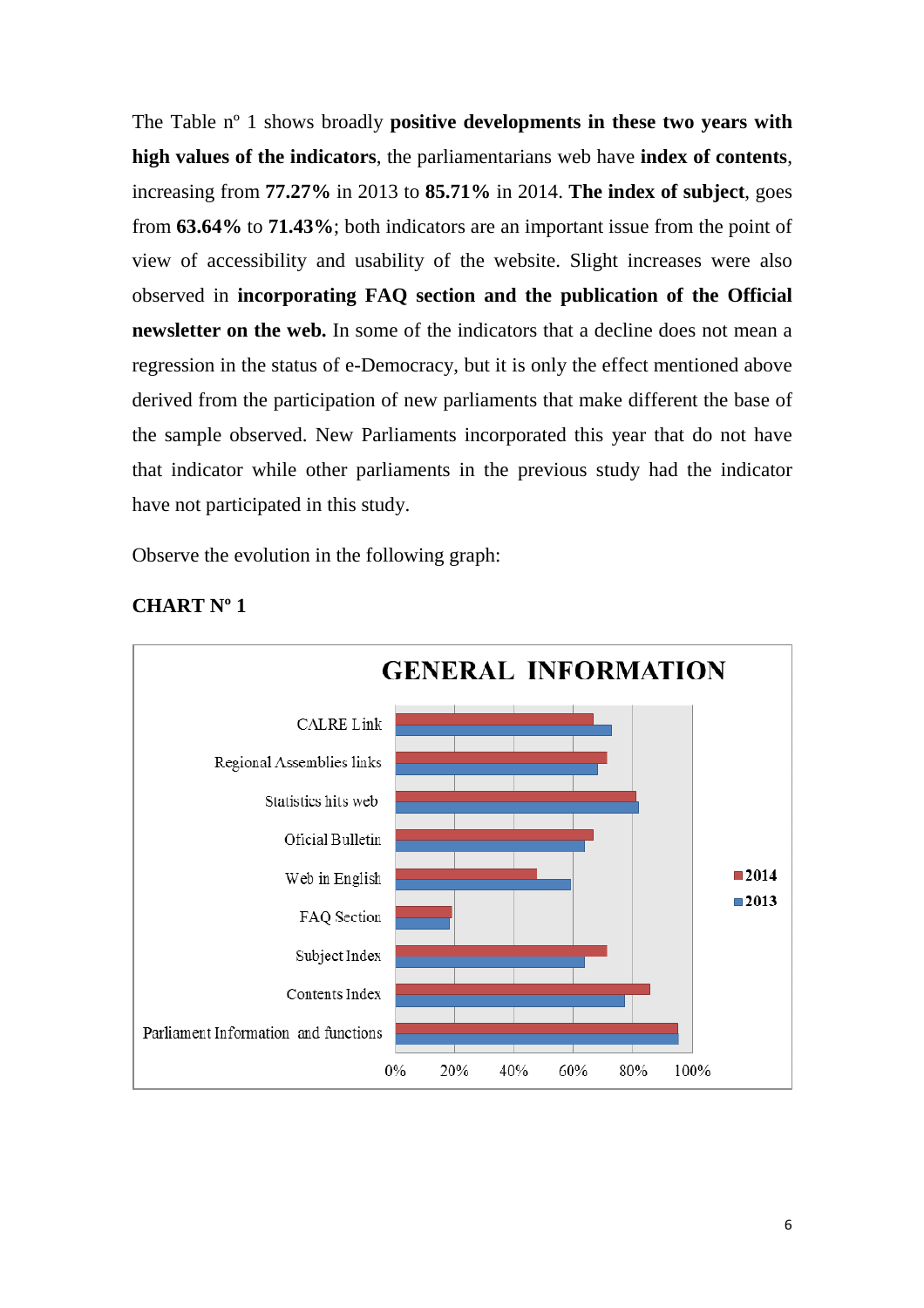**A significant positive trend is observed in the indicator of visits average of parliamentary web.** Web statistics visits are essential to know what is the degree of dissemination of parliamentary web through visits recorded by the counter. If we track the evolution of this indicator we can know whether the actions developed in the other phases to promote the participation and consultation of citizens shall be effective, the first step for the interaction with citizens is that they visit the web.

It is useful to track the average number of visits per month on the web. The number of visits depends on several factors, including the date of the counter and the actions taken to promote visits.

Consider the data in Table 2013 Pointer visits to the website:

| <b>TABLE N°</b> |  |
|-----------------|--|
|-----------------|--|

| <b>PARLIAMENT</b>        | <b>COUNTER</b><br><b>DATE</b> | Nº AVERAGE<br><b>HITS WEB</b> |
|--------------------------|-------------------------------|-------------------------------|
| <b>Flemish</b>           | 2006                          | 150.000                       |
| Lombardia                | 2001                          | 110.000                       |
| Wales                    | jul-09                        | 85.000                        |
| <b>Catalonia</b>         | 2006                          | 65.000                        |
| La Rioja                 | jun-07                        | 55.000                        |
| Veneto                   |                               | 50.000                        |
| <b>Extremadura</b>       | 6 years                       | 22.300 - 80.000               |
| <b>Brussels</b>          | 6 months                      | 26.770                        |
| <b>Andalusia</b>         | 2012                          | 25.000                        |
| <b>Baleares</b>          | 2009                          | 20.000                        |
| Saxony                   |                               | 18.000                        |
| <b>Abruzzo</b>           | 17 months                     | 15.000                        |
| <b>Navarra</b>           | 11/09/2009                    | 11.600                        |
| <b>French Community</b>  |                               |                               |
| <b>Wallonie</b>          | 2010                          | 11.000                        |
| <b>Madrid</b>            | sep-07                        | 9.100                         |
| <b>Region Las Azores</b> | 1 year                        | 9.000                         |
| <b>Styria</b>            |                               | 7.500                         |
| <b>Bremen</b>            | 03/2011                       | 6.150                         |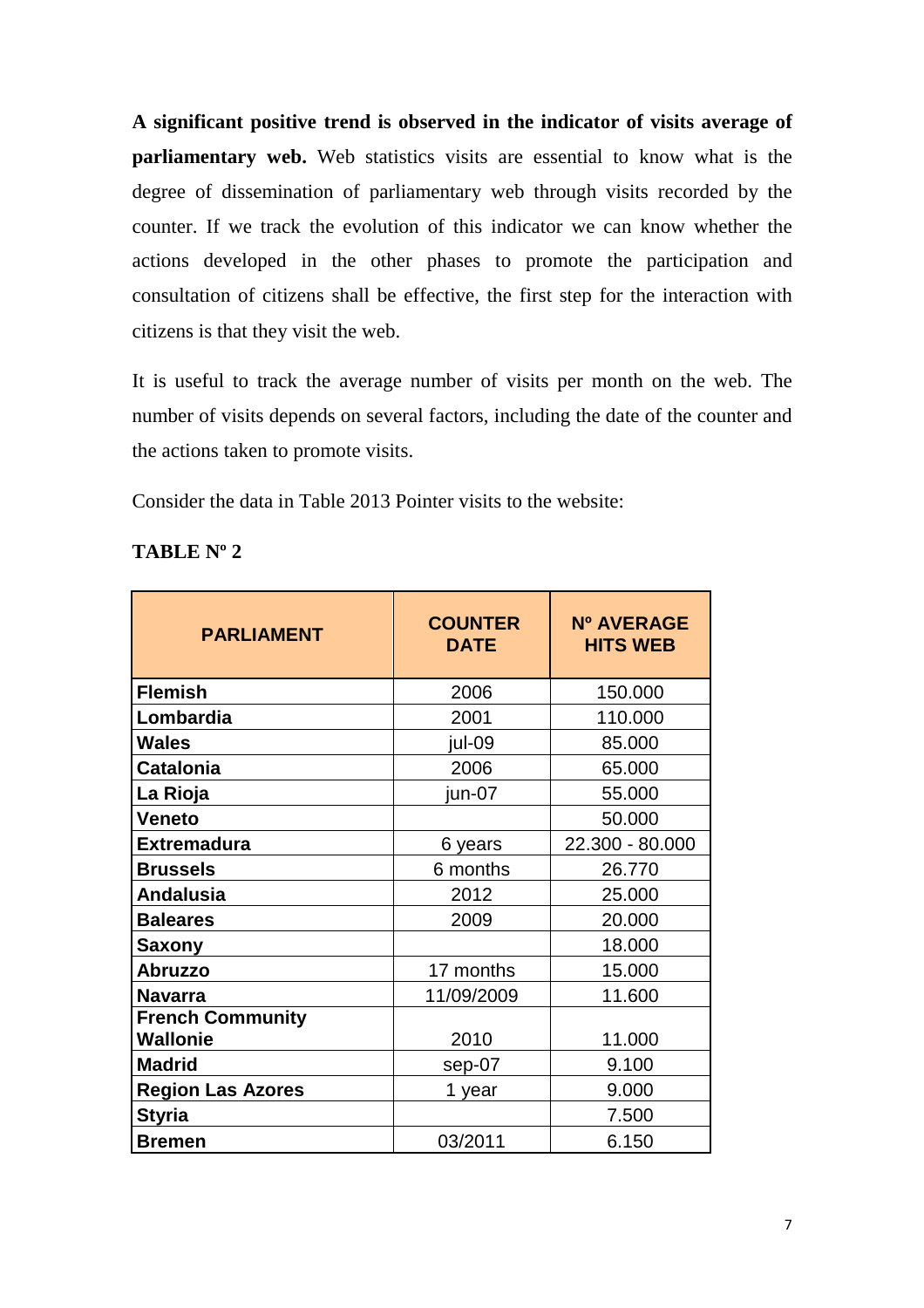In 2013 the Flemish Parliament was the first on number of visits of parliamentary web with an average of 150.000 hits per month, Catalonia second with 110.000 visits and the National Assembly for Wales with 85.000 visits.

However, as shown in Table No. 3, in 2014 the first parliaments on visits have doubled their web visits; the Flemish Parliament has 333,000 visits monthly on average, Catalonia 317,000 visits and Piedmont has 200,000 visits.

| <b>TABLE Nº 3</b> |  |
|-------------------|--|
|                   |  |

|                          | <b>COUNTER</b>   | Nº HITS WEB    |
|--------------------------|------------------|----------------|
| <b>PARLIAMENT</b>        | <b>DATE</b>      | <b>AVERAGE</b> |
| <b>Flemish</b>           | 2013             | 333.000        |
| Catalonia                | January 2014     | 317.000        |
| <b>Piedmont</b>          |                  | 200.000        |
| Lombardia                | 2001             | 130.000        |
| <b>Wales</b>             | <b>July 2009</b> | 65.246         |
| <b>Galicia</b>           | 2007             | 60.242         |
| <b>French Community</b>  |                  |                |
| <b>Wallonie</b>          | 01/01/2012       | 50.000         |
| <b>Basque</b>            |                  | 40.000-60.000  |
| Andalusia                | 2012             | 26.200         |
| Umbria                   | 1 year           | 25.000         |
| <b>Vorarlberg</b>        | 2002             | 25.000         |
| <b>Extremadura</b>       | 2006             | 21.000         |
| Wallon                   | 2008             | 15.000         |
| <b>Asturias</b>          | 2014             | 12.403         |
| <b>Region Las Azores</b> | 2 years          | 8.700          |
| Salzburg                 |                  | 3.000          |
| <b>Styria</b>            | 2005             | 400            |

Also on the Phase of information and under the heading questionnaire of **Information about Web Contents,** the second thematic block is the related to the information provided on the website of the **Parliamentary Debates or Plenary sessions,** which can be seen in the table n<sup>o</sup> 4: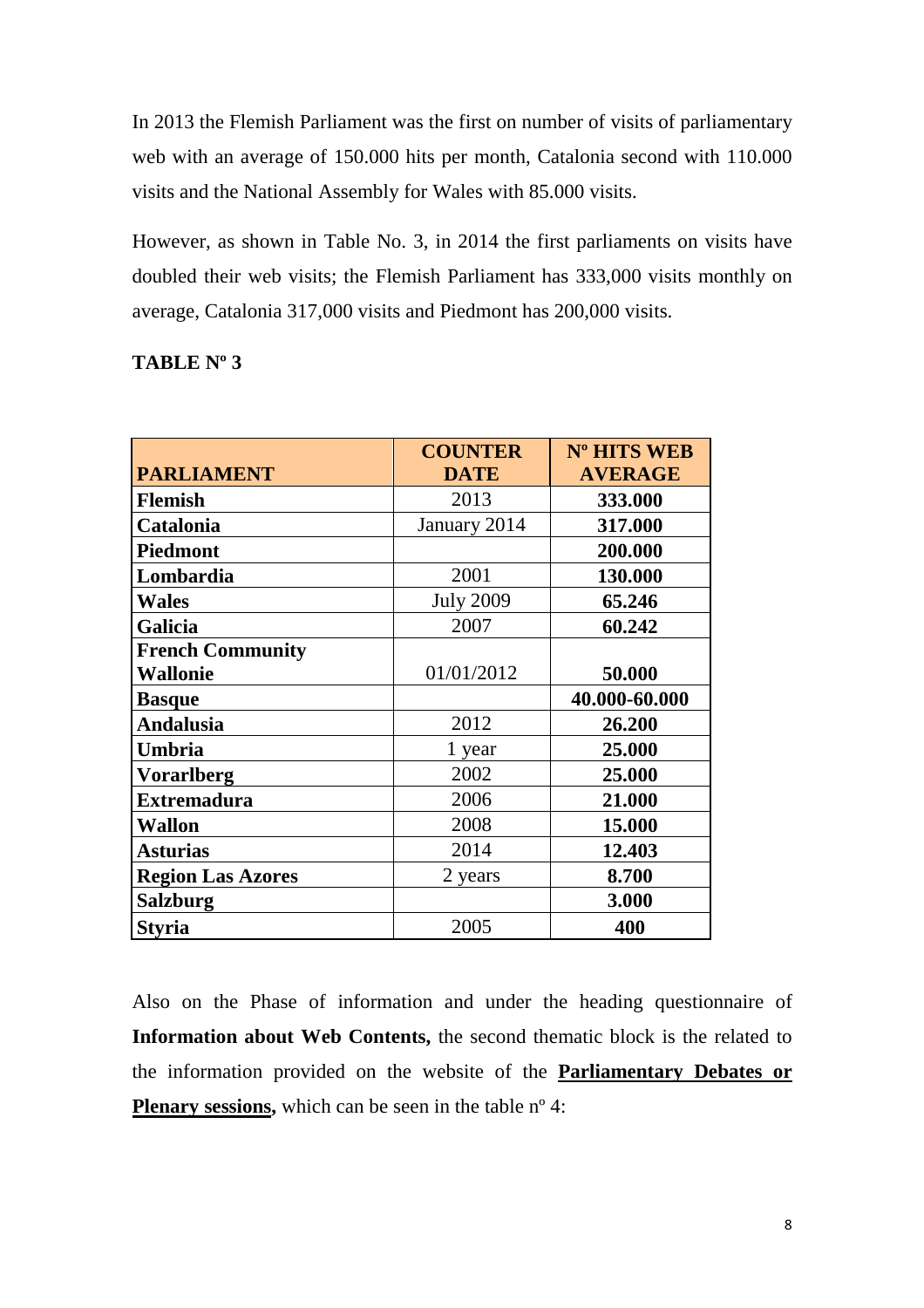#### **TABLE Nº 4**

| <b>PARLAMENTARY DEBATES</b><br><b>INDICATORS</b> | <b>TOTAL</b><br>2013 | $\frac{6}{2013}$ | <b>TOTAL</b><br>2014 | $\%$ 2014 |
|--------------------------------------------------|----------------------|------------------|----------------------|-----------|
| <b>12. Calendar of Plenary Sessions</b>          | 22                   | 100%             | 20                   | 95,24%    |
| <b>13. Live Plenary sessions on web</b>          | 17                   | 77,27%           | 20                   | 95,24%    |
| <b>14. Video Library Plenary</b>                 | 16                   | 72,73%           | 18                   | 85,71%    |
| <b>15. Transcribed Text Plenary</b>              | 22                   | 100%             | 20                   | 95,24%    |
| <b>16. Statistics tracking Plenary</b>           | 8                    | 36,36%           | 14                   | 66,67%    |

In parliamentary debates a significant evolution is observed in almost all indicators. **All parliaments published online calendar plenary sessions in 2013 and 95,24% of Parliaments in 2014. Positive developments in the live broadcast of the plenary session on web**, which increases from **77.27%** to **95.24%**, **and on video library**, of **72.73%** to **85.71%** of parliaments of the respective samples, are produced. The indicator on the publication of the full text transcript of the plenary sessions on the web is the only indicator in this block that decreases slightly.

**Especially significant is the increase in the analysis of statistics tracking the plenary sessions on the web**, while in 2013 it performed the **36.36%,** in 2014 increased to **66.67%** of the Parliaments. Developments in all indicators illustrated in Chart 2.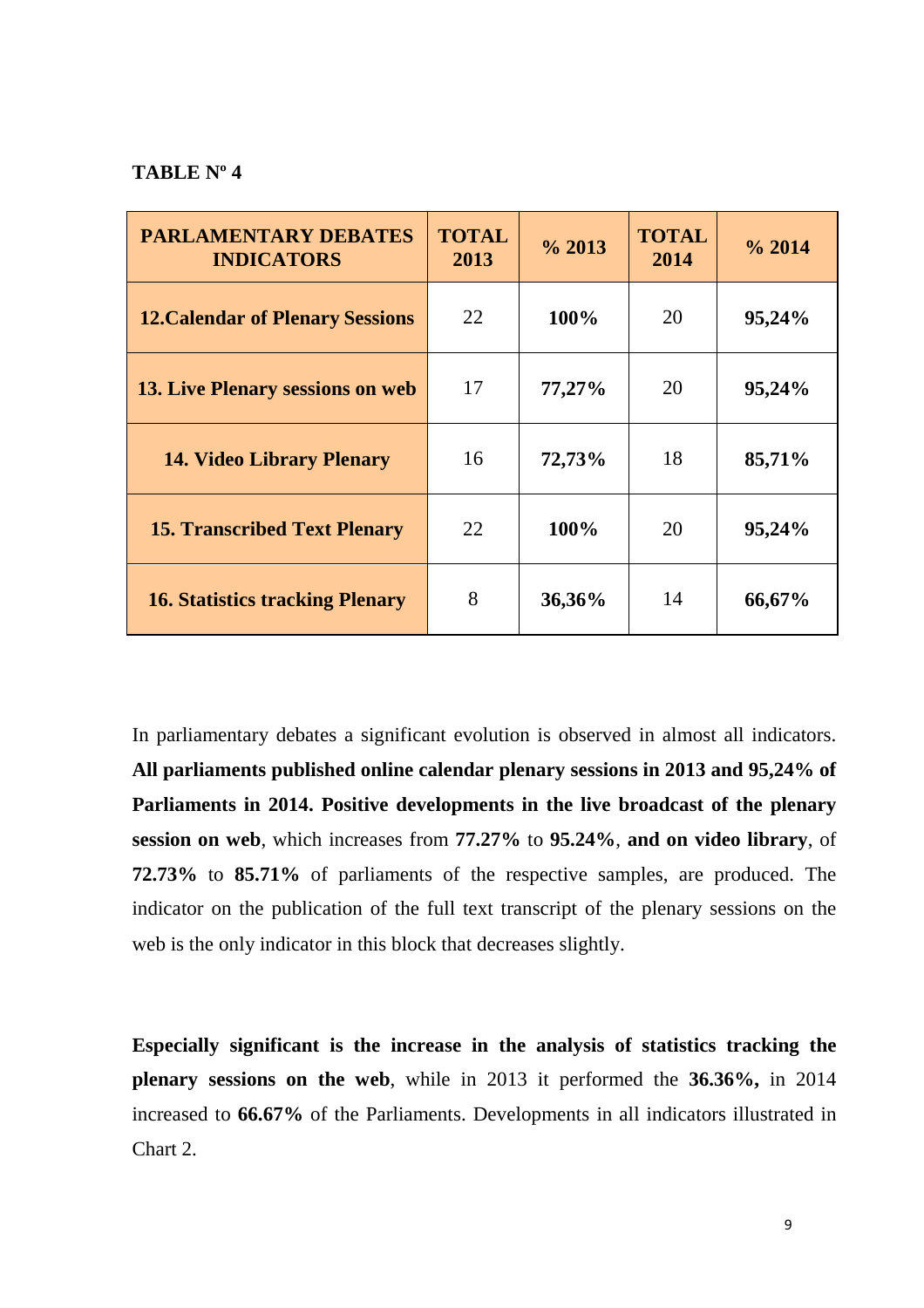#### **CHART Nº 2**



**We emphasize the high growth in the average number of visits by month of Plenary sessions on the web**. Tables 5 and 6 show the growth in the first three parliaments in numbers of visits to the plenary on web in the year 2013 which are **Parliaments of Catalonia, Extremadura and Andalusia.** While in 2014 are the **Parliaments of Catalonia, Flemish Parliament and Parliament of Andalusia**. Especially relevant is the evolution of Catalonia passing **20.700 hits per month** in 2013 to **73.000 visits in 2014**. Flemish Parliament passes from **1,000 visits in 2013 to 12.500 visits in 2014**. **Positive trend is observed also in the number of parliaments that monitor of visitors to the plenary on web**. The data of all parliaments are shown in Tables 5 and 6.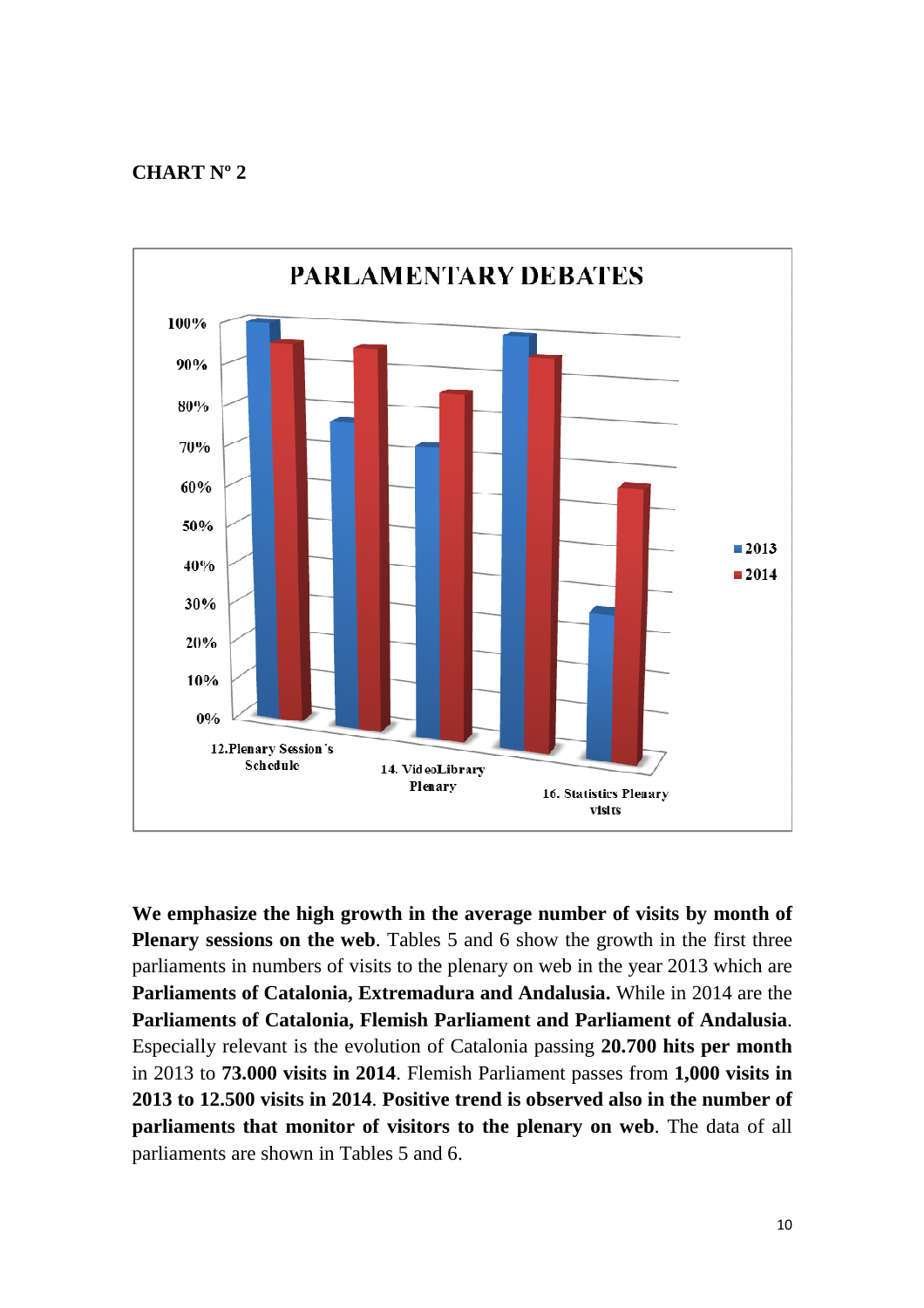## **TABLE Nº 5**

| <b>PARLIAMENTS 2013</b>  | Nº PLENARY WEB<br><b>VISITS</b> |
|--------------------------|---------------------------------|
| <b>Catalonia</b>         | 20.700                          |
| <b>Extremadura</b>       | 6.000                           |
| <b>Andalusia</b>         | 3.000                           |
| <b>Saxony</b>            | 2.600                           |
| Lombardia                | 2.000                           |
| <b>Region Las Azores</b> | 1.000                           |
| <b>Flemish</b>           | 1.000                           |
| <b>Madrid</b>            | 954                             |

## **TABLE Nº 6**

| <b>PARLIAMENTS 2014</b> | Nº PLENARY WEB<br><b>VISITS</b> |
|-------------------------|---------------------------------|
| <b>Catalonia</b>        | 73.000                          |
| <b>Flemish</b>          | 12.500                          |
| <b>Andalusia</b>        | 3.600                           |
| <b>Asturias</b>         | 3.100                           |
| <b>Azores</b>           | 2.000                           |
| Lombardia               | 2.000                           |
| <b>Galicia</b>          | 1.757                           |
| <b>Basque</b>           | 1.500                           |
| <b>Extremadura</b>      | 1.377                           |
| <b>Styria</b>           | 1.000                           |
| <b>Piedmont</b>         | 1.000                           |
| <b>Wales</b>            | 911                             |
| <b>Vorarlberg</b>       | 400                             |
| <b>Salzburg</b>         | 300                             |
| <b>Umbria</b>           | 250                             |

The third thematic block under the Phase of Information is *Member of*  **Parliament on website**. Table n° 7 shows the results of the different concepts of the profile information of the deputies, if web facilitates contact between citizens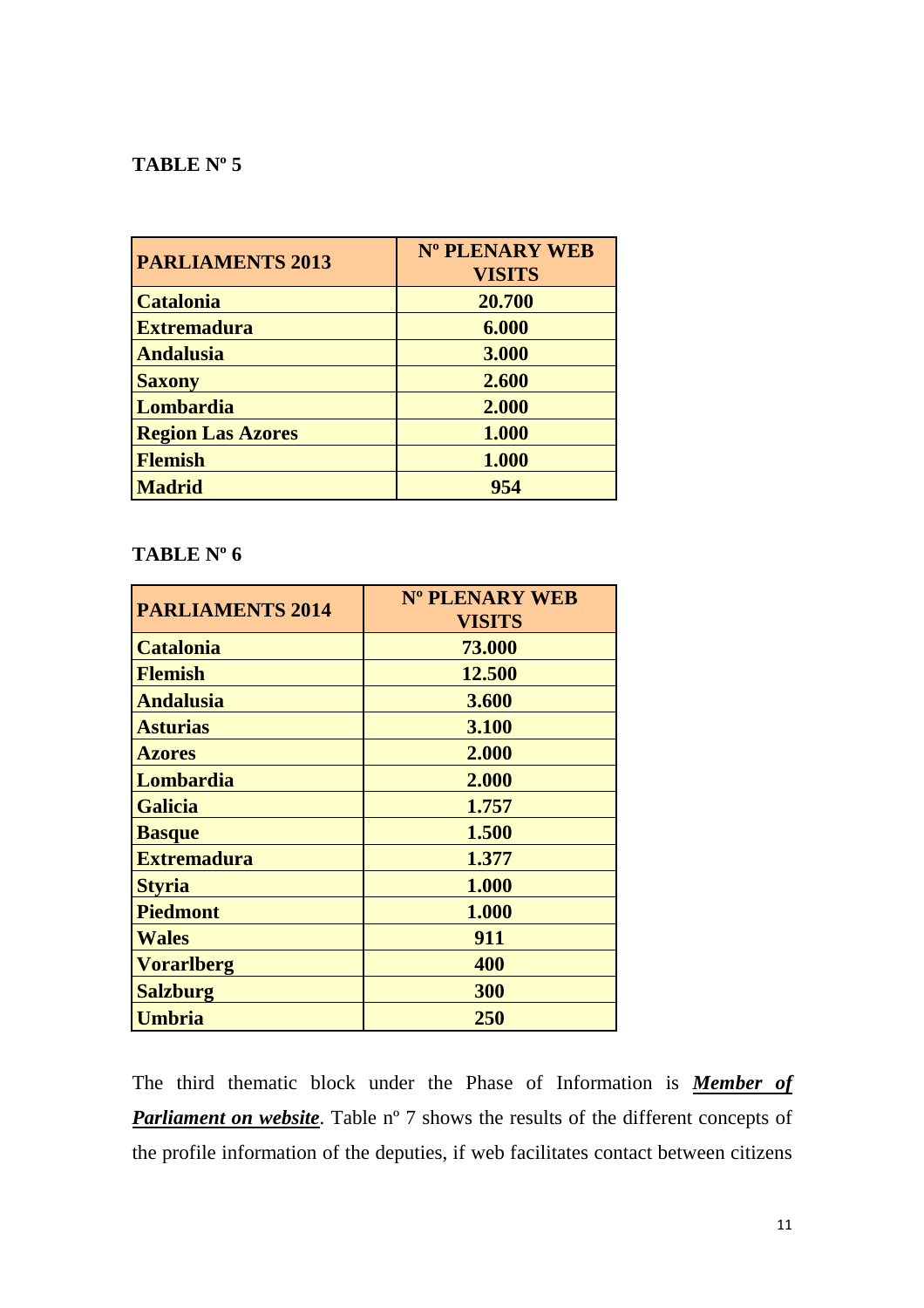and deputies providing their email address and Transparency in the activity of deputies.

## **TABLE Nº 7**

| <b>ITEMS MEMBER OF</b><br><b>PARLIAMENT</b>     | <b>TOTAL</b><br>2013 | $\frac{6}{2013}$ | <b>TOTAL</b><br>2014 | $\frac{6}{2014}$ |
|-------------------------------------------------|----------------------|------------------|----------------------|------------------|
| 18. Members' email address                      | 17                   | 77,27%           | 21                   | 100%             |
| <b>19. Plenary Interventions of</b><br>members  | 10                   | 45,45%           | 15                   | 71,43%           |
| <b>20. Week Depute Agenda</b>                   | 1                    | 4,55%            | 5                    | 23,81%           |
| 21. Visits on Agenda                            | 0                    | 0%               | 3                    | 14,29%           |
| <b>22. Legislative Initiatives</b><br>submitted | 17                   | 77,27%           | 18                   | 85,71%           |
| 23. Biography MPs                               | 18                   | 81,82%           | 20                   | 95,24%           |
| <b>24. Statement of income</b>                  | 9                    | 40,91%           | 9                    | 42,86%           |
| <b>25. Profession deputes</b>                   | 17                   | 77,27%           | 19                   | 90,48%           |

The part relating to Members of Parliament in Web shows a high increase of evolution in all items. **In 2013, 77.27% of parliaments include the email address of the deputies on the web, while in 2014 all Parliaments published it.** This information provided by the parliaments is extremely useful for creating interaction and improve communication between deputies and citizens, essential to enable citizens to communicate with their elected representatives.

The indicator on the inclusion of the speech of Members in plenary and commissions on their personal record online shows **a significant increase from 45.45% in 2013 to 71.43% of the Parliaments in 2014**. This allows citizens to know the work done by its members individually and have more knowledge about their representatives.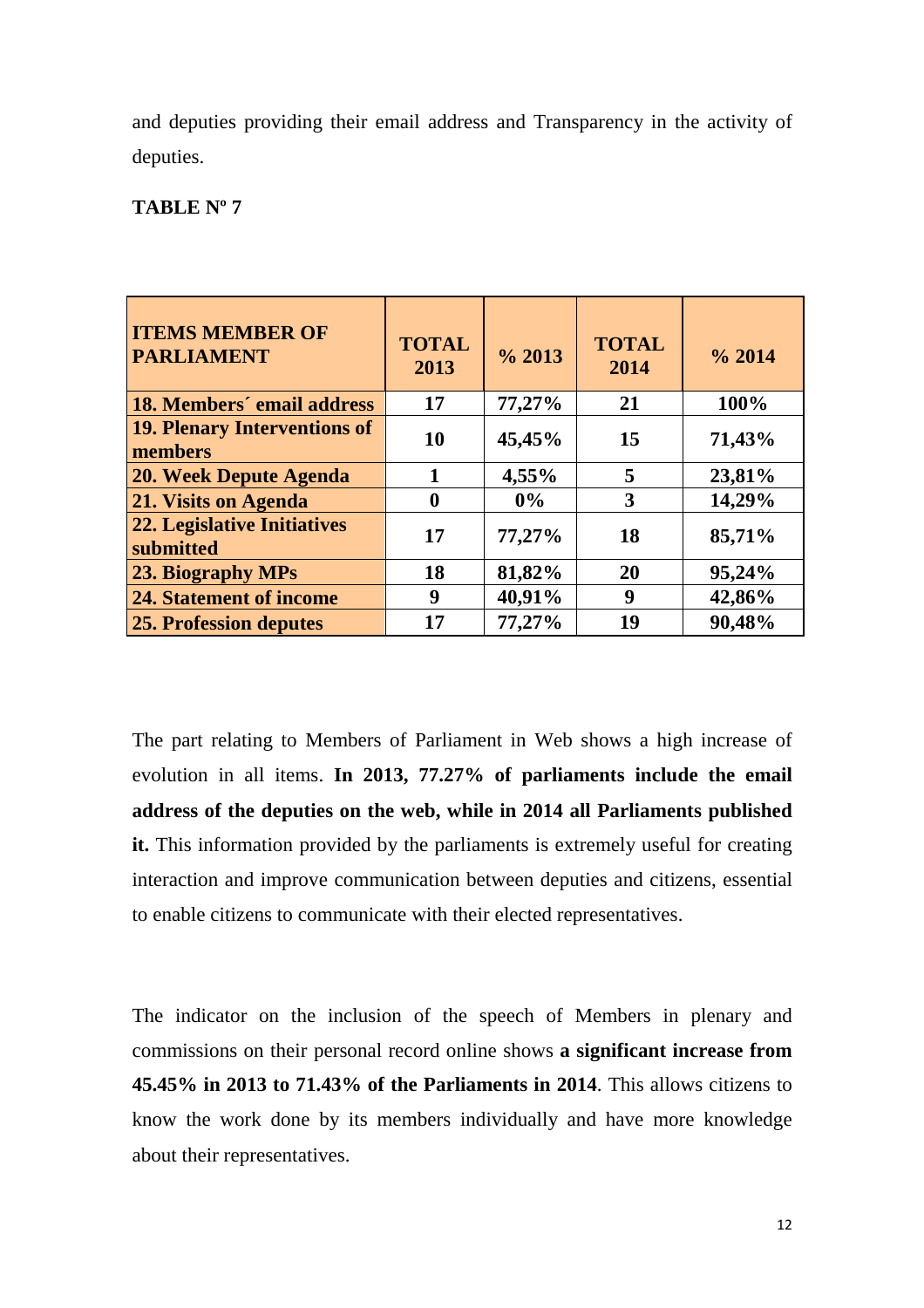We emphasize the positive increase in the **publication of Members agendas on the web from 4.55% to 23.81% of parliaments in 2014.** Perform this practice **Parliament of Åland, the National Assembly of Wales, Parliament of Galicia, Molise Regional Council and the Basque Parliament.** 

An increase in the parliaments that **include the constituencies on the agenda** in the web **from none parliament in 2013 to 14.29% of Parliaments** is observed. Specifically, **the Parliaments of Galicia, Molise Regional Council and the Basque Parliament.** 

The other indicators are experiencing growth in a positive evolution trend as seen in the following graph:



## **CHART Nº 3**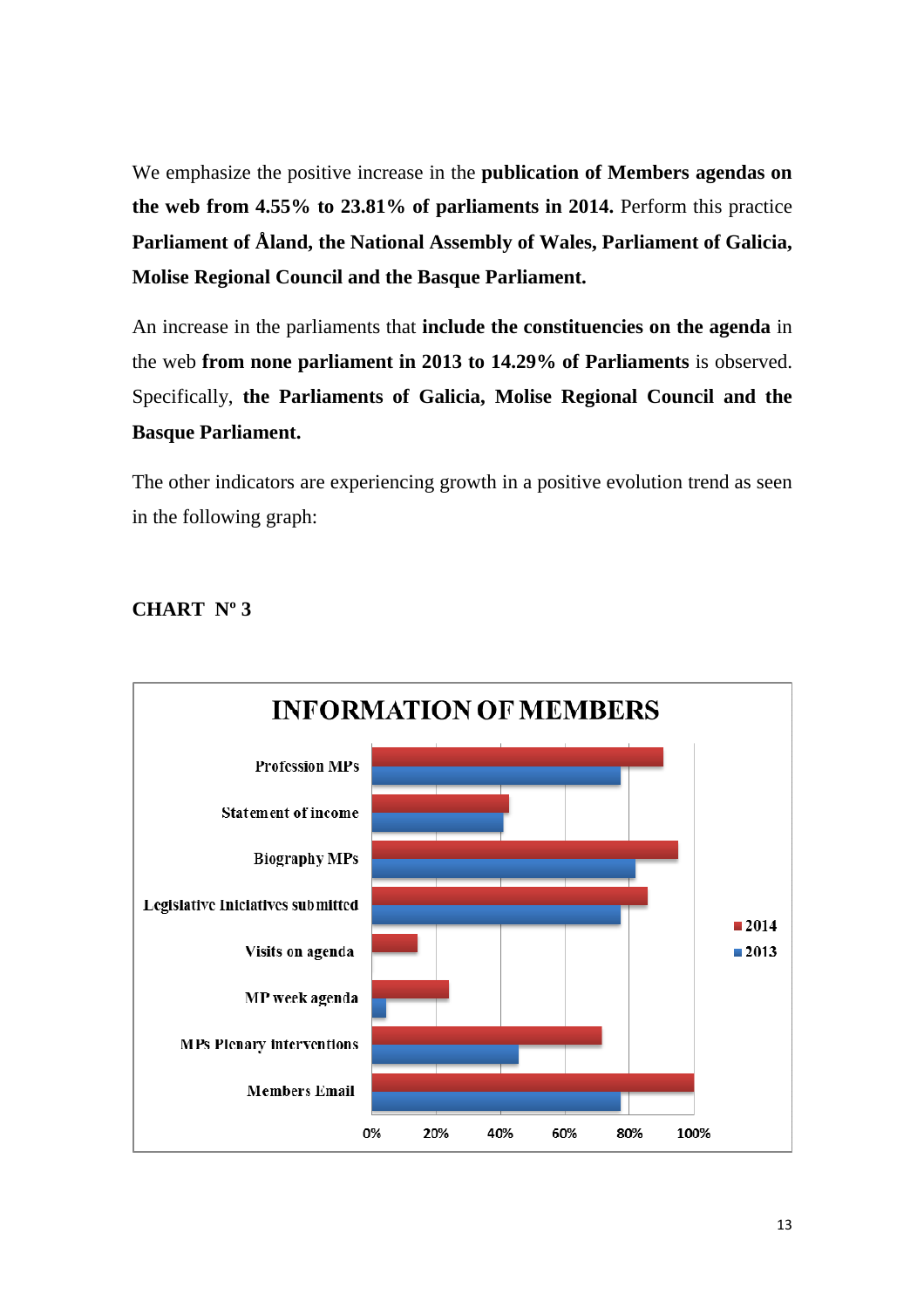Also on the phase of **Information** and in the part of the questionnaire of *Information content of the web*, the fourth block is the *Legislation and Information of Parliamentary Committees.* 

This part also shows a trend characterized by a positive increase in six of the seven indicators. **In 2013, 95.45% of Parliaments including the list of approved legislation on the web, while in 2014 95,24% of parliaments publish it**. This list makes easier for citizens to learn about the changes or additions to the laws in their region.

#### **TABLE Nº 8**

| <b>LEGISLATION &amp;</b><br><b>COMMITTEES</b> | <b>TOTAL</b><br>2013 | $\frac{6}{2013}$ | <b>TOTAL</b><br>2014 | $\%$ 2014 |
|-----------------------------------------------|----------------------|------------------|----------------------|-----------|
| 26. Passed<br><b>Legislation List</b>         | 21                   | 95,45%           | 20                   | 95,24%    |
| 27. Legislation<br><b>Subject Index</b>       | 14                   | 63,64%           | 11                   | 52,38%    |
| 28. Pending<br><b>Legislation List</b>        | 17                   | 77,27%           | 18                   | 85,71%    |
| 29. Committee<br><b>Publications</b>          | 17                   | 77,27%           | 17                   | 80,95%    |
| <b>30. Committee</b><br><b>Video List</b>     | 9                    | 40,91%           | 11                   | 52,38%    |
| 31. Committee<br><b>Audio List</b>            | 6                    | 27,27%           | 11                   | 52,38%    |
| 32. Emission all<br><b>Committees</b>         | 8                    | 36,36%           | 11                   | 52,38%    |

A significant increase in publishing links video, audio and emission of all commissions in web them is observed. This increase facilitates access to the monitoring of commissions.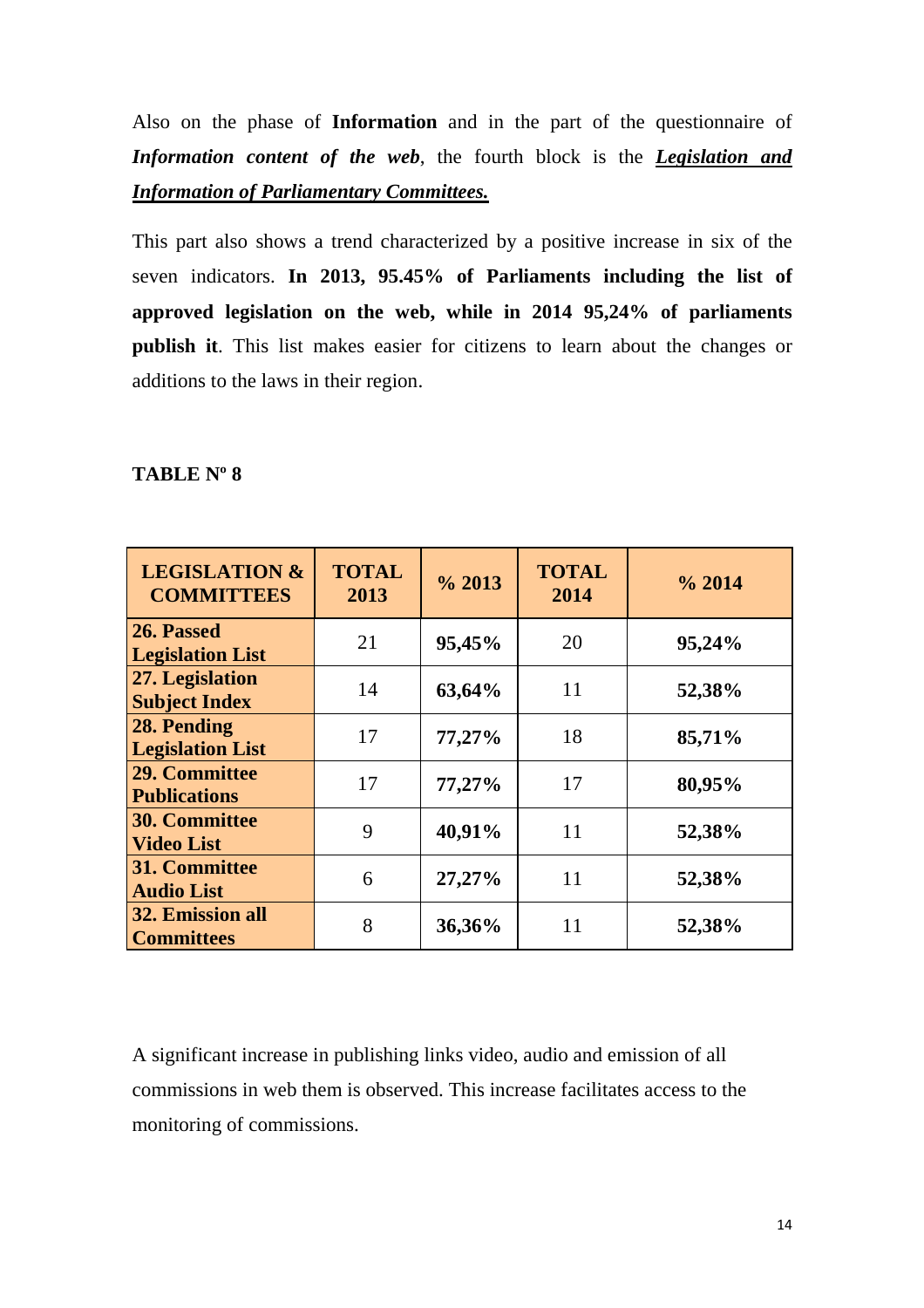The positive trend in the graph  $n^{\circ}$  4 is observed.



#### **CHART Nº 4**

## **II. PHASE OF e- CONSULTATION**

We then analyze **the second phase of e-democracy: the e-Consultation**, based on a set of items to determine whether citizens can access information through the new instruments offered by modern technologies like RSS Subscription to the newsletter, calendar of plenary sessions, etc. Other question is if Parliaments make possible the questions of citizens through the web between other items.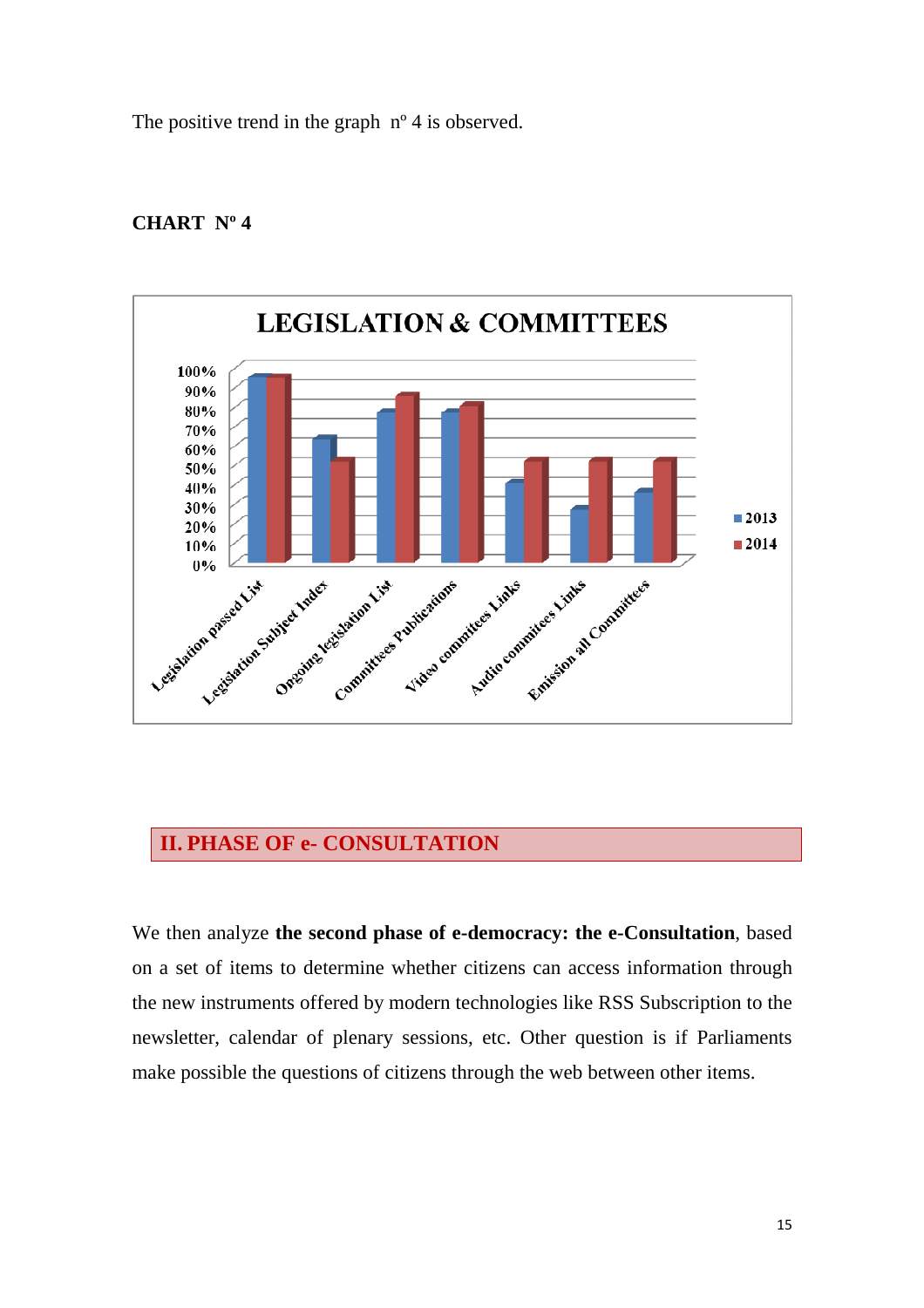In the e-Consultation Phase a positive development is seen in all indicators except the last one, as shown in the following Table:

### **TABLE Nº 9**

| e-CONSULTATION                                                          | <b>TOTAL</b><br>2013 | $\frac{6}{2013}$ | <b>TOTAL 2014</b> | $\%$ 2014 |
|-------------------------------------------------------------------------|----------------------|------------------|-------------------|-----------|
| <b>33. RSS</b><br><b>Subscription</b><br><b>Bulletin</b>                | $\overline{7}$       | 31,82%           | 13                | 61,90%    |
| <b>34. RSS</b><br><b>Subscription</b><br><b>Subject</b>                 | 8                    | 36,36%           | 9                 | 42,86%    |
| <b>35. RSS</b><br><b>Subscription</b><br><b>Plenary shedules</b>        | 7                    | 31,82%           | 10                | 47,62%    |
| <b>36. RSS</b><br><b>Subscription</b><br><b>Commissions</b><br>shedules | 7                    | 31,82%           | 10                | 47,62%    |
| <b>37. Full text Plenary</b><br>subscription                            | 9                    | 40,91%           | 12                | 57,14%    |
| 38. Full text<br><b>Commissions</b><br>subscription                     | 6                    | 27,27%           | 6                 | 28,57%    |
| <b>39. Citizen question</b><br>webspace                                 | 6                    | 27,27%           | 8                 | 38,10%    |
| <b>41. Citizen questions</b><br><b>Plenary Turn</b>                     | 1                    | 4,55%            | $\theta$          | 0%        |

**The indicator on the RSS subscription to Bulletin of Parliament is doubled**, facilitating citizens receiving this information automatically, which increases from 31.82% in 2013 to 61.90% of the Parliaments in 2014.

A significant increase in the parliaments that have a **web space for citizens' questions** occurs, in 2013 the 27.27% of Parliaments had it on their website,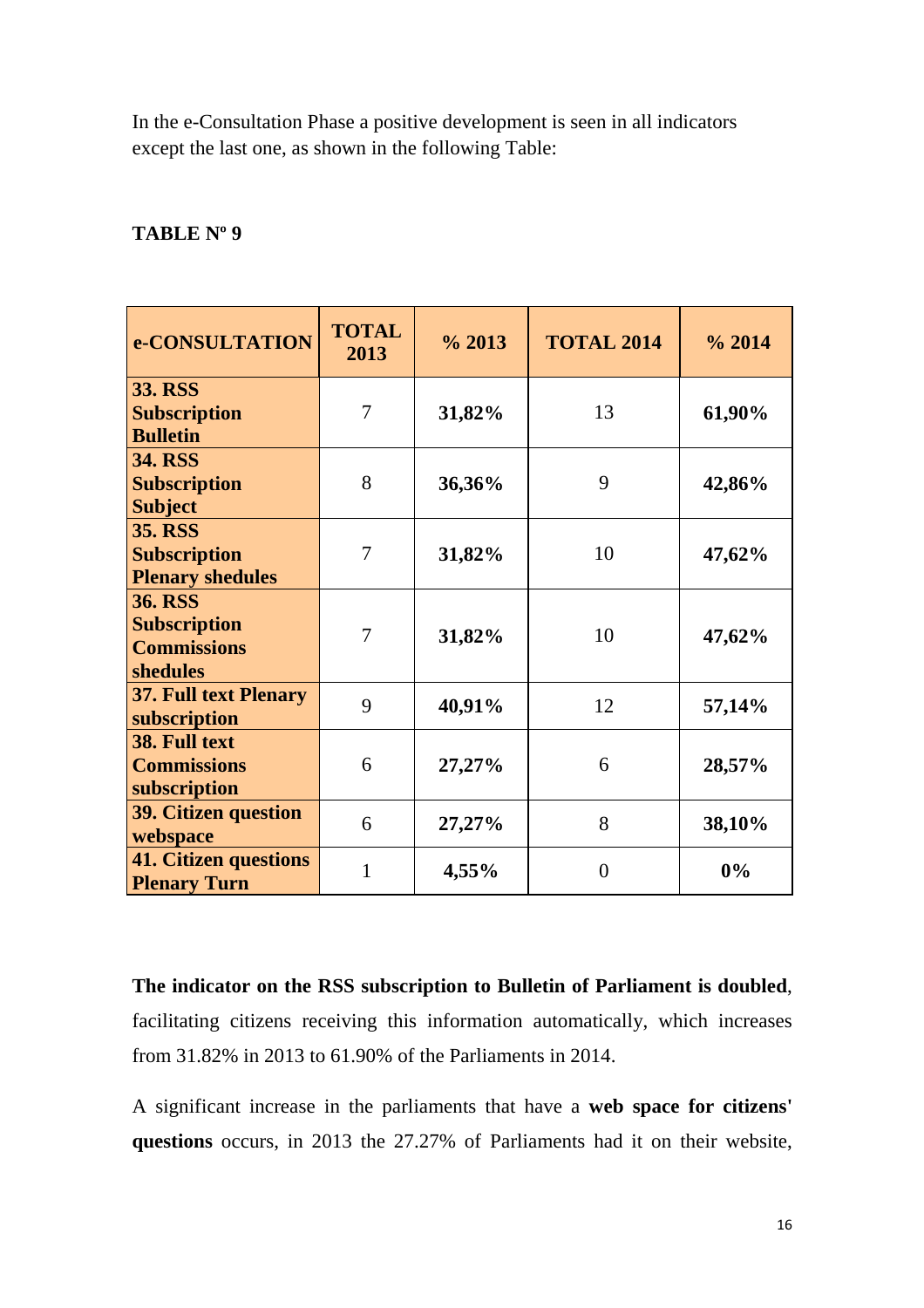specifically the next 6 Parliaments: **Andalusia, Balearic Islands, Bremen, Catalonia, Madrid and Saxony.** 

However, **in 2014 it has increased to 38.10% of parliaments in particular 8 following**: **Parliament of Andalusia, Parliament of Upper Austria (Oberösterreicher Landtag), Parliament of Asturias, Extremadura Parliament, Flemish Parliament, Parliament of Galicia, Parliament of Murcia and the Basque Parliament.** This indicator is relevant in that it enables interaction between citizens and parliaments, not only in a sense, as information, but bidirectional.

## **CHART Nº 5**

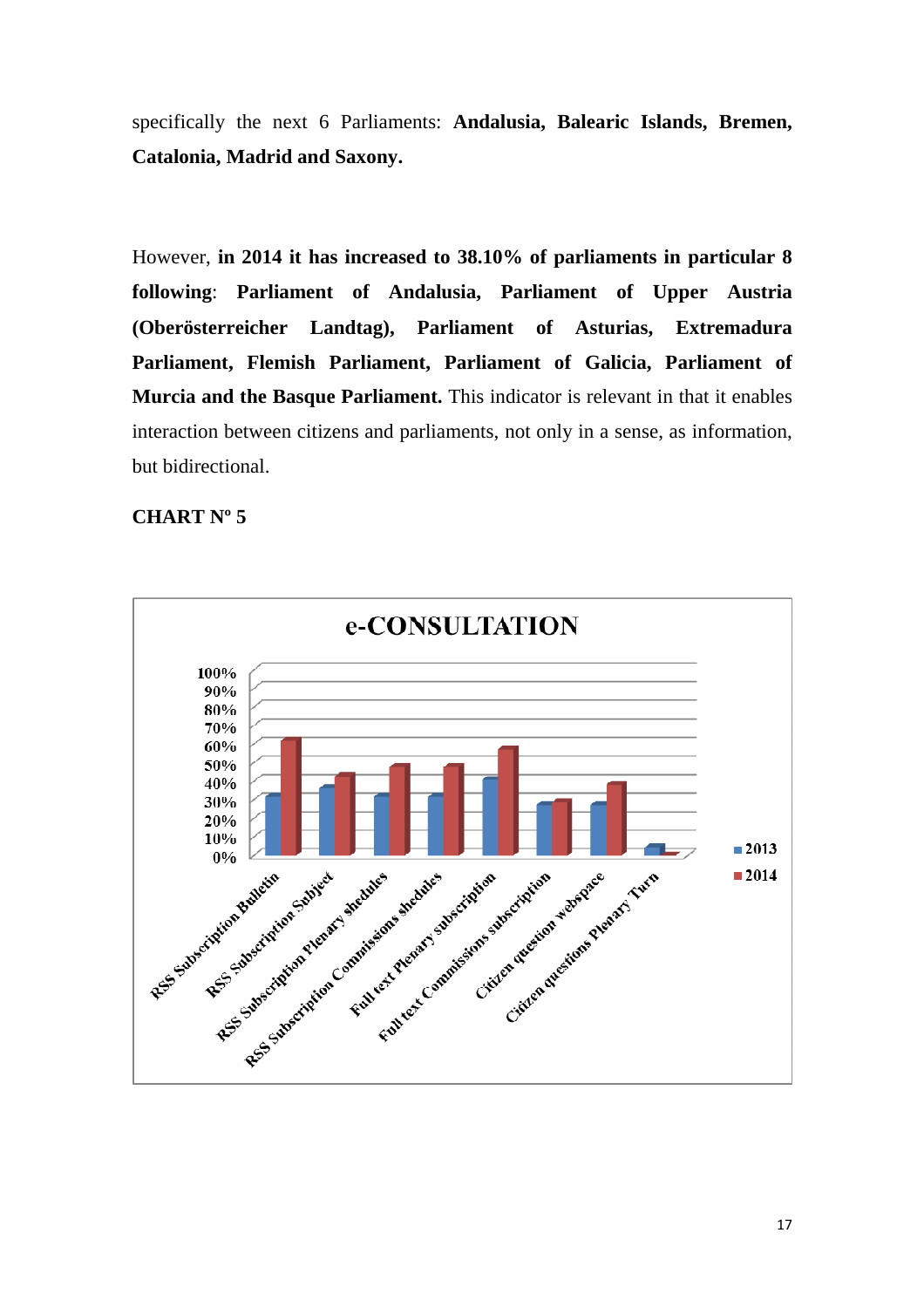To clarify, explain that the ultimate indicator decreased since the previous year because only one Parliament provided the citizens turn to formulate questions by MPs in Parliament in 2013, who was not involved in the study of 2014, resulting in none parliament of those in the sample has established this item. This is one of the indicators on which progress is needed in the future to increase citizen consultation.

**To conclude this section, note that the e-Consultation Phase presents a positive trend in almost all indicators, while lower values are generally observed than in Phase I relative to Information. In the e-consultation phase will be necessary further progress in the future.** 

## **III. PHASE e- PARTICIPATION**

**The third phase of the e-Democracy is e-Participation,** the analysis is based on a set of questions to see if the parliaments have channels and tools that allow the participation of citizens. The purpose is analyzing whether conduct opinion surveys online, online forums, social networks available on the web, videoconferences or promote means of direct contact with citizens.

As seen in Table 10, at this stage there is an increase in 15 of the 16 indicators. The indicator opinion surveys online increases from 9.09% to 14.29%. In 2013 were the Parliament of Extremadura and Flemish Parliament. **In 2014, three parliaments conducting opinion online surveys: National Assembly for Wales, Parliament of Galicia and Parliament of Murcia.** 

**In online forums indicator a significant increase of 9.09% in 2013 to 23.81% in 2014 occurs, more than doubling**. In 2013, two Parliaments had online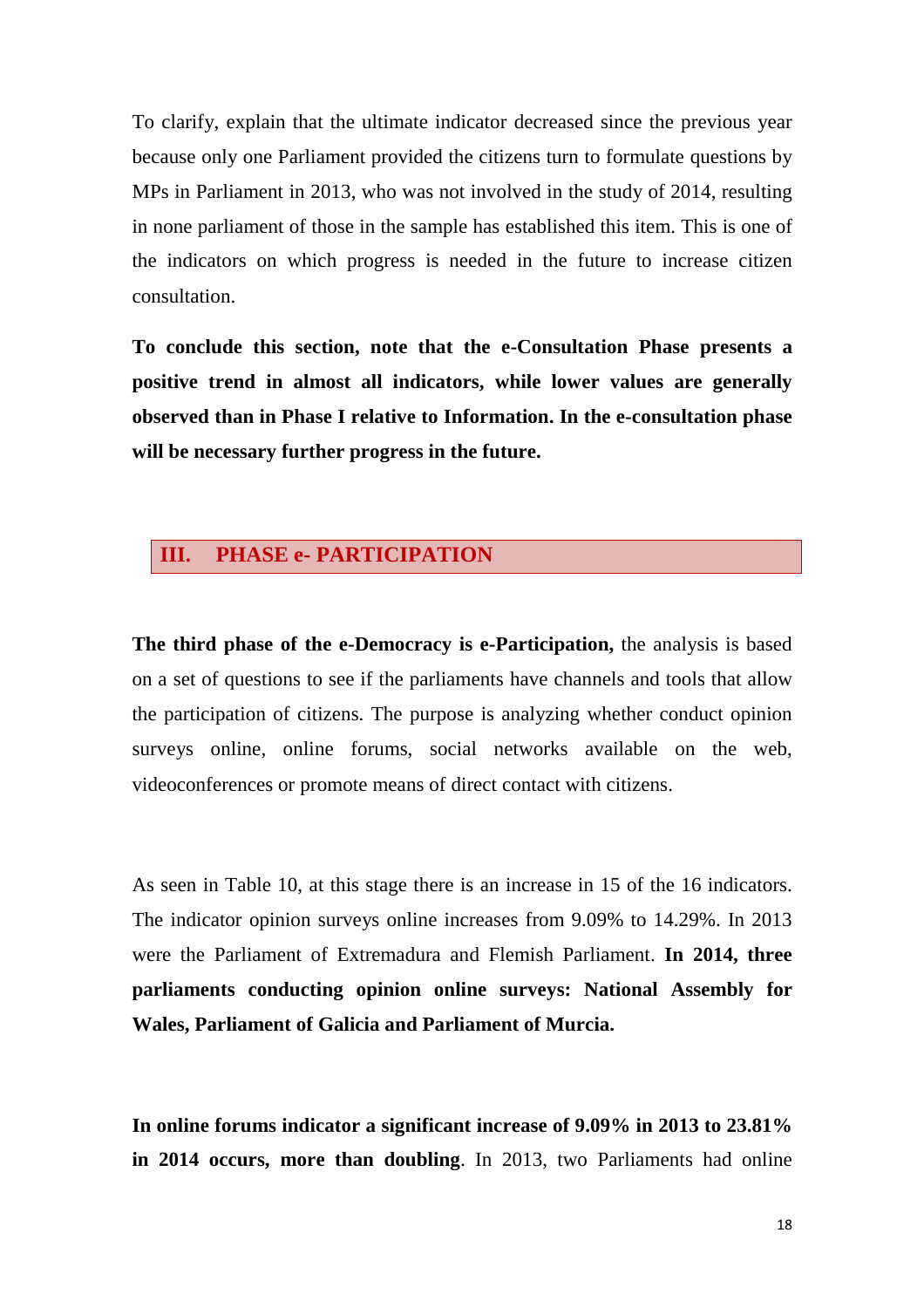forums: **Bremen Parliament and the Parliament of Extremadura**, while in 2014 there are five parliaments: **Catalonia, Extremadura, Galicia, Basque Parliament and Salzburg.** The Parliament of Catalonia makes this online forum for the development of Seat 136 and is developing eight online forums, corresponding to the 8 Laws Projects debated in the Seat 136.

**The Parliament of Andalusia** has passed the Law of the Seat 110 which allows the Popular Legislative Initiative can be presented and defended in the relevant parliamentary committees and in the plenary of the Parliament of Andalusia by a representative committee of citizen developer. The Parliament of Andalusia has 109 Members and the 110 Seat entitles citizens to have direct participation of one representative in the plenary session of the Parliament. The Parliament of Andalusia has been working on the possibility of creating an online platform in the parliamentary web for citizen participation in the Seat 110.

**The Basque Parliament** has articulated online forums in the **Space ADI Citizen Participation.**

**An increase in the percentage of parliaments that have official account on the social networks Facebook, Twitter and YouTube Channel is also observed.** 

**It is particularly relevant the increase of the indicator of online public input to pending legislation, which in 2013 was 18.18% and in 2014 is 52.38%.** 

An increase in the means of contact with the public by phone and email occurs, also **highlight by its importance the increase of parliaments who boost the concept of Open Parliament with live emission of events performed, growing from 45.45 % in 2013 to 71.43% in 2014.**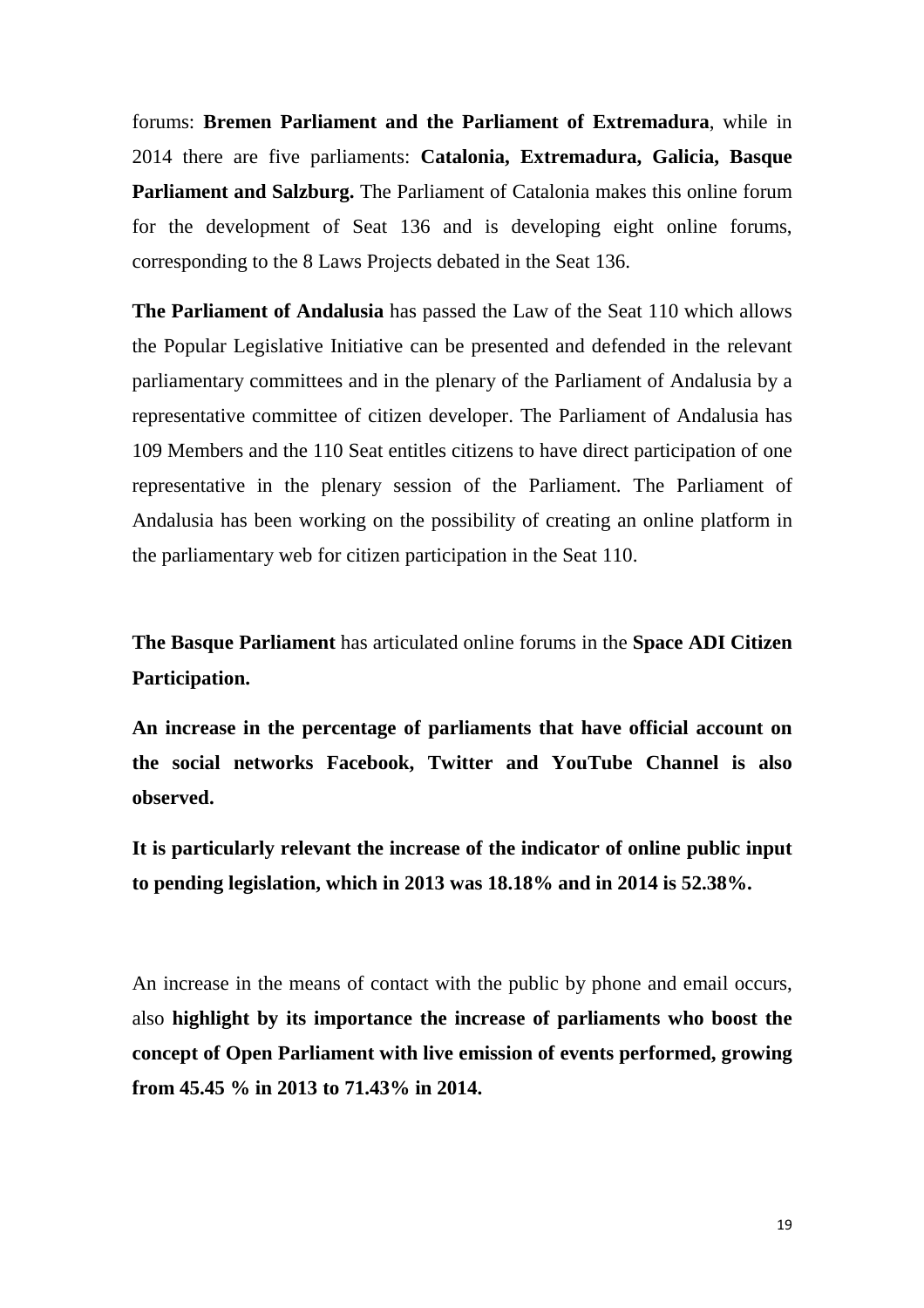## **TABLE Nº 10**

| e-PARTICIPATION                                   | <b>TOTAL</b><br>2013 | $\%$ 2013 | <b>TOTAL</b><br>2014 | % 2014 |
|---------------------------------------------------|----------------------|-----------|----------------------|--------|
| <b>43. Online Opinion Polls</b>                   | $\overline{2}$       | 9,09%     | 3                    | 14,29% |
| <b>44. Online Citizen Forum</b>                   | $\overline{2}$       | 9,09%     | 5                    | 23,81% |
| 46. Citizen propose topics                        | $\overline{2}$       | 9,09%     | $\overline{2}$       | 9,52%  |
| 47. Interventions forum filed                     | $\mathbf{1}$         | 4,55%     | $\overline{4}$       | 19,05% |
| <b>49. Facebook Parliament</b><br>account         | 9                    | 40,91%    | 13                   | 61,90% |
| <b>50. Twitter Parliament account</b>             | 11                   | 50,00%    | 12                   | 57,14% |
| <b>51. YouTube Parliament</b><br><b>Channel</b>   | $\tau$               | 31,82%    | 9                    | 42,86% |
| <b>57. Citizen hearing on</b><br><b>Committee</b> | 14                   | 63,64%    | 16                   | 76,19% |
| <b>58. Ombudsman Link</b>                         | 12                   | 54,55%    | 13                   | 61,90% |
| <b>59. Videoconference Technology</b>             | 6                    | 27,27%    | 8                    | 38,10% |
| 61. Videoconference by citizen<br>request         | 1                    | 4,55%     | $\theta$             | 0%     |
| <b>62. Online citizen inputs</b>                  | $\overline{4}$       | 18,18%    | 11                   | 52,38% |
| <b>63. Citizen contacts</b>                       | 9                    | 40,91%    | 11                   | 52,38% |
| <b>64. Citizen email list</b>                     | 5                    | 22,73%    | 11                   | 52,38% |
| <b>65. Citizen phone list</b>                     | 3                    | 13,64%    | 8                    | 38,10% |
| <b>66. Live events Parliament on</b><br>web       | 10                   | 45,45%    | 15                   | 71,43% |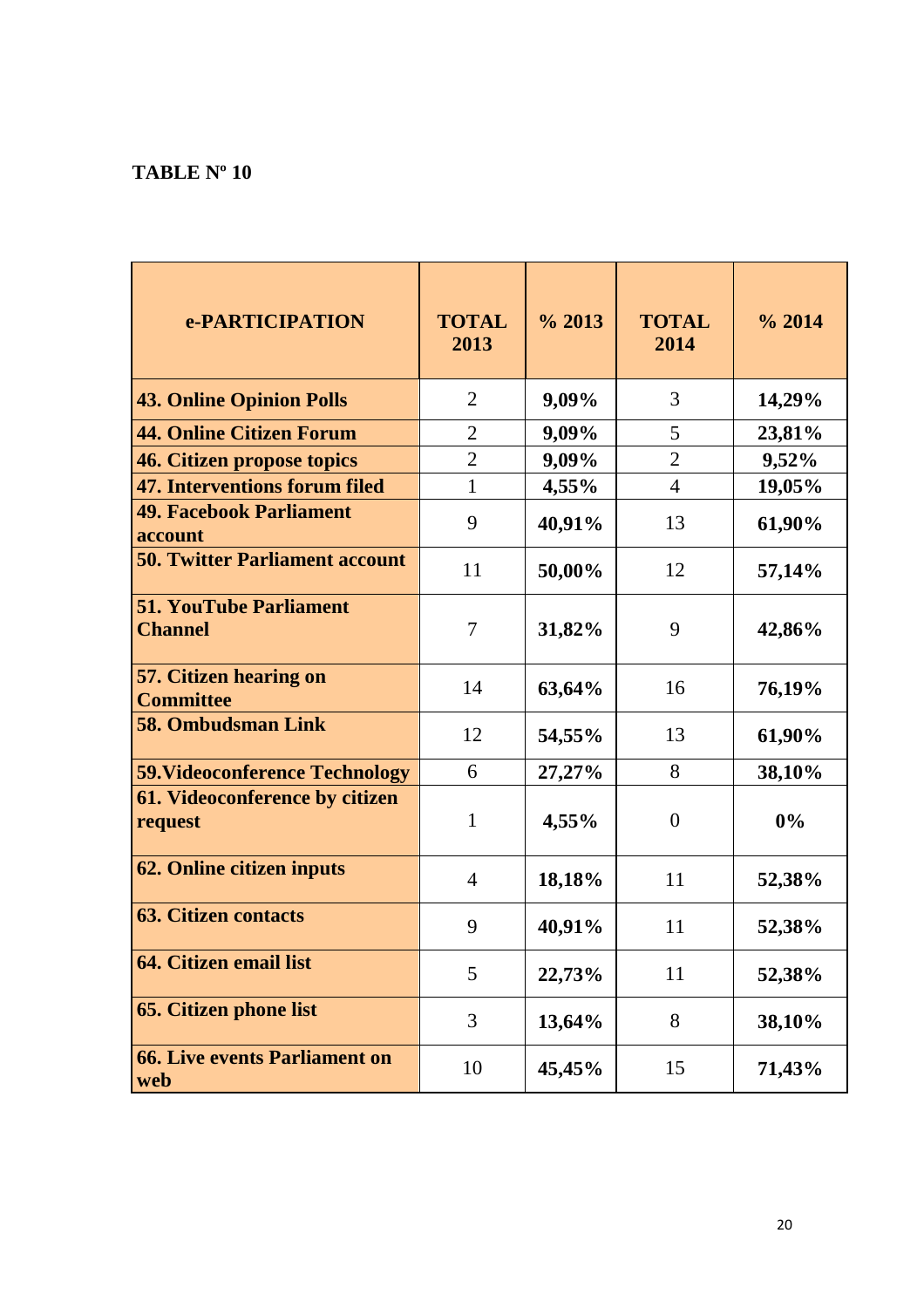### **CHART Nº 6**



**Phase e-participation shows a very positive upward trend, although a significant increase was observed in most of the indicators, some others still have low percentages. At this stage Parliaments need to continue advancing with determination.** 

## **IV. PHASE OF e- VOTE**

The Fourth and final Phase of the e-Democracy is e-Vote, whose analysis is based on know if it is possible to vote in the regional elections on-line and if Parliaments have the figure of Popular Legislative Initiative and its signature online.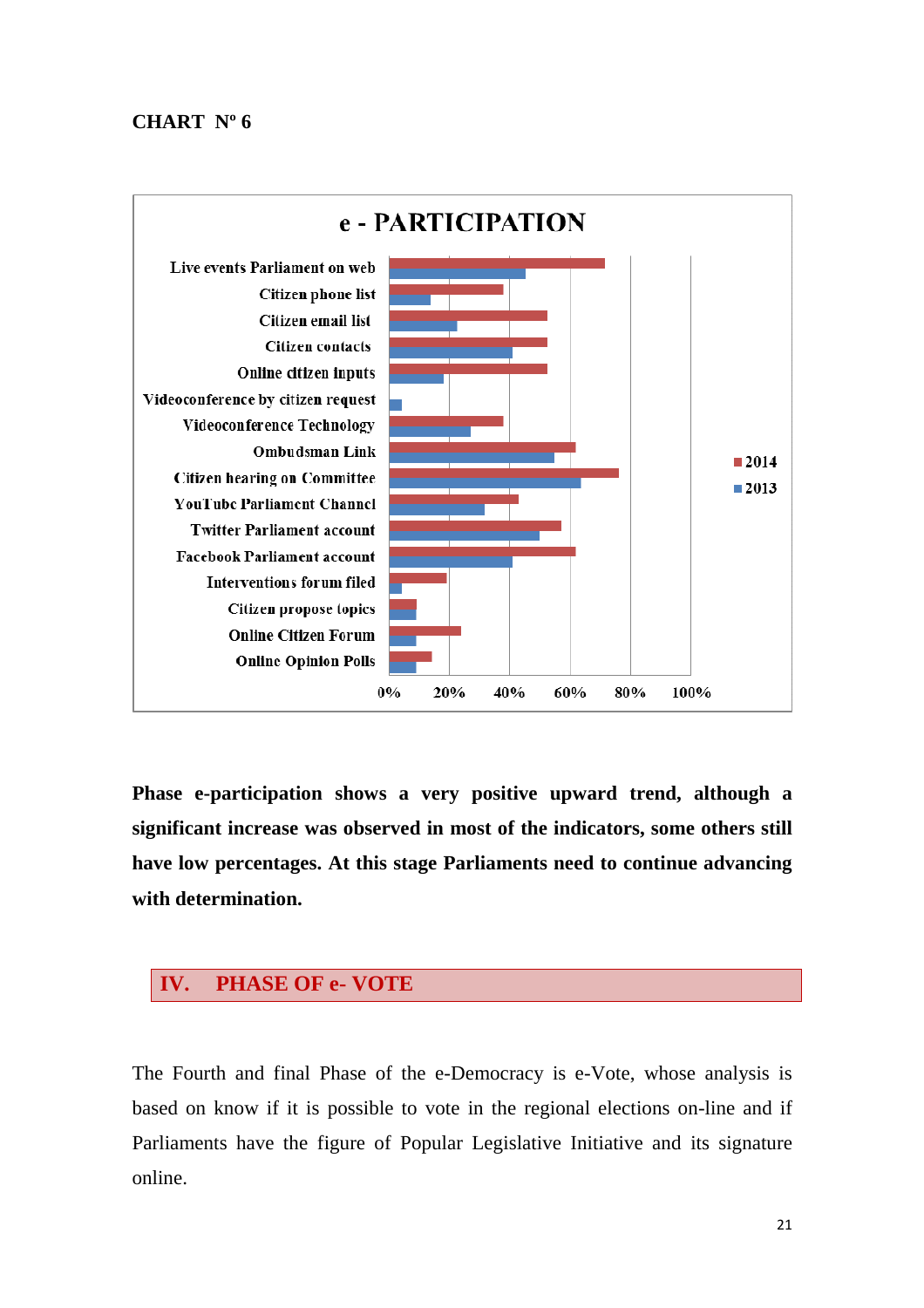As shown in Table No. 11, none Parliament of this study has still the vote on-line to regional elections. Some laws forbid it while for example the **Law on elections to the Basque Parliament has already foreseen this possibility** but so far has not been launched.

## **TABLE Nº 11**

| e-VOTE                                                       | <b>TOTAL 2013</b>           | $\%$ 2013 | <b>TOTAL 2014</b> | $\%$ 2014 |
|--------------------------------------------------------------|-----------------------------|-----------|-------------------|-----------|
| <b>67. Vote elections</b><br>online                          |                             | $0\%$     | $\left( \right)$  | $0\%$     |
| <b>68. Popular</b><br>legislative<br><b>Iniciative (PLI)</b> | 15                          | 68,18%    | 18                | 85,71%    |
| 71. PLI web space                                            | $\mathcal{D}_{\mathcal{L}}$ | 9,09%     | 3                 | 14,29%    |
| 72. Online PLI<br><b>Signatures</b>                          |                             | 0%        |                   | 0%        |

## **CHART Nº 7**

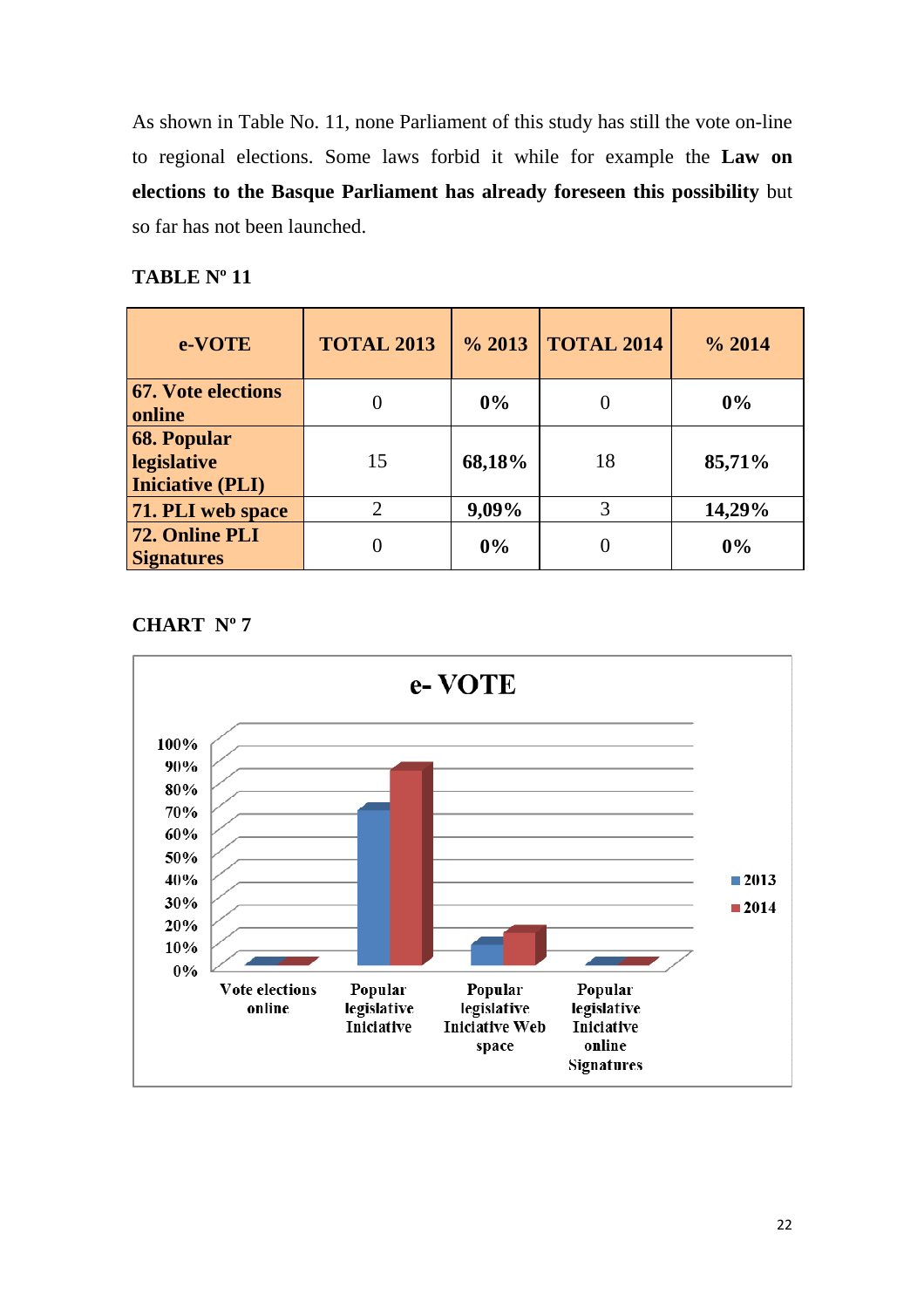Two of the four indicators of e-Voting Phase show a significant positive increase. Meanwhile indicator of **Popular Legislative Initiative (PLI)** in 2013 was **68.18%** and the **85.71%** of parliaments has PLI in 2014.

In addition, the percentage of parliaments, which have specific web space where citizens can present initiatives PLI and view the contents of the current initiatives, increases from 9.09% in 2013 to 14.29% in 2014. In 2013 Parliaments of the Autonomous Region of the Azores and Bremen have it, while three parliaments have such web space in 2014: **Parliaments of the Autonomous Region of the Azores, Galician Parliament and the National Assembly for Wales. The National Assembly for Wales is a concrete example of very positive developments in this regard in these two years of work of the Working Group e-Democracy CALRE.**

## **V. ATTRACTING YOUNG PEOPLE TO POLITICS**

The last section of the first part of questionnaire is called **Attracting Young People to Politics**. We base this analysis on various initiatives: conferences and debates for young as Youth Parliament, collaborative relationships with universities and Young web space.

**Of the 6 indicators 5 show an increasing trend in these two years with very high values,** in particular have increased: the percentage of parliaments that have youth conferences as Youth Parliament, collaboration with universities, web space for young people, Parliaments promoting conferences of its Members and those who spread authorized photos and videos of young people participating in conferences and activities organized by the Parliament on social networks.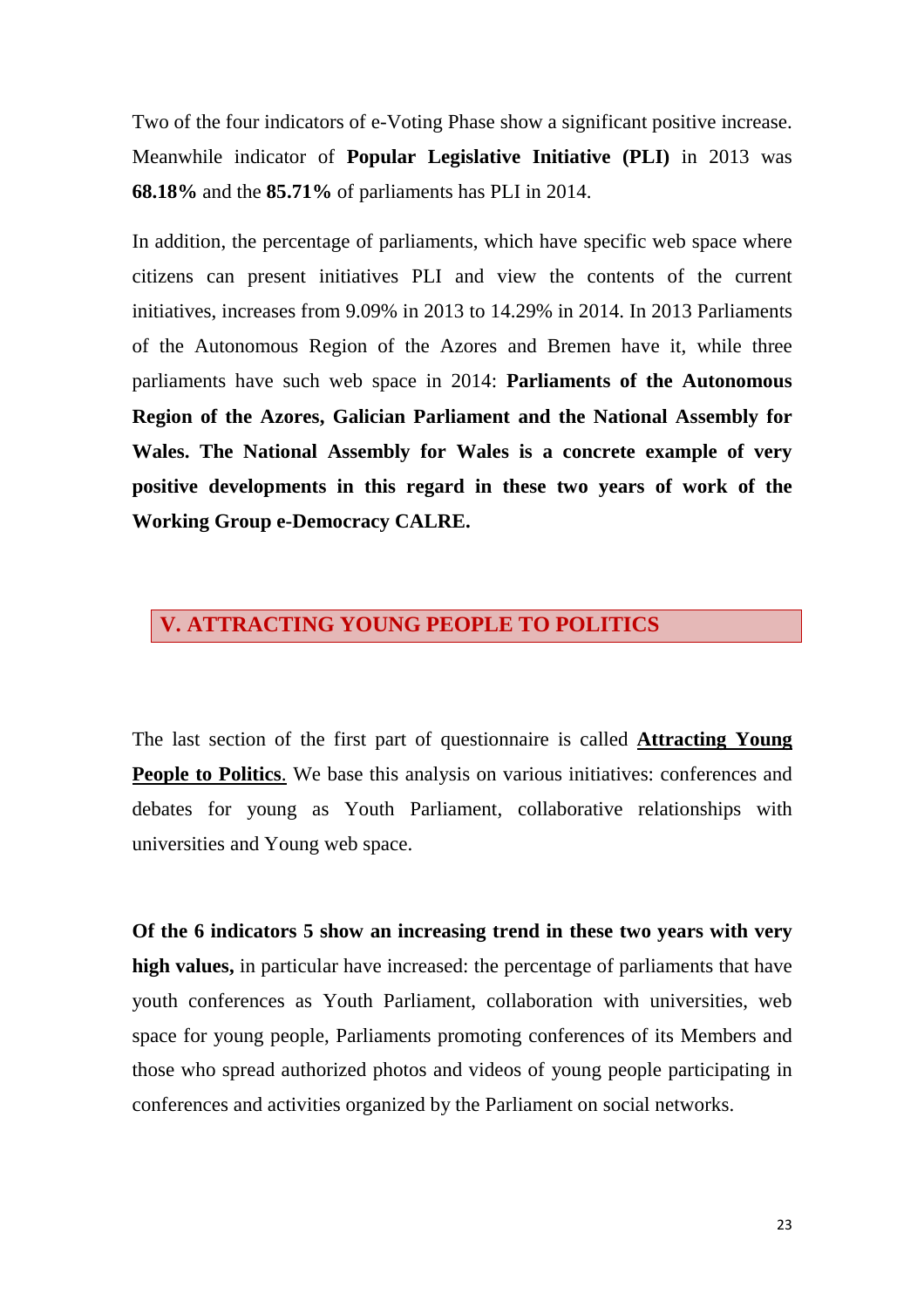## **TABLE Nº 12**

| <b>ATRACTING YOUNG</b><br><b>PEOPLE TO POLITICS</b>     | <b>TOTAL</b><br>2013 | $\frac{6}{2013}$ | <b>TOTAL</b><br>2014 | $\frac{6}{2014}$ |
|---------------------------------------------------------|----------------------|------------------|----------------------|------------------|
| <b>73. Conferences for Young</b><br>people              | 17                   | 77,27%           | 18                   | 85,71%           |
| 74. Colaboration with<br><b>Universities</b>            | 16                   | 72,73%           | 17                   | 80,95%           |
| 76. Youth Web space                                     | 10                   | 45,45%           | 14                   | 66,67%           |
| 77. Deputies conferences on<br><b>Universities</b>      | 7                    | 31,82%           | 10                   | 47,62%           |
| <b>78. Deputies videoconferences</b><br>on Universities | 3                    | 13,64%           | $\overline{2}$       | 9,52%            |
| <b>79. Disseminate Young people</b><br>videos           | 6                    | 27,27%           | 13                   | 61,90%           |

## **CHART Nº 8**

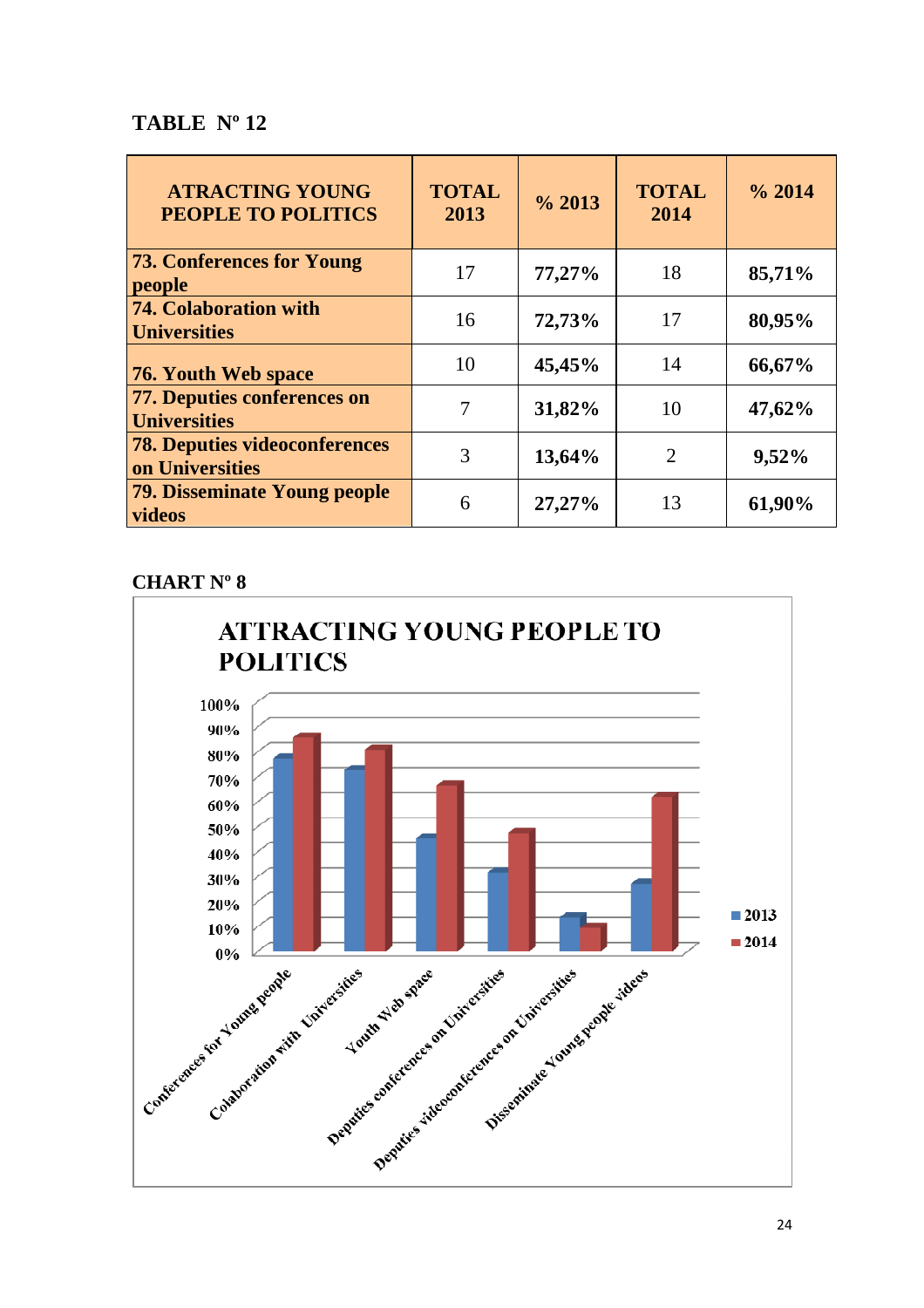## **PART II: SISTEM ON e-DEMOCRACY AND BEST PRACTICES**

## **I. INICIATIVES FOR THE RECOVERY OF THE TRUST OF CITIZENSHIP**

The e-Democracy system we propose in this second part of the report consists of initiatives from the four phases of e-Democracy that have been rated by the participating parliaments, it doesn´t matter if the initiatives have already been developed in their respective parliaments or not yet. Of the total of 21 parliaments, it should be noted that 7 parliaments have not responded to this second part of the questionnaire, so the study contains an assessment of 14 parliaments CALRE.

The ratings are calculated for each and every one of the initiatives in each phase of e-Democracy similarly, using the following formula:

**Initiative's Ratings** =  $\sum$  Points on Feasibility + Opportunity + Effectiveness+ Innovation  $+$  Impact in generating proximity to citizen  $+$  Recovery of Citizen  $Trust - Cost$ 

Tables nº 13, 14, 15 and 16 show the ratings of the initiatives in the 4 Phases.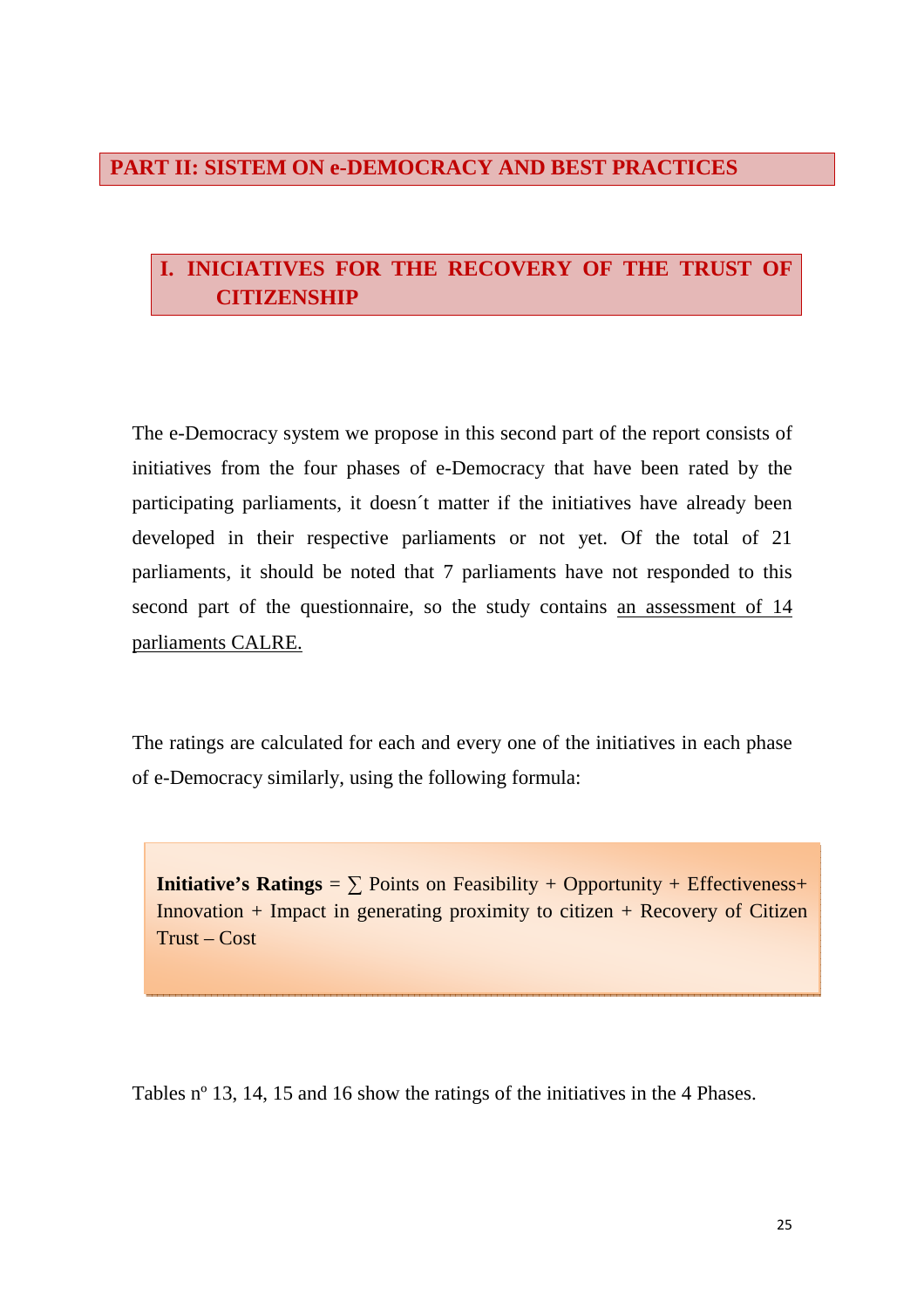| <b>PHASE I: Information</b>          | <b>POINTS</b> |
|--------------------------------------|---------------|
| <b>FAQ</b>                           | 164           |
| <b>WEB VISITS</b>                    | 154           |
| <b>LIVE PLENARY ON</b><br>WEB        | 235           |
| PLENARY STATISTICS                   | 235           |
| <b>WEB MEMBER SPEECH</b>             | 179           |
| <b>MEMBER AGENDA</b>                 | 221           |
| <b>STATEMENT OF</b><br><b>INCOME</b> | 176           |
| <b>ONGOING LEGISLAT.</b>             | 180           |
| <b>COMISSIONS VIDEO</b>              | 237           |

## **TABLE Nº 14**

| <b>PHASE II: e-Consultation</b>                 | <b>POINTS</b> |
|-------------------------------------------------|---------------|
| <b>RSS BULLETIN</b>                             | 194           |
| <b>RSS PLENARY</b><br><b>SESSIONS CALENDAR</b>  | 195           |
| <b>RSS COMISSIONS</b>                           | 191           |
| <b>RSS PLENARY TEXT</b>                         | 147           |
| <b>RSS TEXT COMISSIONS</b>                      | 151           |
| <b>QUESTION WEB SPACE</b>                       | 190           |
| <b>CITIZEN QUESTIONS</b><br><b>PLENARY TURN</b> | 148           |

## **TABLE Nº 15**

## **TABLE Nº 16**

| <b>PHASE III: e-Participation</b>           | <b>POINTS</b> |
|---------------------------------------------|---------------|
| <b>ONLINE OPINION POLLS</b>                 | 181           |
| <b>ONLINE FORUM</b>                         | 181           |
| <b>FACEBOOK</b>                             | 199           |
| <b>TWITTER</b>                              | 199           |
| <b>YOUTUBE CHANNEL</b>                      | 212           |
| <b>CITIZEN HEARING</b>                      | 198           |
| <b>VIDEOCONFERENCES</b>                     | 146           |
| <b>ONGOING ONLINE</b><br><b>LEGISLATION</b> | 223           |
| <b>CITIZEN EMAIL LIST</b>                   | 170           |
| <b>EVENT BROADCAST</b>                      | 209           |
|                                             |               |

| <b>PHASE IV: e-Vote</b>                                                       | <b>POINTS</b> |
|-------------------------------------------------------------------------------|---------------|
| <b>ELECTRONIC</b><br><b>ELECTIONS VOTE</b>                                    | 123           |
| <b>POPULAR</b><br><b>LEGISLATIVE</b><br><b>INICIATIVE WEB</b><br><b>SPACE</b> | 188           |
| <b>PLI ONLINE</b><br><b>SIGNATURES</b>                                        | 158           |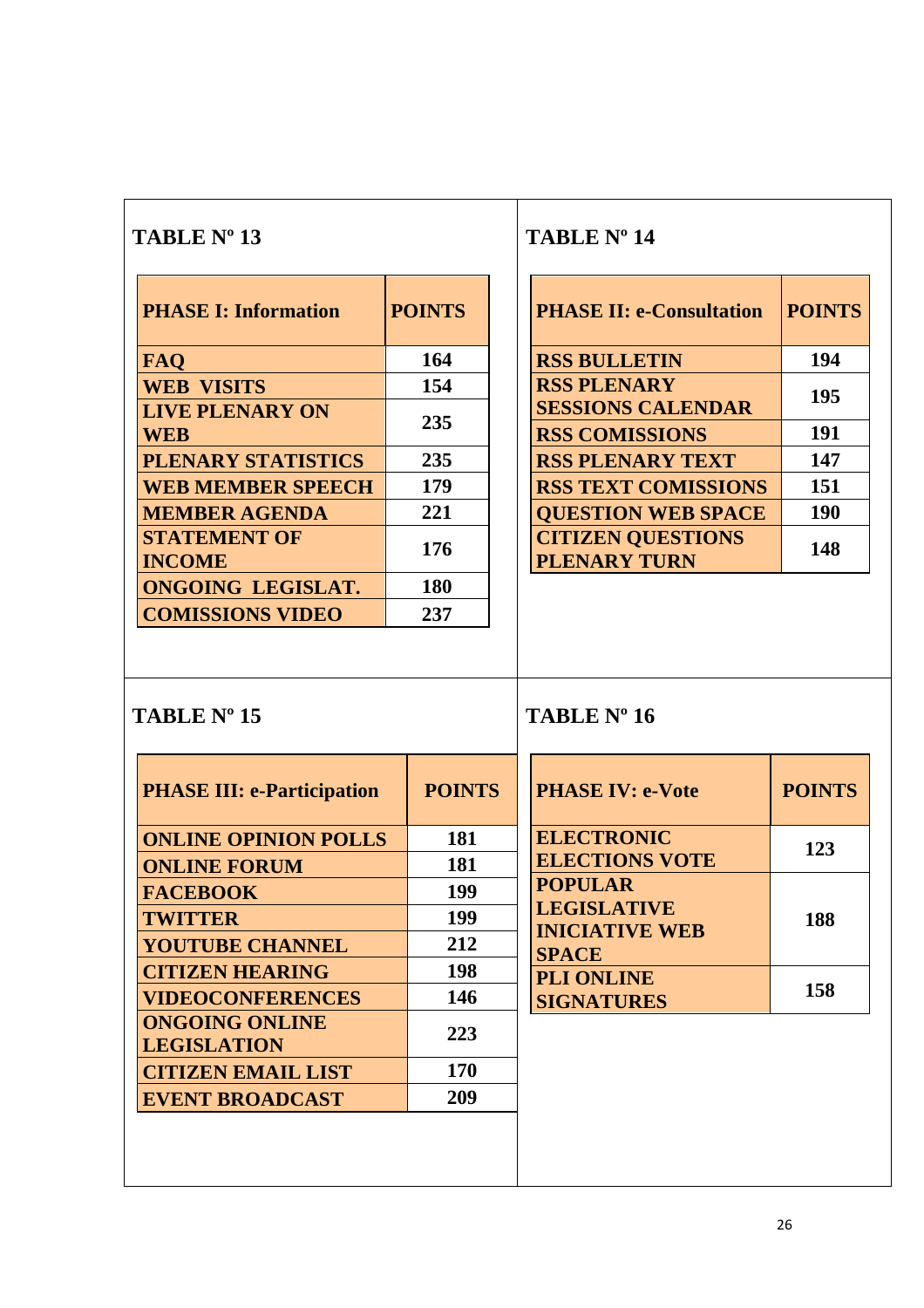## **SISTEM OF e-DEMOCRACY**

The system of e-Democracy proposed with the Ranking of initiatives sorted by rating given by the parliaments, from **highest to lowest score** in the different stages of e-Democracy are:

## **PHASE I: INFORMATION**

- **1. Include in the web video link of committees**
- **2. Issuance of live plenary sessions on the web**
- **3. Statistics tracking the plenary on web**
- **4. Agenda of Members online**
- **5. Publication of ongoing legislation**
- **6. Interventions of Members in their personal profile online**
- **7. Statement of Income of Members**
- **8. Web section Frequently Asked Questions (FAQ)**
- **9. Statistics on the number of web visits**

## **PHASE II: e- CONSULTA**

E-Consultation Initiatives ordered in accordance with the common assessment of Parliaments CALRE participants in this phase are:

- **1. Subscribe to RSS schedule of plenary sessions**
- **2. RSS Subscription to Bulletin of Parliament**
- **3. Subscribe to RSS calendar commissions**
- **4. Webspace citizen questions**
- **5. RSS subscription to text of comissions**
- **6. Plenary Turn for Citizen questions by MPs**
- **7. RSS subscription plenary text**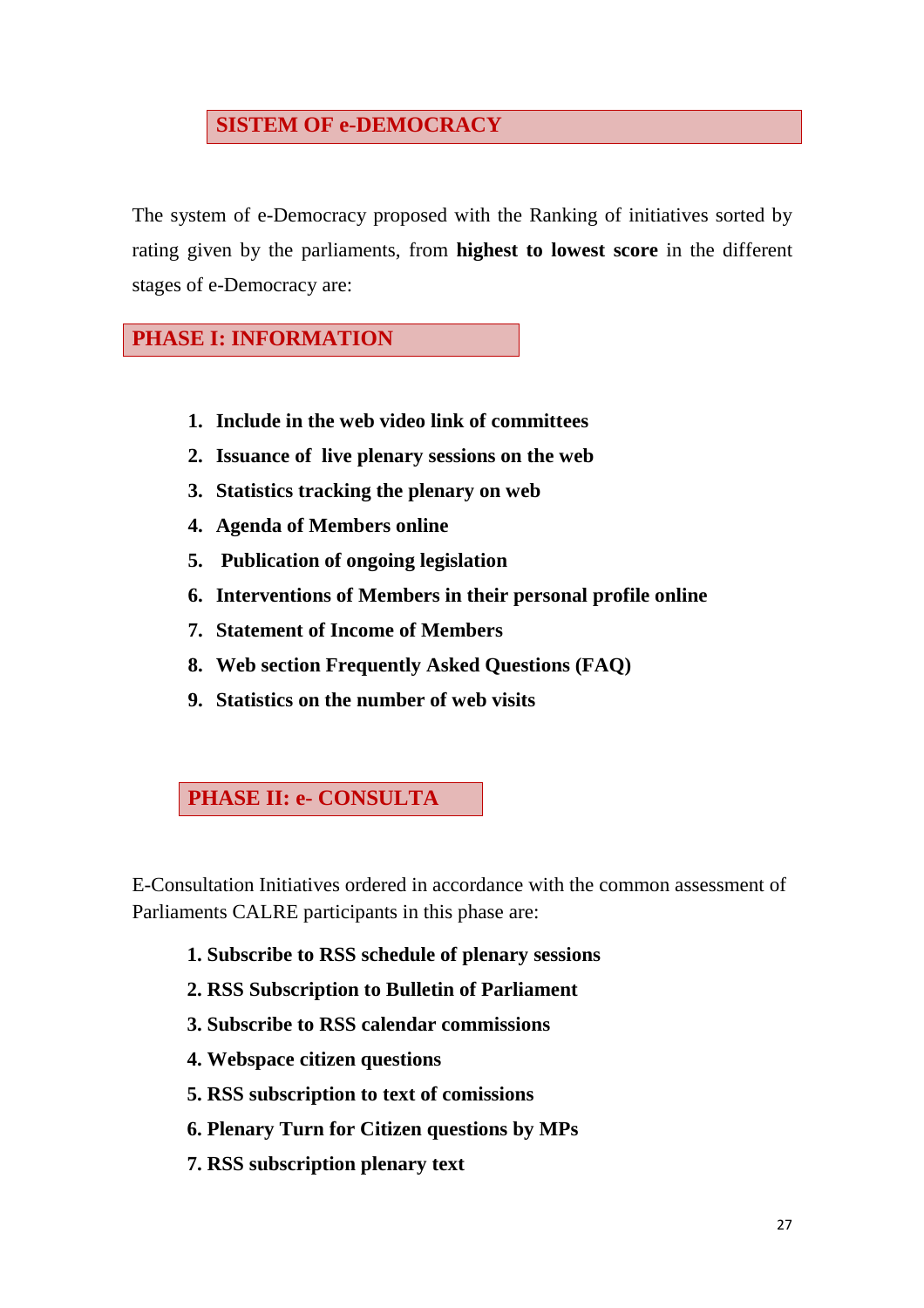## **PHASE III: e- PARTICIPATION**

- **1. Citizens Contributions to the ongoing legislation**
- **2. Canal YouTube**
- **3. Live broadcast of events of Parliament**
- **4. Facebook**
- **5. Twitter**
- **6. Hearings of citizens from affected social sectors**
- **7. Surveys online**
- **8. Forums online**
- **9. Citizens email List**
- **10. Videoconferences of Parliament**

**PHASE IV: e- VOTO** 

**1. Webspace of Popular Legislative Initiative (PLI) to present initiatives and view the contents of the ongoing initiatives** 

- **2. Articulation online PLI signatures**
- **3. Study on Electronic voting in regional elections**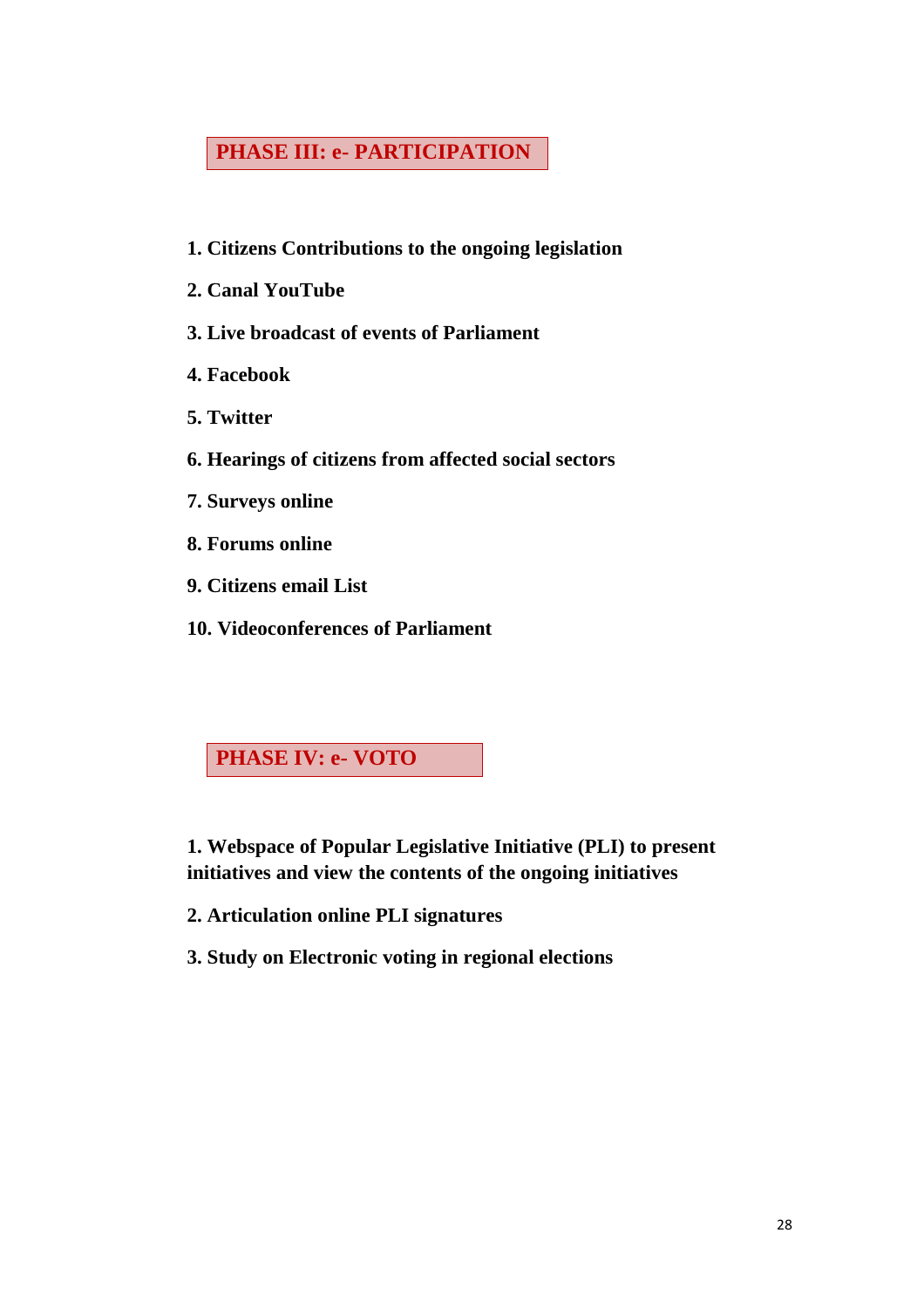## **V. ATTRACTING YOUNG PEOPLE TO POLITICS**

In this section the evaluation of the initiatives in the following table shows:

## **TABLE Nº 17**

| <b>INICIATIVES FOR YOUNG PEOPLE</b>         | <b>POINTS</b> |
|---------------------------------------------|---------------|
| <b>YOUTH PARLIAMENT CONFERENCES</b>         | 208           |
| <b>YOUTH WEB SPACE</b>                      | 222           |
| <b>DEPUTIES CONFERENCES ON UNIVERSITIES</b> | <b>150</b>    |

Initiatives in rank order from highest to lowest by the parliaments are as follows:

- **1. Young Webspace**
- **2. Conferences and Debates as Youth Parliament**
- **3. Conferences by Members in Universities**

## **PART III: INNOVATIVES PROJECTS ON e-DEMOCRACY AND TRANSPARENCY**

The third part of the report consists of innovative projects in e-Democracy and Transparency in the questionnaires received and explained by parliaments.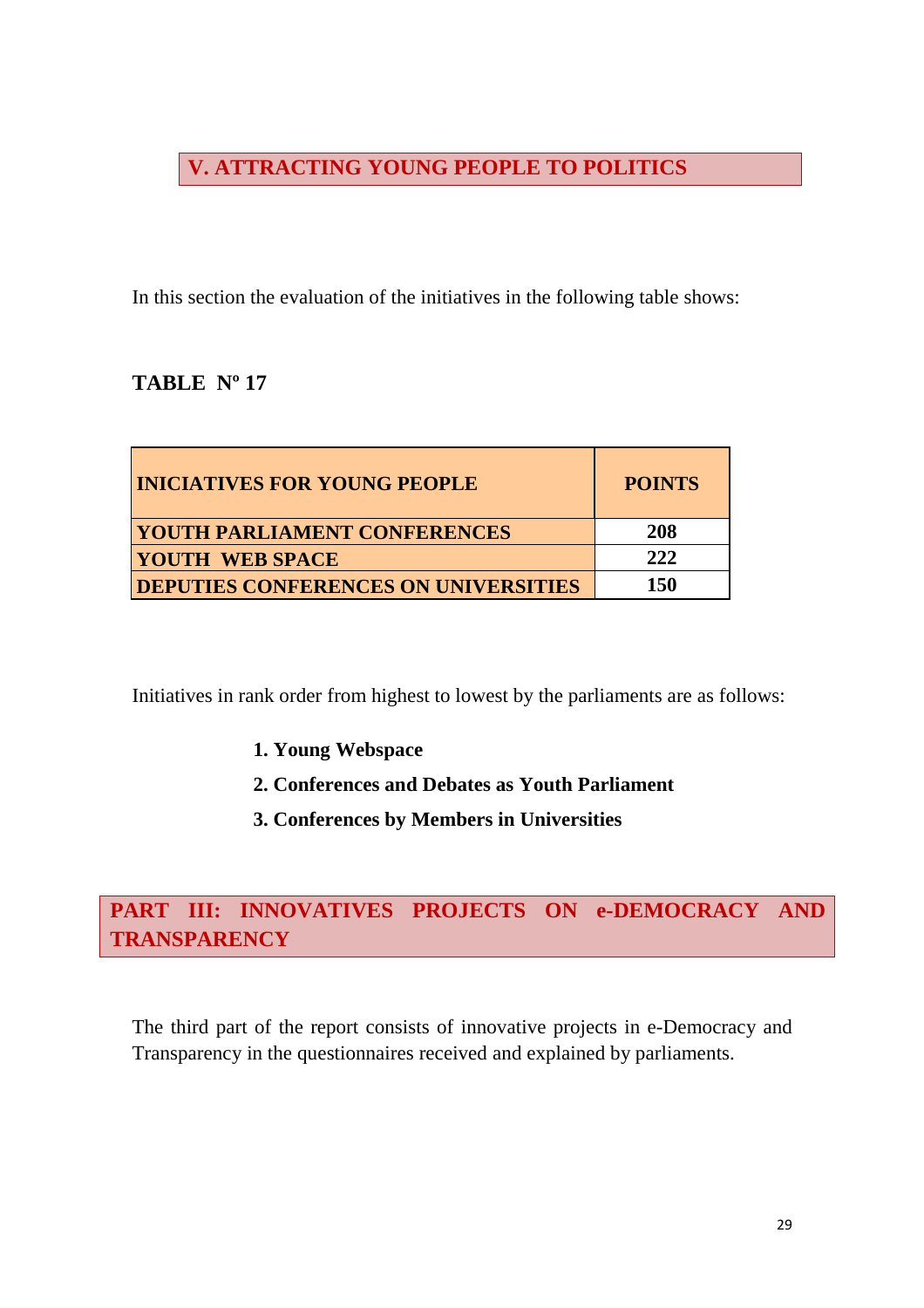### **INNOVATIVES PROJECTS ON e-DEMOCRACY**

#### **PARLIAMENT OF ANDALUSIA**

- **Seat 110 (Escaño 110):** already approved by law, allows the Popular Legislative Initiative can be presented and defended in the relevant parliamentary committees and in the plenary of the Parliament of Andalusia by a representative committee of citizen developer. The Andalusian Parliament has 109 Members and 110 Seat entitles citizens to have direct participation of one representative in the Plenary session of Parliament.
- **TV retransmission Parliament Plenary, Committees, Conferences and events in the seat of the Parliament of Andalusia.** This year has installed a new technology that allows the website to see live plenary in all kinds of mobile devices and tablets. In addition, they are full broadcast live by regional television Canal Sur 2.
- **TV Program "Parlamento Andaluz" is broadcast on regional TV Canal Sur 2 summarizing all parliamentary activity every week.**
- **RSS subscribe to the official newsletter of the Parliament, the schedule of plenary and committee meetings as well as texts.**
- **Web space for citizens' questions.**
- **Information, divulgation and citizen participation through Social Networks: official accounts of Facebook, Twitter, YouTube Channel of Parliament.**
- **Virtual tour of Parliament in the parliamentary web to publicize the site.**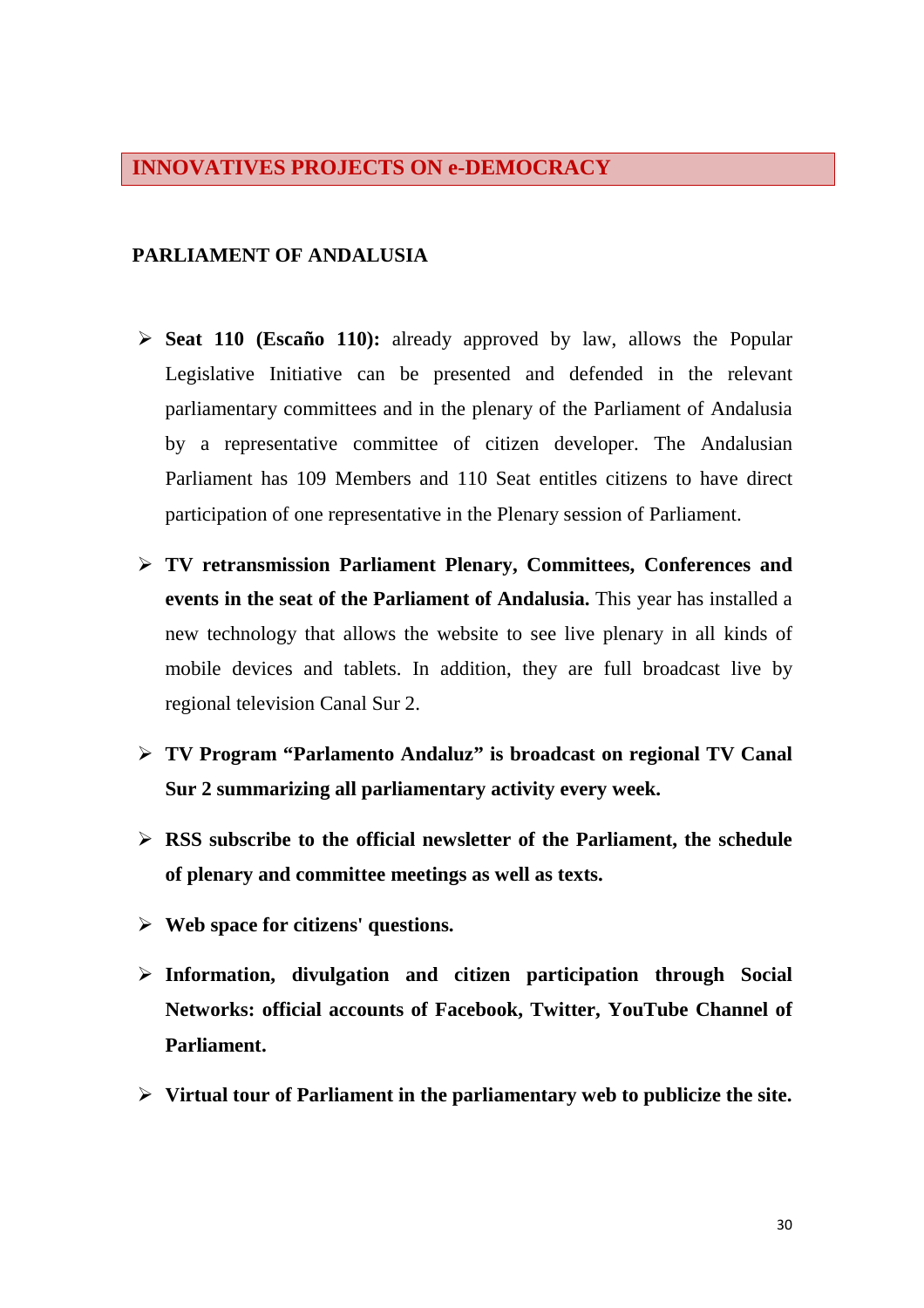#### **JUNTA GENERAL OF THE PRINCIPALITY OF ASTURIAS**

- **Renewal website:** Currently the General Council of the Principality of Asturias is developing a new website to improve information content on parliamentary activity and contact citizens through the same with the public. It is expected that the new website is up and running in September of this year 2014.
- **Participation and attraction of young people to Politics:** This year, the Parliament of Asturias has launched a project "Conoce tu Parlamento" (Know your parliament) aimed at young students. This project is to bring those public schools that request it a workshop or exhibition, composed of informative panels, a video virtual tour of the office, answer a questionnaire to determine the degree of assimilation of the visit. This exhibition or workshop, to which access students of a school, allows students to select 45 MPs students who will visit the parliament in a scheduled date and occupy the seats in Asturian parliament where defend groups have been established, according to the work developed in their classes, a motion or initiative with various proposals. Each group has five minutes at the podium to defend his proposal and two minutes in a second operation to position relative to the other initiatives. In the end they vote initiatives. This student plenary relayed through the website as if it were an ordinary plenary session, and is usually followed by public school students who do not attended to parliament.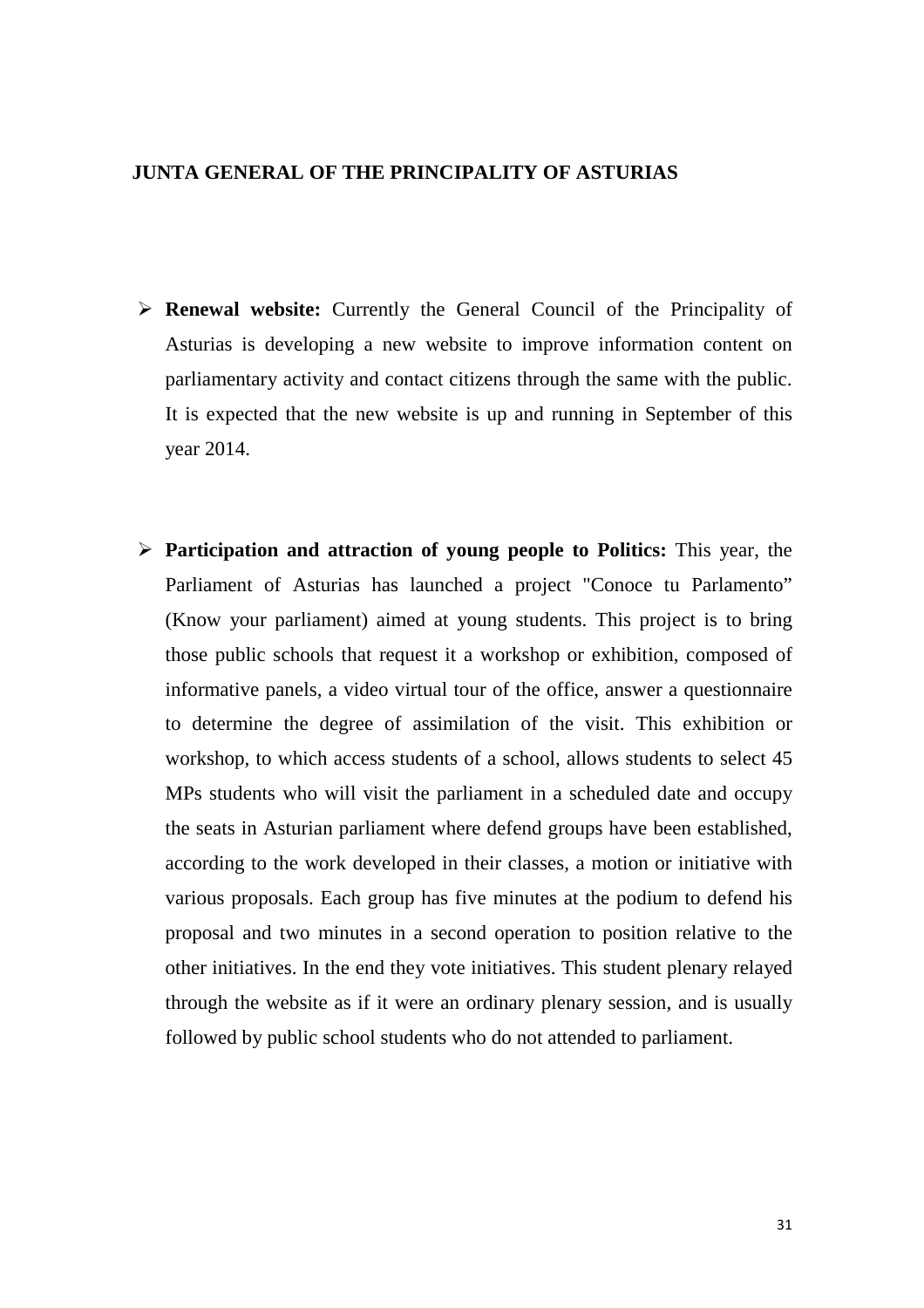## **LEGISLATIVE ASSEMBLY OF THE AUTONOMOUS REGION OF THE AZORES**

- **Phase Information: Googling project,** where a device google search on all legislative databases are implemented; Availability of the complete process of any legislative initiative.
- **Phase e-participation: online presentation of petitions and tracking through website of citizen initiatives and legislative requests.**

### **PARLIAMENT OF CATALONIA**

The website of the Parliament mark as a strategic objective, maintained over time, bring the institution to the citizenship from putting technology and functionality of the network to service of relationships with citizens. For this purpose have been carried out the following projects:

#### **Phase Information:**

- **Channel Parlament (see video of all sessions and events, live and recorded)**
- **Check Real-time Information Parliamentary Activity System (SIAP, which is the internal database of the Parliament), of the parliamentary agenda and composition of the organs.**
- **Consultation of publications and other information resources. Access to the library database.**
- **Content sharing functionalities.**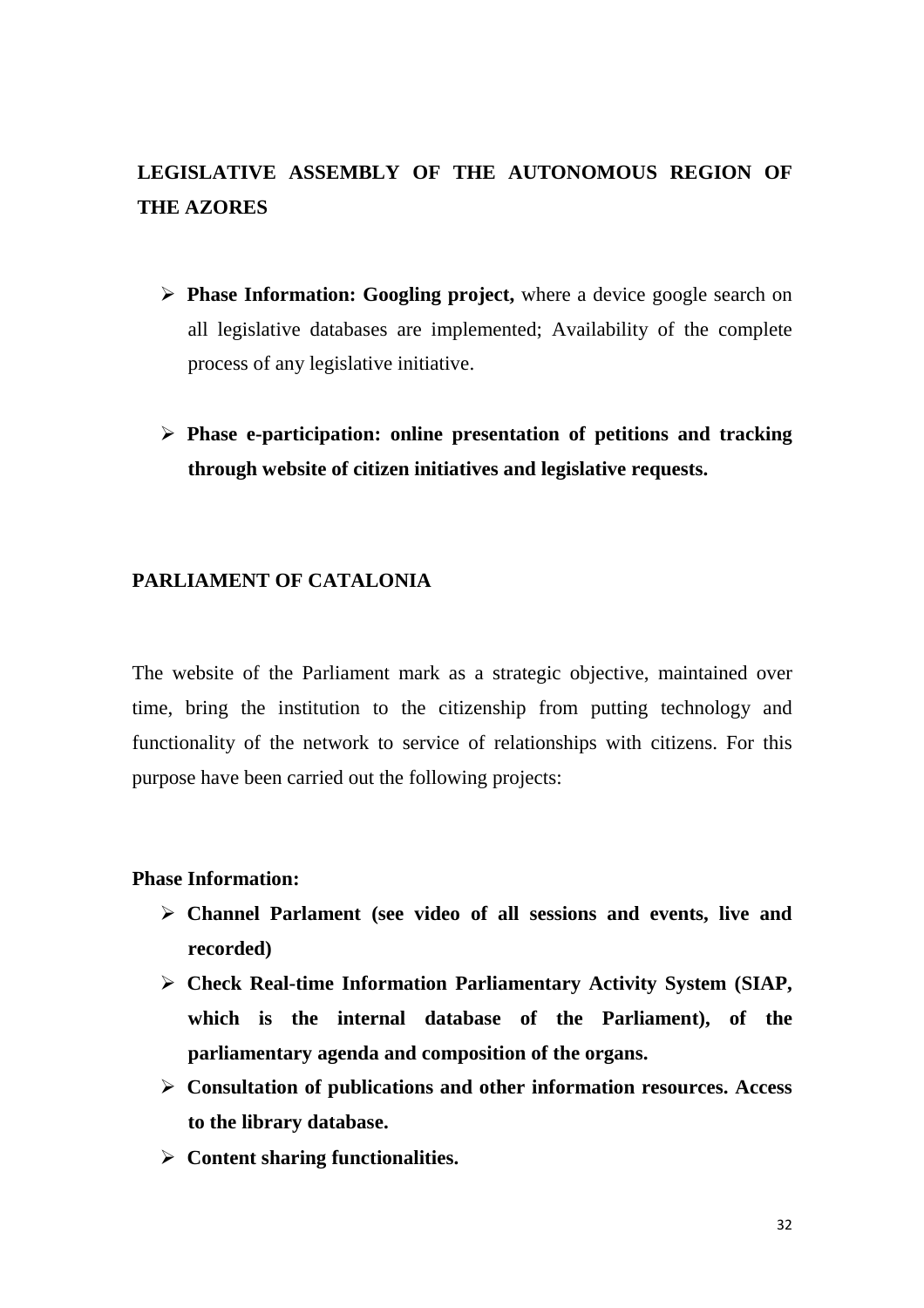**Phase e-Consultation:** 

 **Subscribe by RSS, e-mail, ipodcast of the content of the web related to parliamentary procedure** 

**Phase e-Participation:** 

- **Parlament 2.0 (Parliament presence on the major social networks).**
- **Escó 136 Seat 136 (functionality for citizen participation in the legislative process)**
- **E-peticions e-petitions (application for exercising the right of individual or collective petition)**
- **Participation in discussions (forum for citizen participation in certain discussions, real-time).**

## **FLEMISH PARLIAMENT**

The website is under review. Important aspects of the revised website are:

- $\triangleright$  Open data
- $\triangleright$  Integration with social networks
- $\triangleright$  Integration with the visitor center
- $\triangleright$  RSS
- $\triangleright$  Video and audio on-demand
- Language Accessible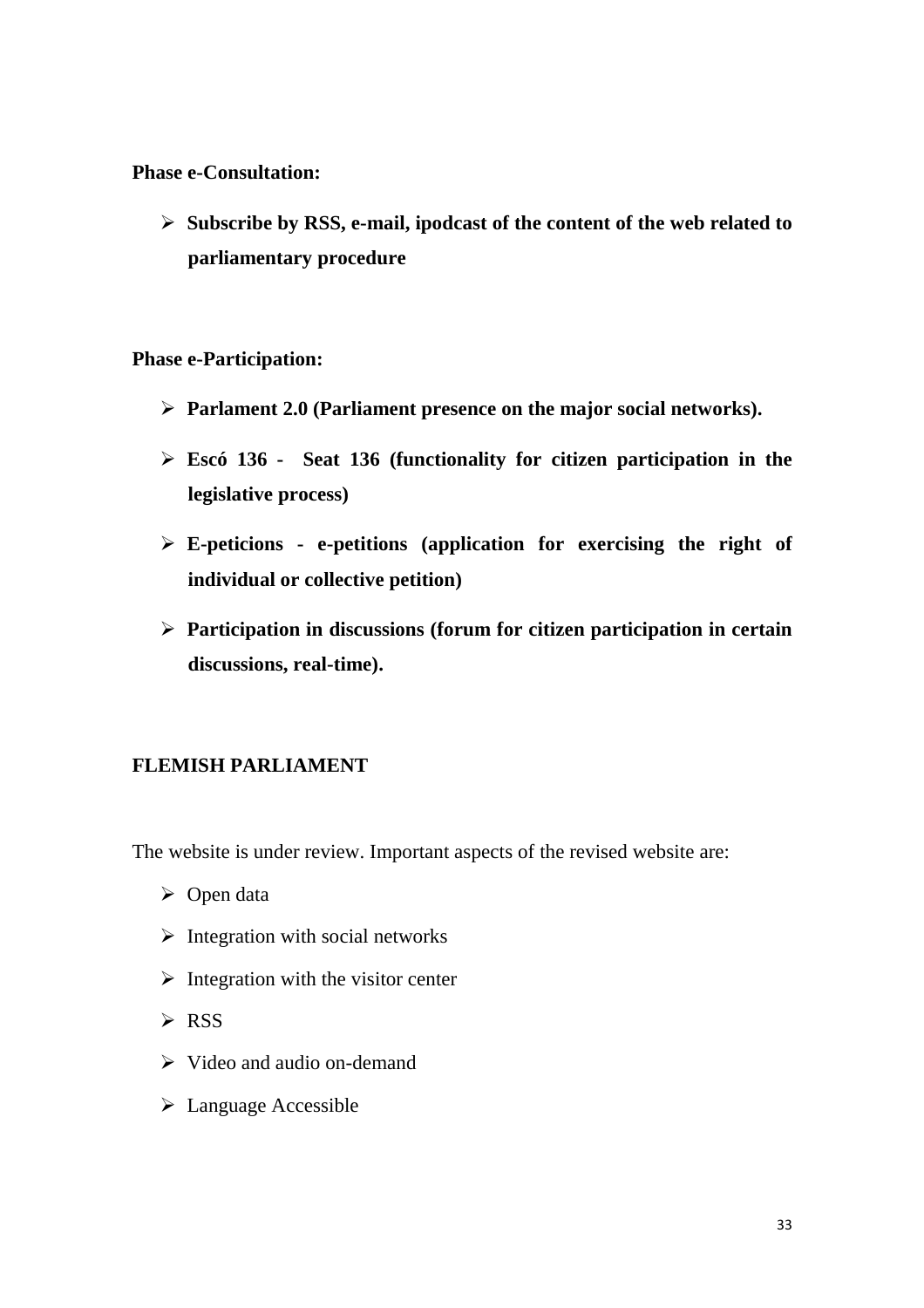Top tasks:

- Agenda
- Document Search
- $\triangleright$  Digital Newsletter
- $\triangleright$  Digital Subscription to a wide range of parliamentary information (agenda, laws proposals, motions and resolutions, questions, activities of individual members ...)
- $\triangleright$  Incorporating requests-module fully digitalized

The Flemish Parliament is developing a social media policy. [NVZ. Krachtlijnen aanvullen]

## **PARLIAMENT OF GALICIA**

- **School Competition**
- **Parliament Xove**
- **Plenary of Children (UNICEF, Children Villages, schools, ...)**
- **Informative lectures for students of secondary schools.**
- **Collaboration of European educational programs (Comenius Regio)**
- **All legislative projects are posted on the web with the possibility for citizens to make suggestions and comments.**
- **Program of guided visits with possibility of booking the appointment by phone or through the web.**
- **Web posting all the bibliographic material published by Parliament.**
- **Several Conferences on current affairs (Europe, Economy, health promotion, ...)**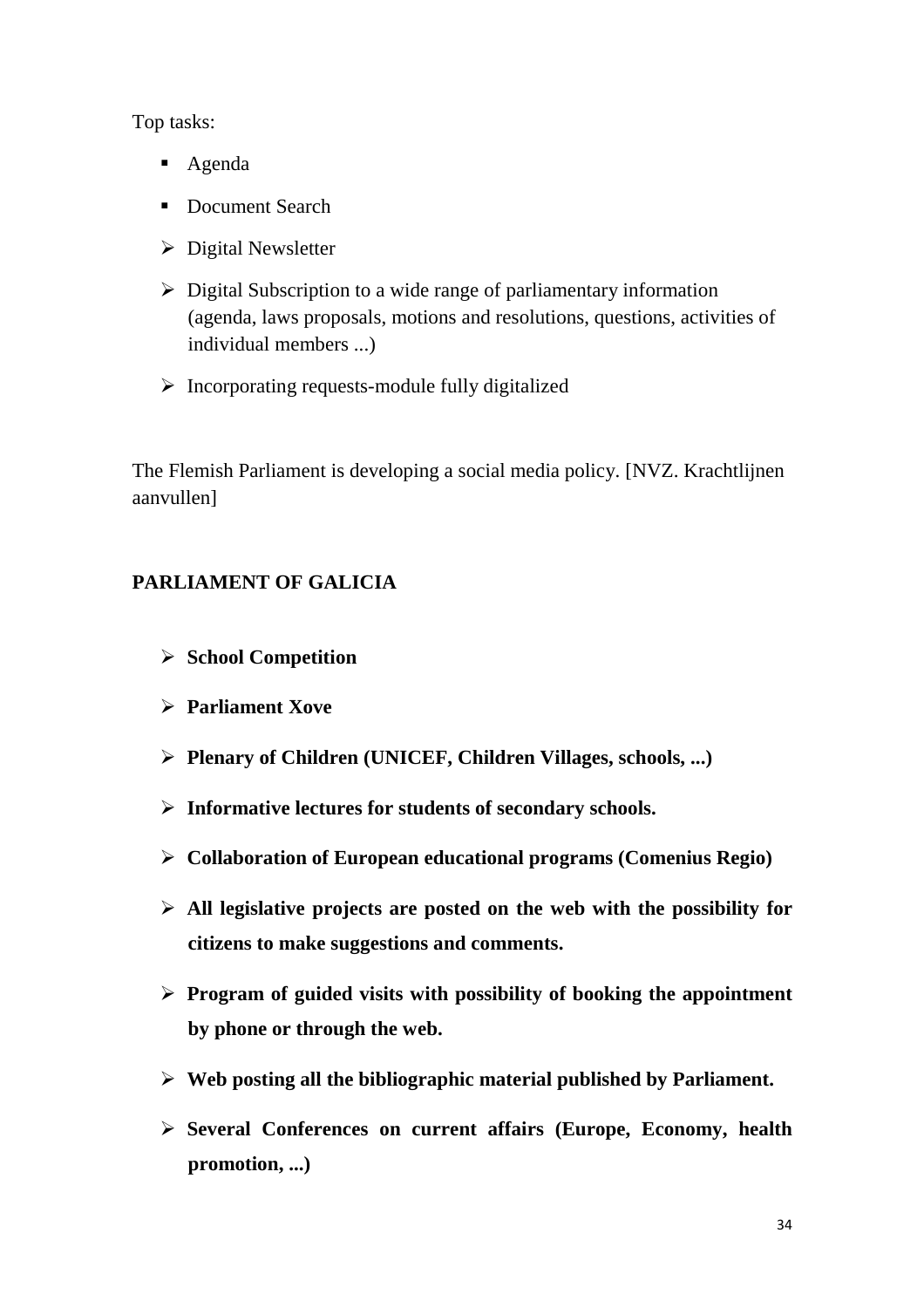### **PARLIAMENT OF STYRIA**

- **English Website**
- **Evo Cube (QR Reader, information on the regional parliament of Styria)**
- **Pallast 2.0 (our work has been paperless since 2005, and this means that all of our official business handled without the use of paper)**
- **Smartphone App (soon we will be launching our own special application to give all access to all of our members and records legislation through mobile devices).**
- **Live broadcast**
- **Virtual tour**

#### **NATIONAL ASSEMBLY OF WALES**

The Assembly's ICT strategy sets out how we improve access to information, to further enhance e-engagement and e-business.

Specific examples include:

- $\triangleright$  The Assembly's website provides access to current and archived Records of Proceedings and the work of committees. There is a live feed for daily Plenary and committee agendas, papers and minutes.
- $\triangleright$  The Assembly publishes a fully bilingual Record of Proceedings which is processed to automatically add XML tags, timestamps and links to the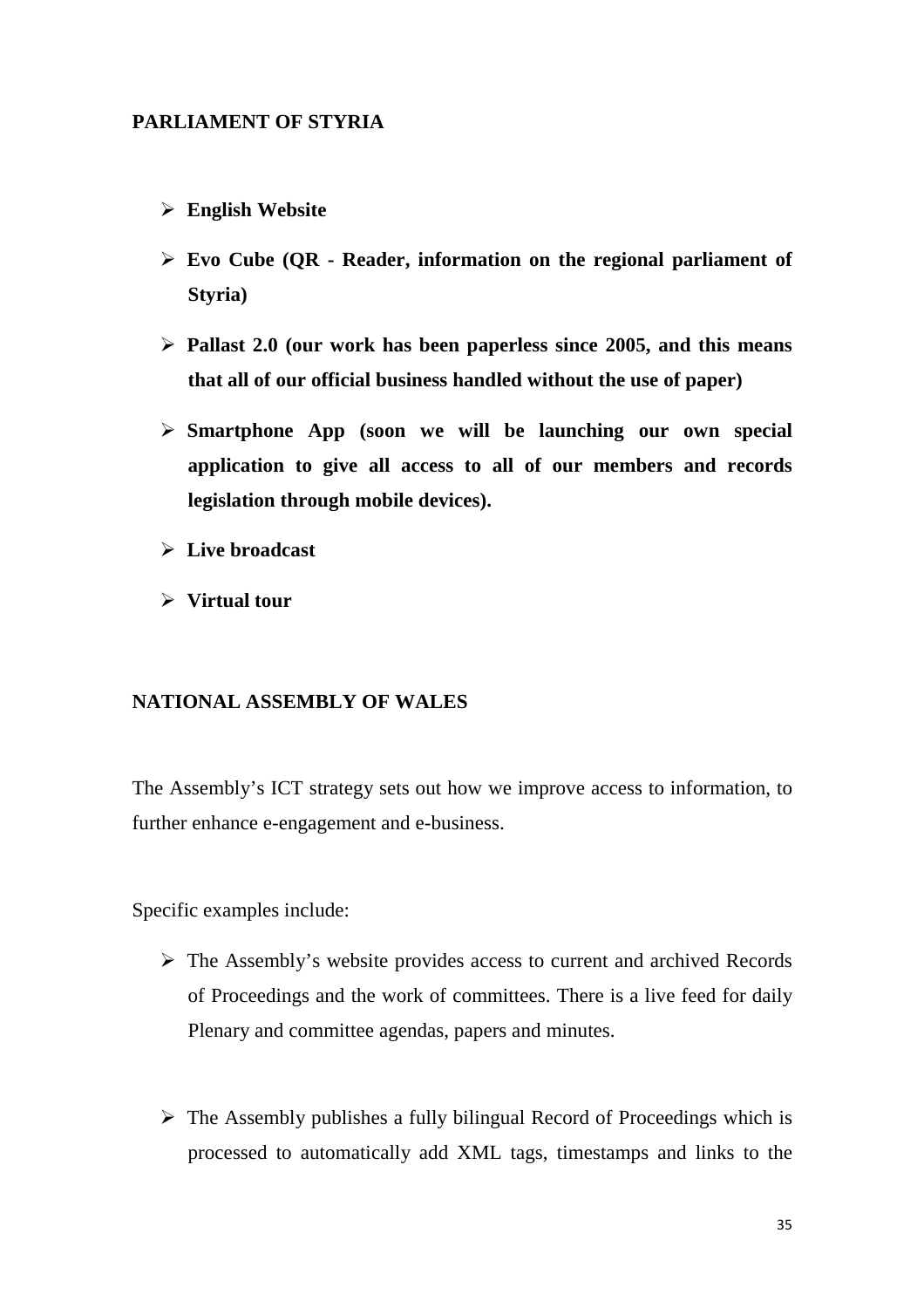audio record. The RoP is thus fully searchable and users can access the Welsh, English and audio resources they are seeking. We are currently working on adding a video link to the RoP.

- $\triangleright$  The Assembly has developed an e-petition system, which allows citizens to submit a petition to the National Assembly, for consideration by the Petitions Committee. Petition progress can be monitored online and citizens can 'sign' the petition to indicate their support. The history of the petition can be viewed from presentation through to closure.
- $\triangleright$  Plenary and committee business is managed electronically. Assembly Members use PCs in the Chamber to access papers and agendas. Voting is also managed electronically and Assembly Members are able to electronically message the Presiding Officer to request to speak.
- $\triangleright$  Tablet computers are being deployed to Assembly Members to help manage the 'information consumption issue' – too much paper is difficult to manage and it does not arrive in a timely fashion. Furthermore, the nature of an Assembly Member's role is that they operate from many locations, spend a great deal of time travelling and benefit from the information they need coming to them, rather than the other way around.
- Many of our Assembly Members are regular Twitter and Facebook users, with Twitter in particular adding a sense of immediacy to the communication of the First Minister's Question Time responses. No longer do interested parties have to wait for the Record, watch the live broadcast or visit the Senedd; they can receive 'live' opinion directly from their own Assembly Member.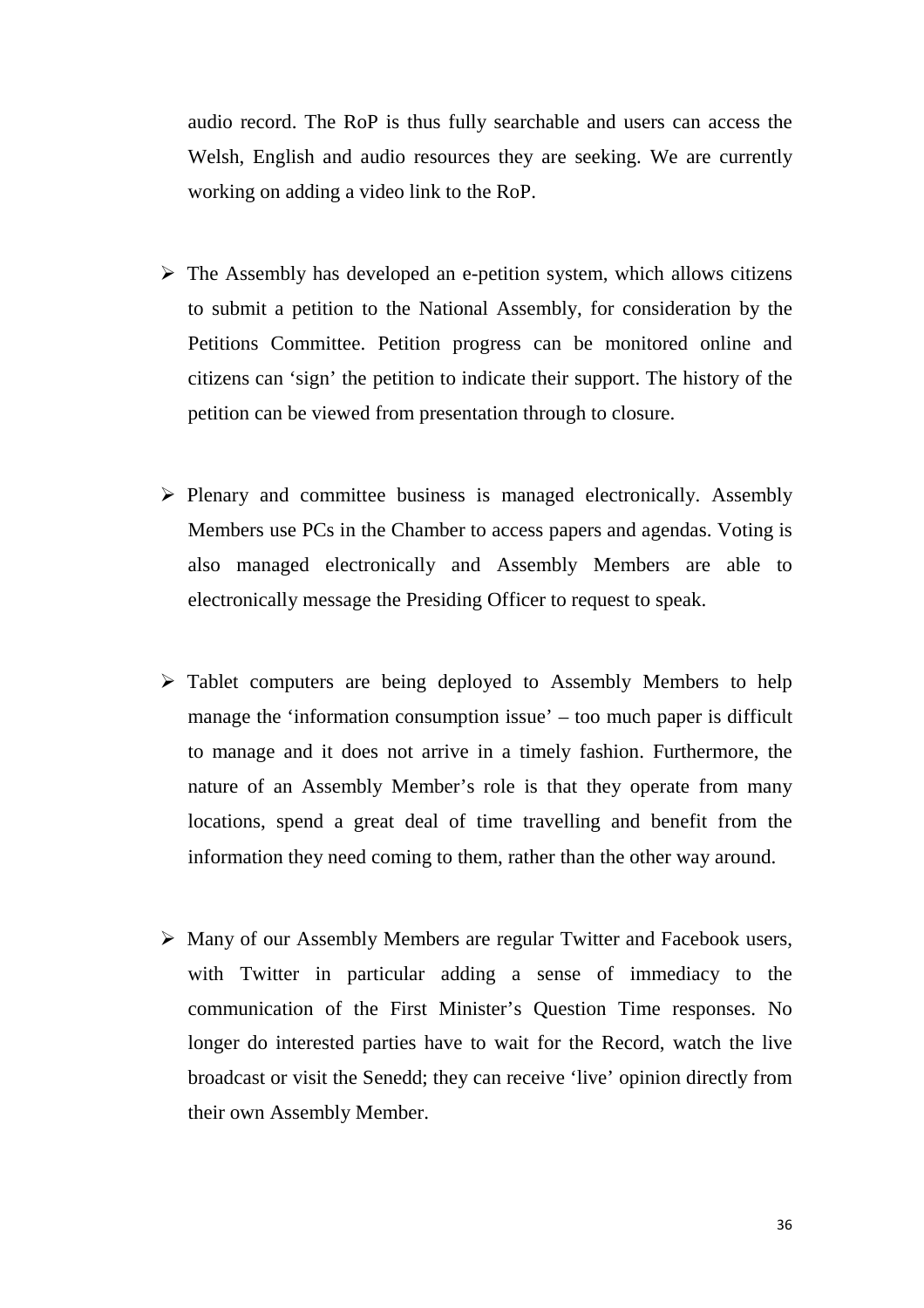In 2010 the Assembly published its first e-democracy strategy, which set out the Commission's direction for digital engagement with the people of Wales.

As a result of the strategy, the Assembly has greatly increased its use of multimedia techniques to raise the profile of our scrutiny and legislative roles. Committees have been working closely with the Communications team to develop multimedia information packages that span the consultation, inquiry, evidence gathering and report launch trajectory and produce video evidence based on this engagement with the public.

### **PARLIAMENT OF THE FEDERATION WALLONIA-BRUSSELS**

#### **I. Information**

**Latest achievements:** 

- **September 2013: "A Parliament."** It explains the meaning of the feast of September 27, the emblem of the Federation, competences and details the full program of the festival on September 27.
- **September 2013: book for school children "Ten questions you ask yourself."** It explains the competences of parliament, organs of the Federation Wallonia - Brussels, what the parliamentarians do, etc.
- **September 2013: TV website space that is streaming the plenary session, available on PC, tablet and smartphone.**
- **January 2014: report complete activities (parliamentary work, international relations, administration of parliament, its communication, etc.)**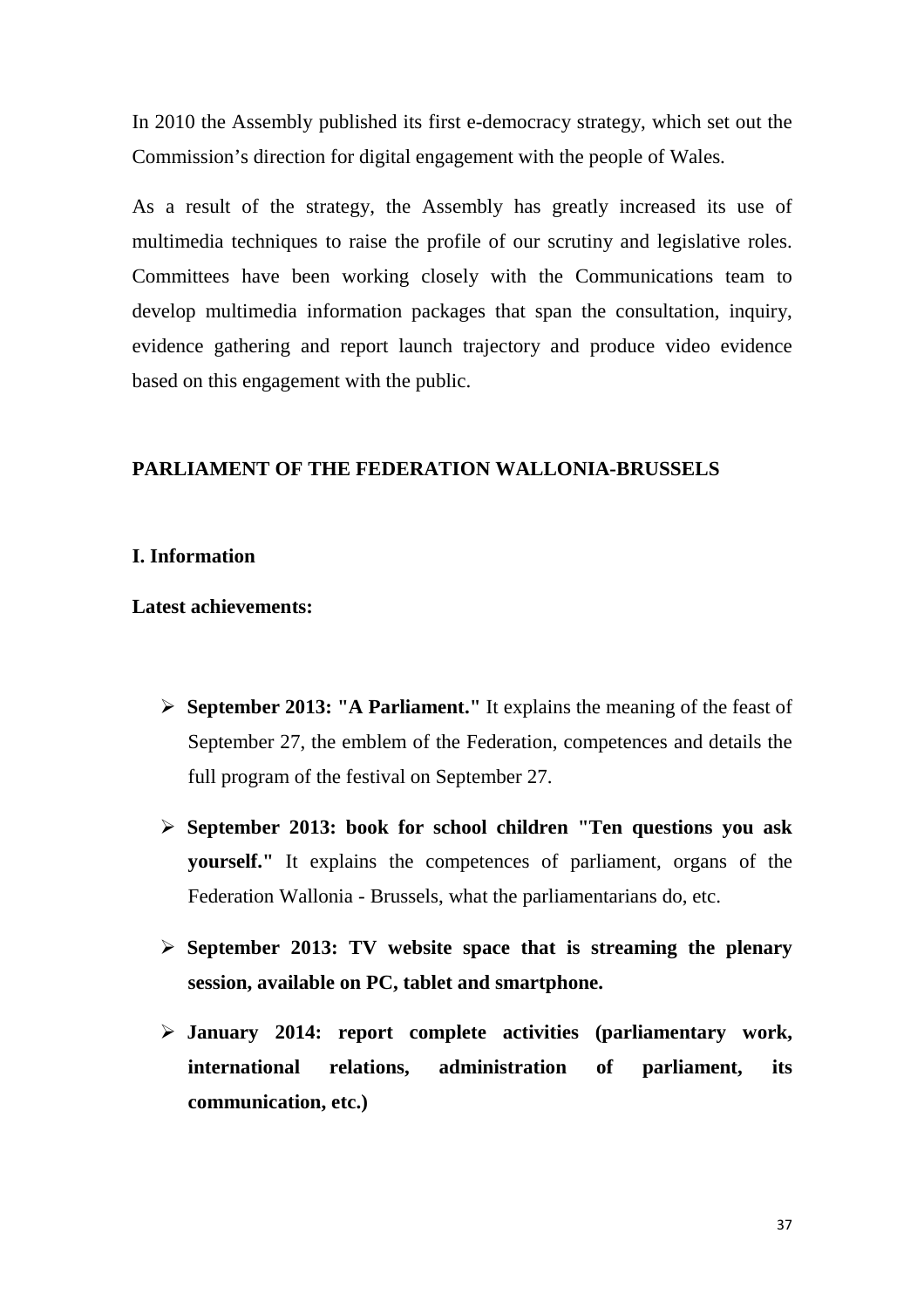**Regular update of legislative actuality via the website www.pfwb.be with the put in value of the main activities of the Assembly.** 

### **II. e-Consultation**

**- Progressive development of conferences accessible via TB web in "streaming".** 

## **PARLIAMENT OF EXTREMADURA**

#### **Information Phase:**

 **All documentation accompanying the Projects of Law, Law Proposals and Decree-laws Projects is published on the web.** 

#### **e-Consultation phase:**

 $\triangleright$  We have designed a platform in the web for the public to have easier access to the Petitions Committee.

#### **e-Participation Phase:**

- $\triangleright$  During the live broadcast of the plenary sessions in addition to rendering with sign language and subtitles, a window opens to allow the public to comment in real time using the social network Twitter.
- $\triangleright$  Immediately after the end of Commissions meetings, plenary sessions and press conferences the video is posted on the Youtube channel of Parliament and spreads through social networks.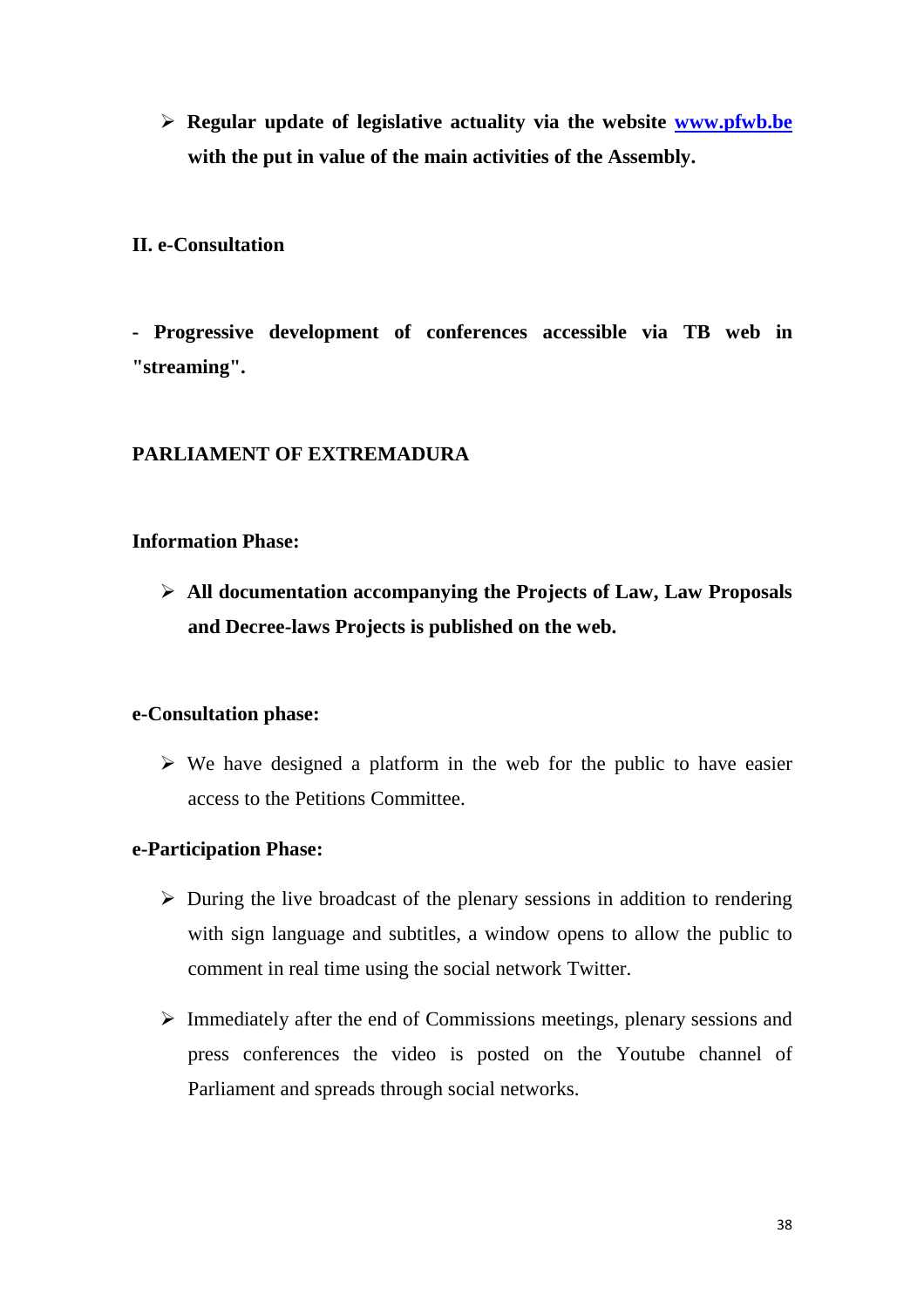#### **REGIONAL COUNCIL OF PIEDMONT**

The Piedmont Regional Council set up CRPNet, the section dedicated to citizen participation on its official site. This section makes it possible for citizens, sector experts and Local PAs to follow its activities and to participate with comments and suggestions. These services are one of the steps adopted by the Regional Council to involve citizens, living more information on its role and peculiarities.

#### **Information**

#### *Council Documents Procedure*

The Council Documents Procedure service allows the registered users to select from an ad hoc list of documents (Laws, laws process and laws proposals, draft resolutions, agendas, motions, regulations) and/or domain of interest (i.e. agriculture, health, education, etc…) and to follow their progress through the Council with automatic email alerts.

Users can refer to the material attached to the selected documents clicking the link in the mail massage and accessing the "Arianna" and "Council Acts" databases. Thus, citizen are able to read any proposal and to follow step by step the whole procedure that will transform it into a Regional Law.

#### **e-Consultation**

### *Institutional Consultations*

The service makes it possible to manage the institutional consultations called for by the Regional Council Committees. Whenever an act is entrusted to a Committee, the Committee consults some domain experts or interested professionals in different sectors (i.e. Institutions, freelances, associations, etc…)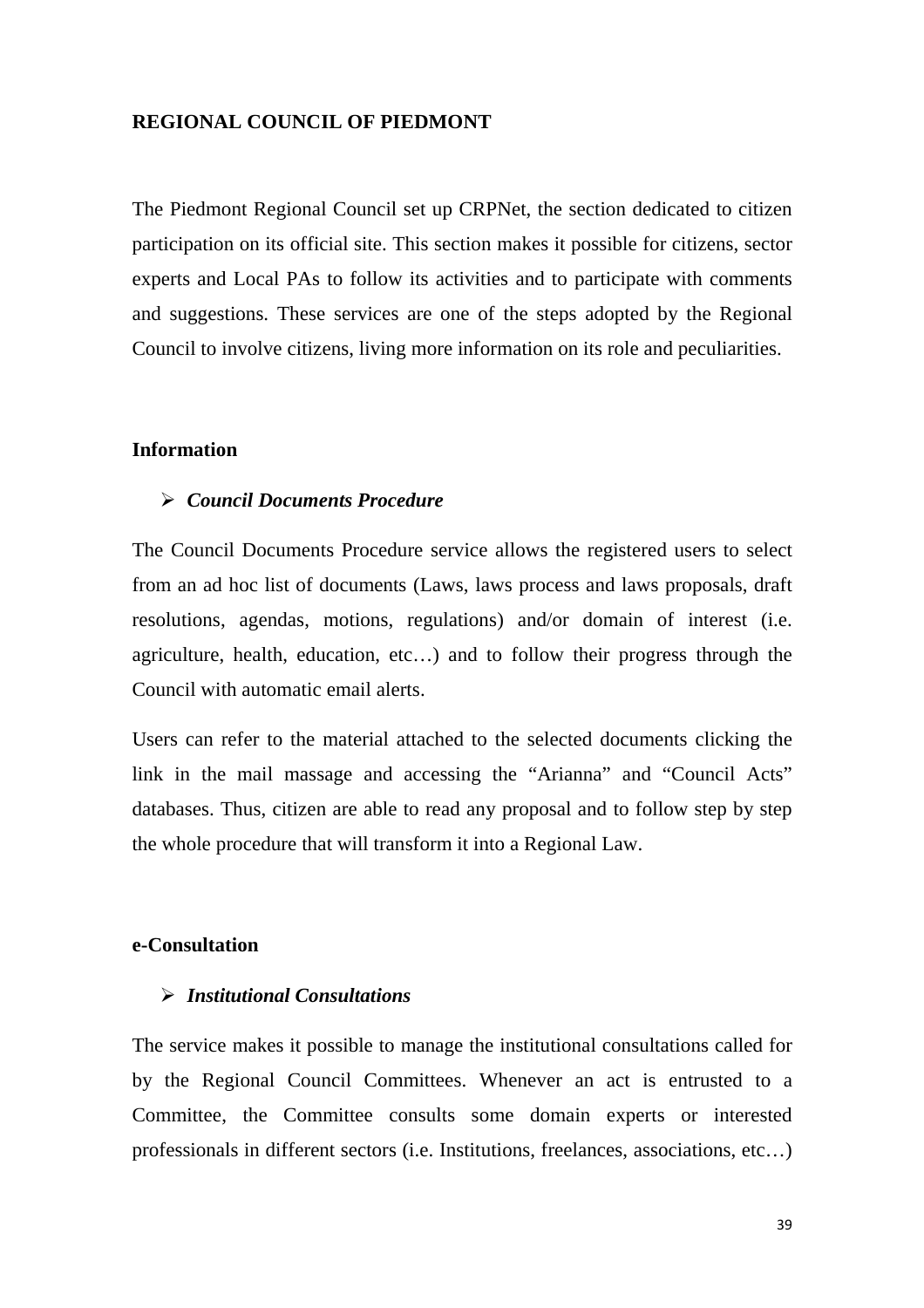to collect suggestions and opinions that are useful to draw up the text that will discussed in the Council.

 The service aims at simplifying this procedure, helping both the Committees in calls for proposal and the collection of materials drawn up by the consulted experts, and the experts for documentation (memories) submission. Through CRPnet, the Committees automatically post in an ad hoc restricted area the material to be examined and invite the experts to view it with an email that is generated automatically.

 The experts, accessing CRPNet, may attach their memories and access a list of all the documents submitted in the past. When the documents are uploaded, an email is sent automatically to the Committee responsible for the consultation, that will hence be able to search and download the received material.

As explained above, CRPnet is only one of the steps adopted by the Regional Council to implement e-democracy and citizens involement. Piedmont Regional Council has a social TV called www.crpiemonte.tv and its main website www.cr.piemonte.it offers other important information and participation services related to e-democracy:

- web access to laws, laws process and laws proposals complete information
- web access to administration deeds
- Live streaming and complete multimedia and summary documents archive of plenary sessions
- Multimedia download of interventions of each deputy in plenary session
- **-** Newsletters subscription
- Live tweeting of plenary sessions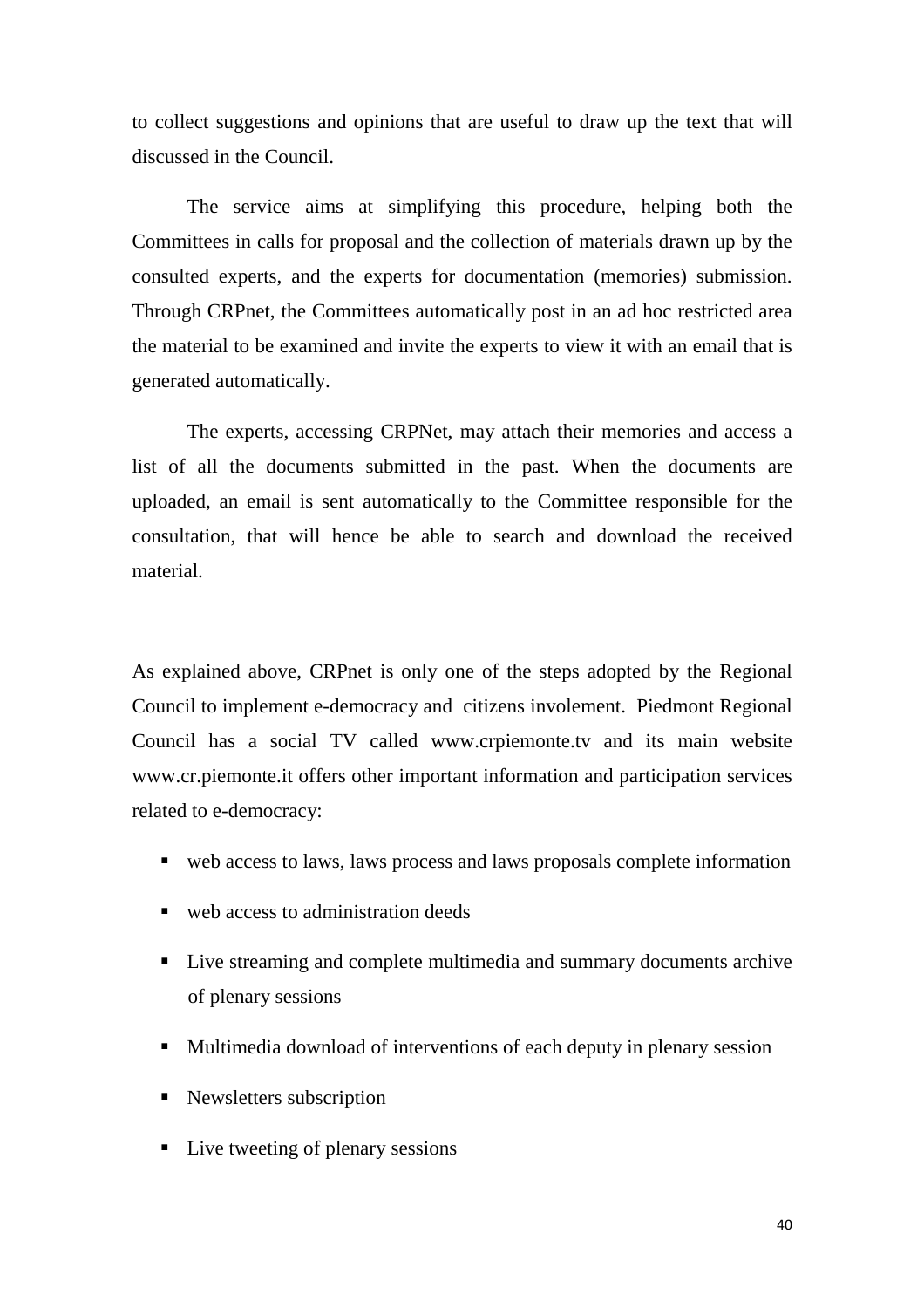- Links to Social Pages and Accounts managed by the Regional Council: Facebook, Twitter, YouTube, LinkedIn, Google Plus, Pinterest and Instagram

In conclusion, Piedmont Regional Council has commited in the last year an important research on so-called "Regional Civic Media", to expolore new ways of e-democracy services. Now the Regional Council is planning next years evolution and investments on Civic Media and e-Democracy, based on this research and on new international trends.

#### **PARLIAMENT OF SALZBURG**

#### **Social Media Initiative and Webcast:**

The webcast of the Landtag's plenaries and comittee meetings started as a small personal initiative by the then Vice-President of the House Wolfgang Saliger in September 2008 using low tec devices and free streaming channels. Today the Webcast of the Landtag of Salzburg has achieved a first level of maturity. Hardware upgrade is almost complete, mobile devices are serviced at HTML5 standard and in March this year a user friendly Video-Archive replaced the preceding FTP-Archive solution.

Initially the social media platforms at Twitter and Facebook served as a means of promoting the webcast but meanwhile have developed into news channels in their own right. A next step in development will be the integration of the social media platforms into the webplatforms of the Landtag, but also a stronger interaction with political groups, MPs. media and society to become more involving and responsive.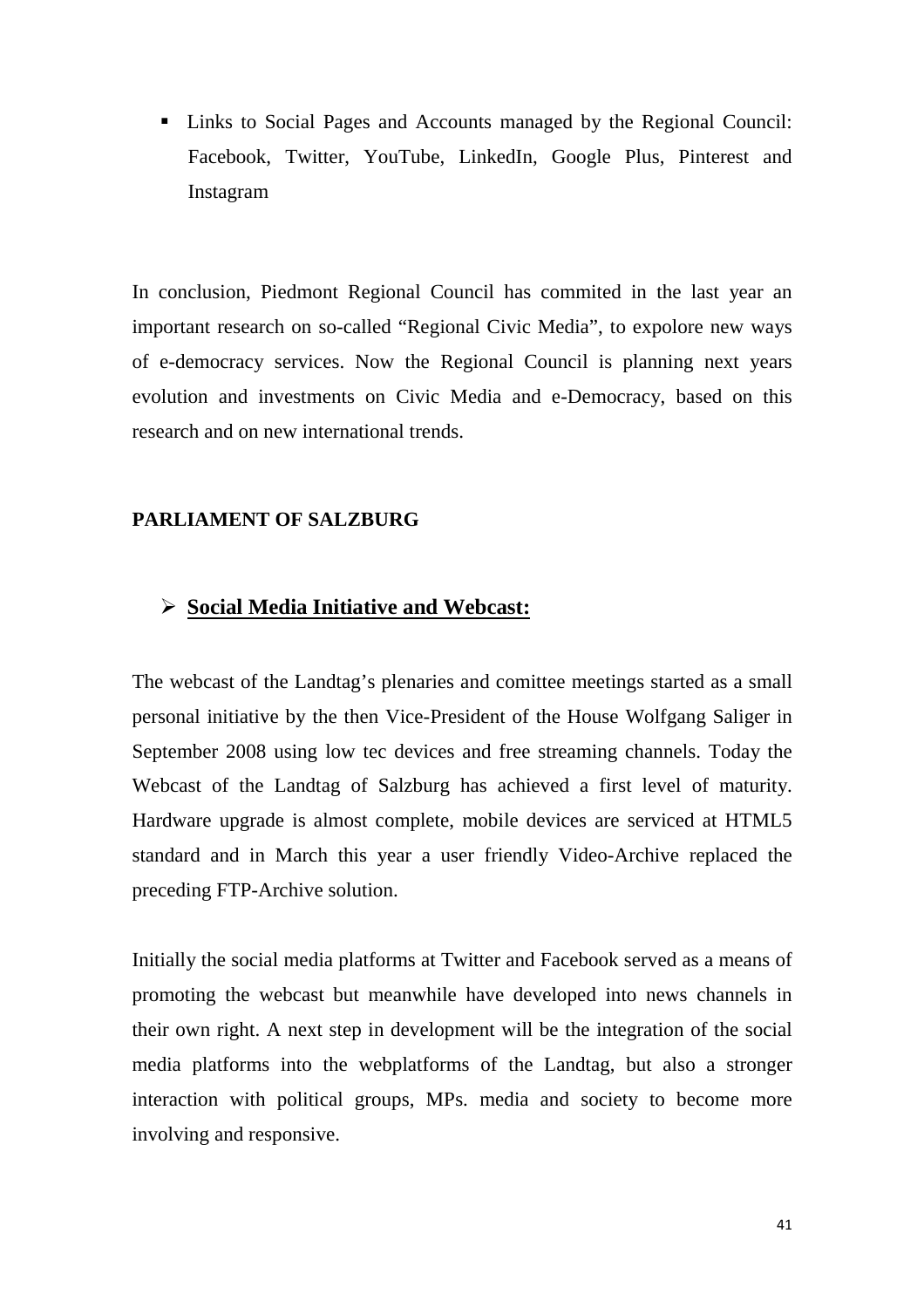Ref.. http://www.salzburg.gv.at/landtaglive http://www.salzburg.gv.at/pol/landtag/video-archiv\_plenum\_.htm http://www.salzburg.gv.at/pol/landtag/video-archiv\_ausschuss.htm https://twitter.com/landtaglive http://www.facebook.com/salzburgerlandtaglive

## **Enquete-Commission on Democracy reform**

In September 2013 the Landtag's Comittee on Consitutional and Administrative Affairs decided the formation of an Enquete-Commission on Democracy reform. To enable media and the public to participate in the discussion, to make proposals and forward ideas, the Landtag has implemented a blog to supplement the ongoing proceedings.

The blog features MPs who describe their work and viewpoint within the Enquete-Commission, comments on single blogposts are welcome. Furthermore people can subscribe to a newsletter, download session videos, documents and background information and can make suggestions that appear on the site. The blog is rounded up by a Twitter wall referring to the hashtag #demokratiesbg.

RSS on blogposts and comments are possible.

Ref.:

http://demokratie.salzburg.at/

## **Jularockt.at – the Landtag's youth page**

Jularockt.at is a youth page in more than one sense of the word. It was designed by young people for young people and – initially started as a school project – is passed on from school to school in Salzburg to be improved on the way according to what seems useful to the young. Ref.: http://www.jularockt.at/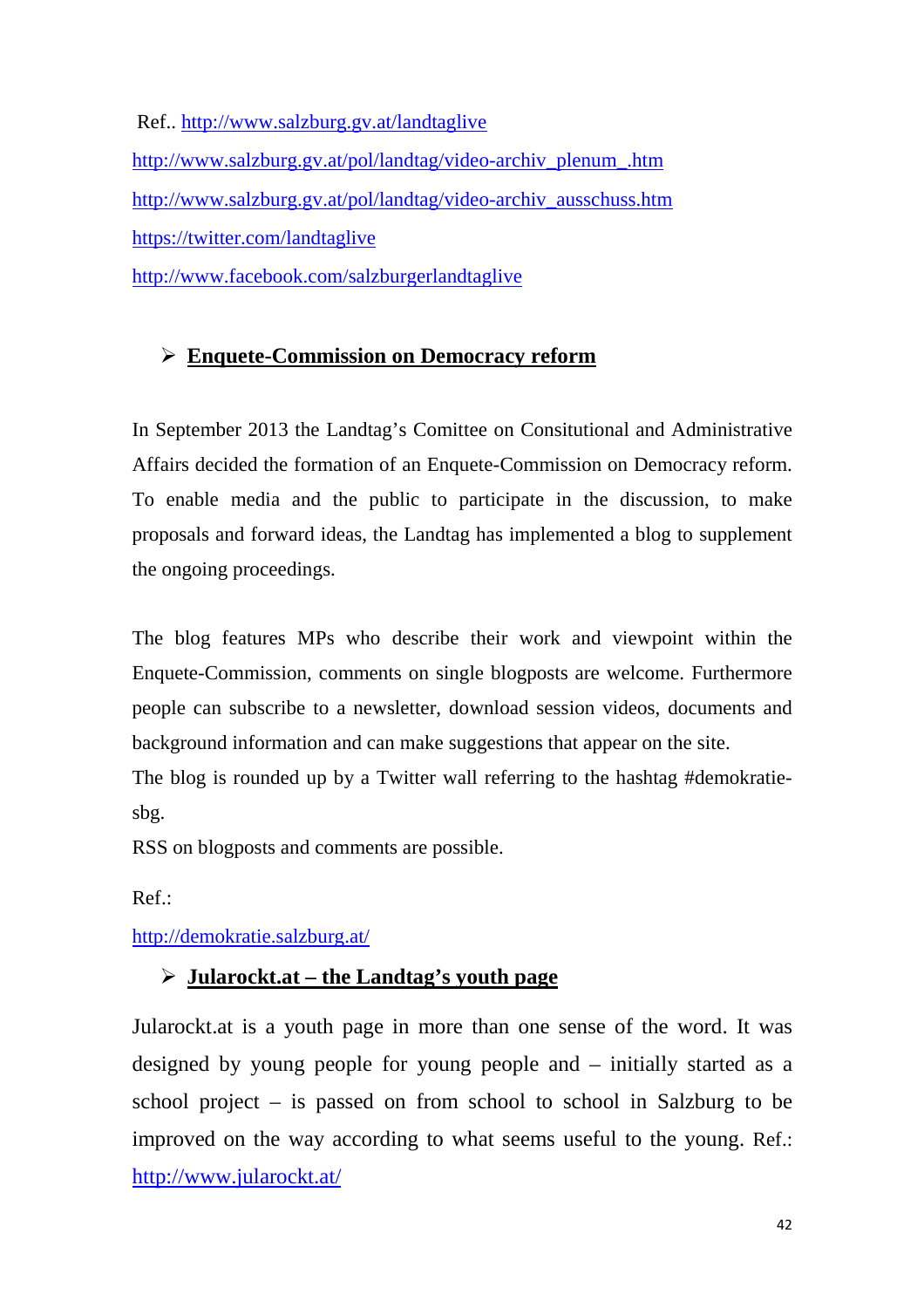## **INNOVATIVES PROJECTS ON TRANSPARENCY**

### **PARLIAMENT OF ANDALUSIA**

- **Law of Public Transparency of Andalusia that articulates all measures of Transparency in Public Institutions and social organizations that receive public funds. This law was approved in May 2014 by the Parliament of Andalusia.**
- **Transparency Portal of Parliament of Andalusia will be established because it is already included in the approved Law of Public Transparency.**
- **Information on the parliamentary website of Deputies work developed, among which include the following:** 
	- Publication of the sense of vote in plenary of each Member individually.
	- **•** Dissemination of parliamentary initiatives.
	- Collecting their interventions in Plenary and Commission in a video library for public consultation.
- **TV Parliament with broadcasting of Plenary, Committees, Conferences and events at the Parliament of Andalusia to continue contributing to the Parliament of Andalusia is an Open Parliament.**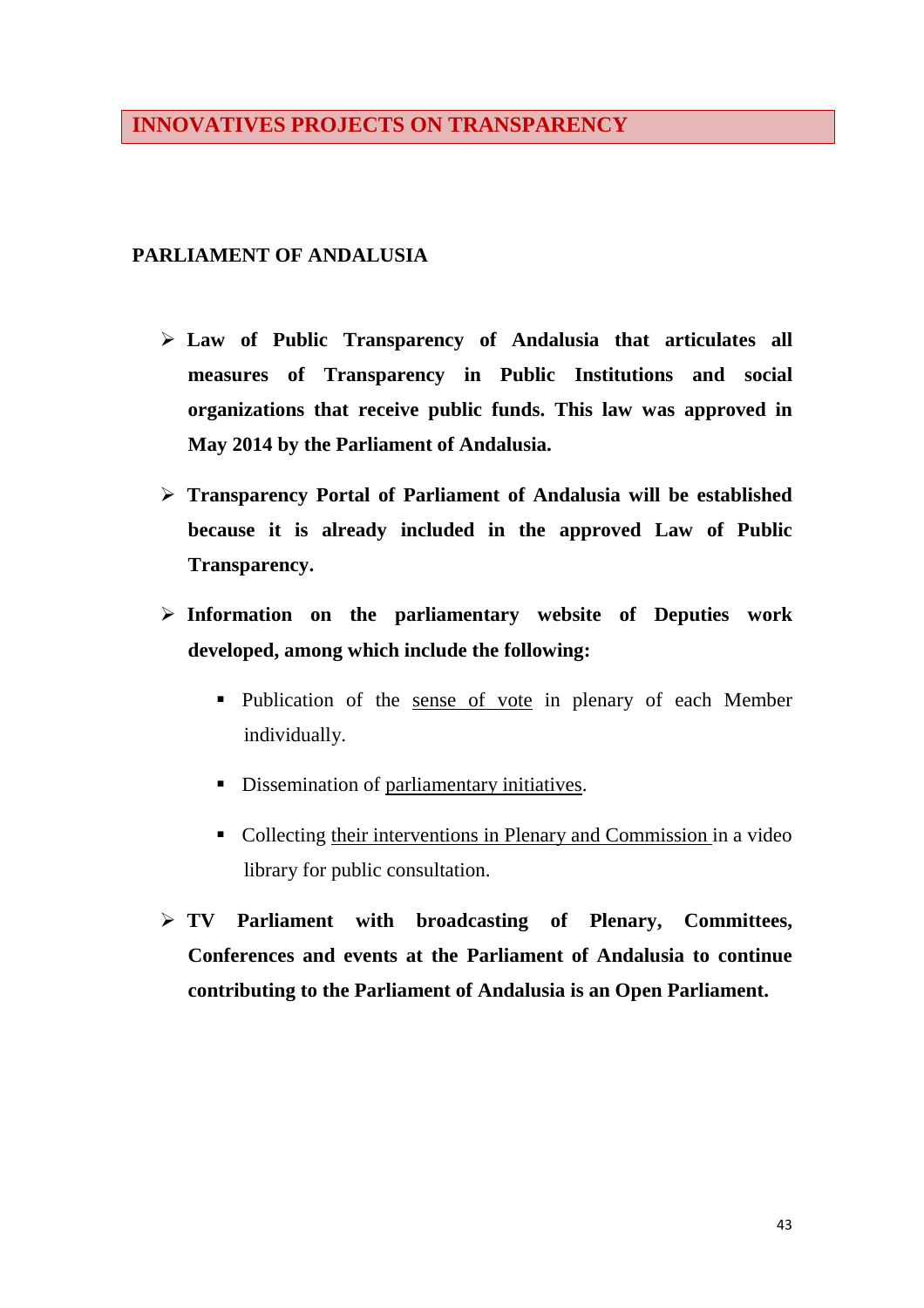#### **JUNTA GENERAL OF PRINCIPALITY OF ASTURIAS**

- **Issue plenary sessions through the TPA** (Principality of Asturias Television). Besides the issue through the website, the General Board has facilitated the Public Television of the Principality of Asturias issue live plenary sessions, through its own channel. Thursday afternoon and Friday morning are issued in the weeks that usually there is plenary session, almost all that are in regular sessions.
- **Publication of Registered Initiatives:** All initiatives are recorded, whether electronically or in the official record of the House, are posted on the website the following day, with free access for all citizens. We are currently working for these initiatives can be monitored more easily through the website, and thematic order, because now you have to know certain information to locate the file on the website.

### **PARLIAMENT OF CATALONIA**

- **Mobile Application Development for Channel Parlament. Applications are native for IOS and Android, and is adjusting the Windows version 98.**
- **Creating parlamentcat.mobi, a optimized web for mobile devices.**
- **Creation of elements of content syndication (mash-up) to facilitate the construction of virtual desktops that support Parliament's presence in social networks. Creating gadgets and other data elements that summarize the information in the web of Parliament.**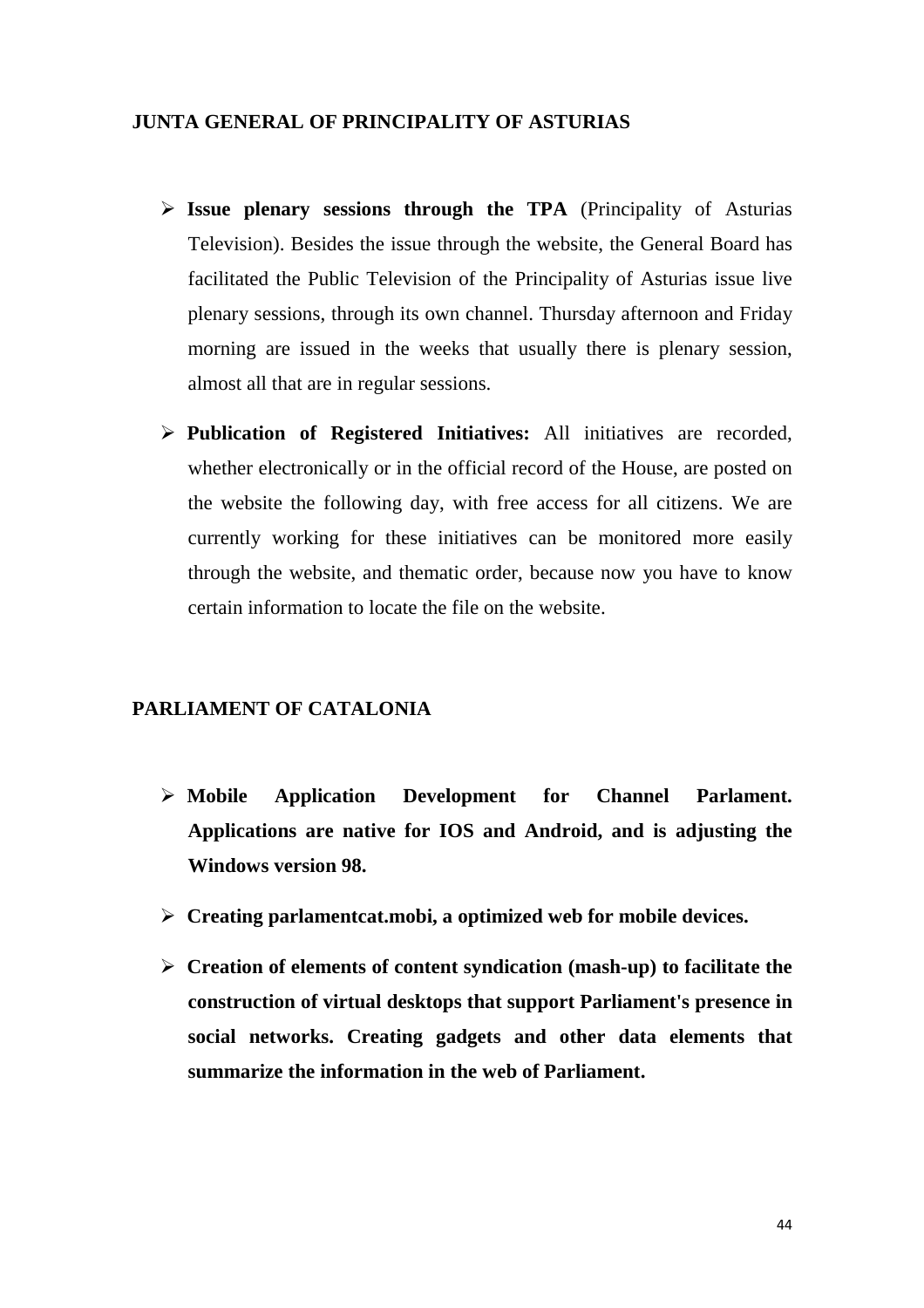- **Review the policy of using bookmarks and other tools of positioning and social tagging, in order to facilitate and improve the access of citizens to information provided by the Parliament.**
- **Creating "My Parliament", a custom page that defines the relationship between citizens and parliament.**

## **PARLAMENTO DE GALICIA**

- **The Assembly was pioneer publishing the remuneration regime of Members**
- **Asset declarations income tax information is also published** without existing regulatory obligation to do so.
- **We have a policy of economic incompatibilities** absolutely transparent and restrictive of conflicts of interest.

#### **PARLIAMENT OF STYRIA**

- $\triangleright$  Community control by court of auditors
- $\triangleright$  Protocol of the office of budgetary

#### **NATIONAL ASSEMBLY OF WALES**

 The Assembly's live webcasting service, **Senedd.tv**, provides comprehensive coverage of all Assembly business and the former Assembly debating chamber is now **home to the world's first dedicated**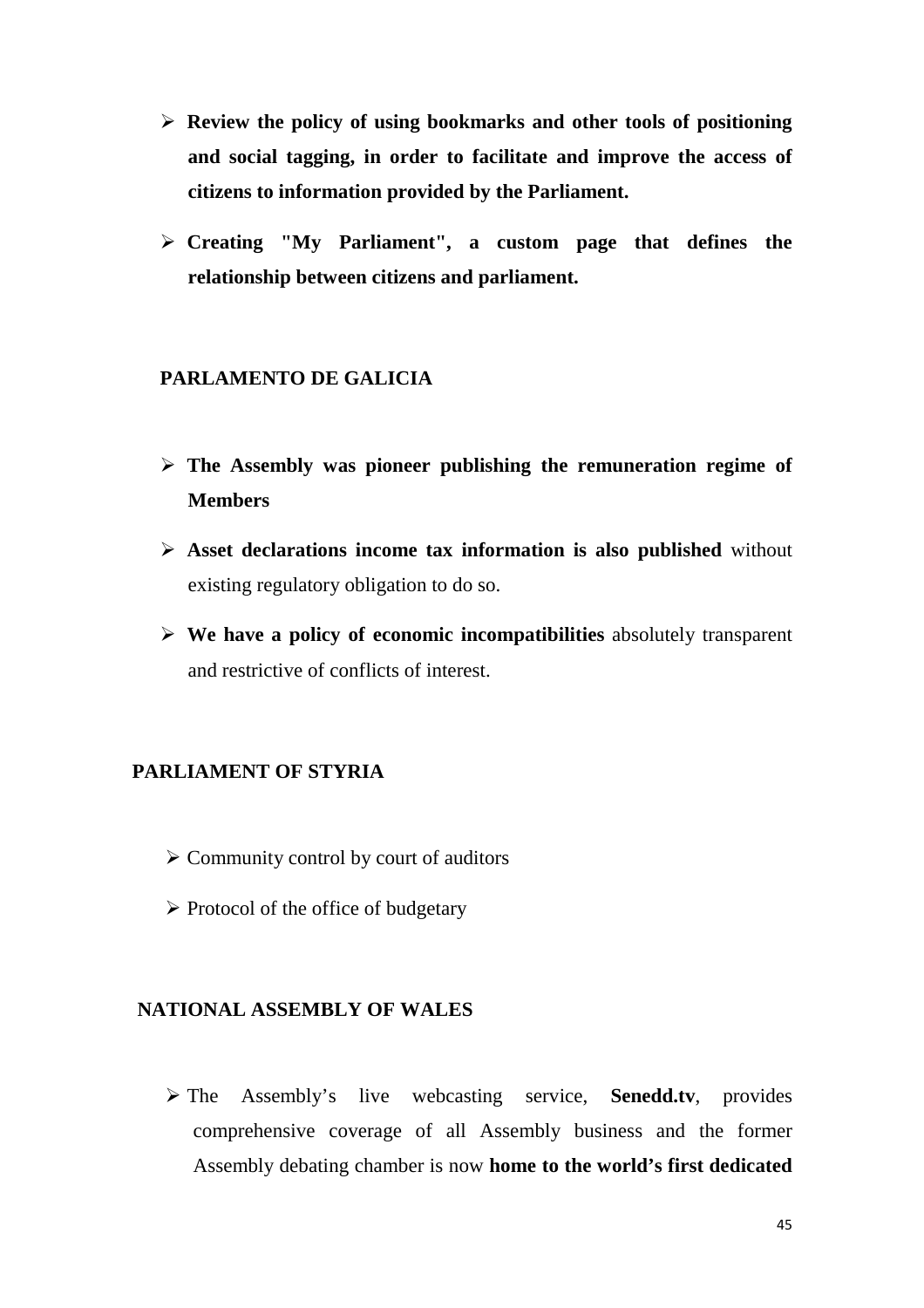**youth debating chamber**. In addition, transcripts of Plenary meetings are published online and a summary of business conducted at each meeting is also published online within 30 minutes of the end of each meeting. The Record of Proceedings is now available in XML format and we are moving towards making more of our data open for greater accessibility and transparency for the public.

- $\triangleright$  Another way in which the Assembly has been making its work more accessible and engaging with its audiences is by embracing the opportunities available through new technology and social media. **We have significantly developed the Assembly's social media presence** to its current, more mature status. The Assembly now has a solid social media presence with 35 bilingual channels now actively posting daily content to over 30,000 followers, signaling a 54% increase in followers in just 12 months.
- **Our Facebook pages have increased from three to five** with the introduction of the Your Assembly pages in 2013 and these, together with our existing pages, **have increased the number of 'Likes' by over 43%.**
- 2014 has also seen a **tremendous growth in the consumption of video on the Assembly's YouTube channel (395 per cent growth over 2013).** We have also found that more people are now choosing to view our YouTube content on a mobile device.
- $\triangleright$  Our work on social media over the last year has not just been about sharing our content more widely and making it more accessible. It has been heavily focused on harnessing the power of social media to find new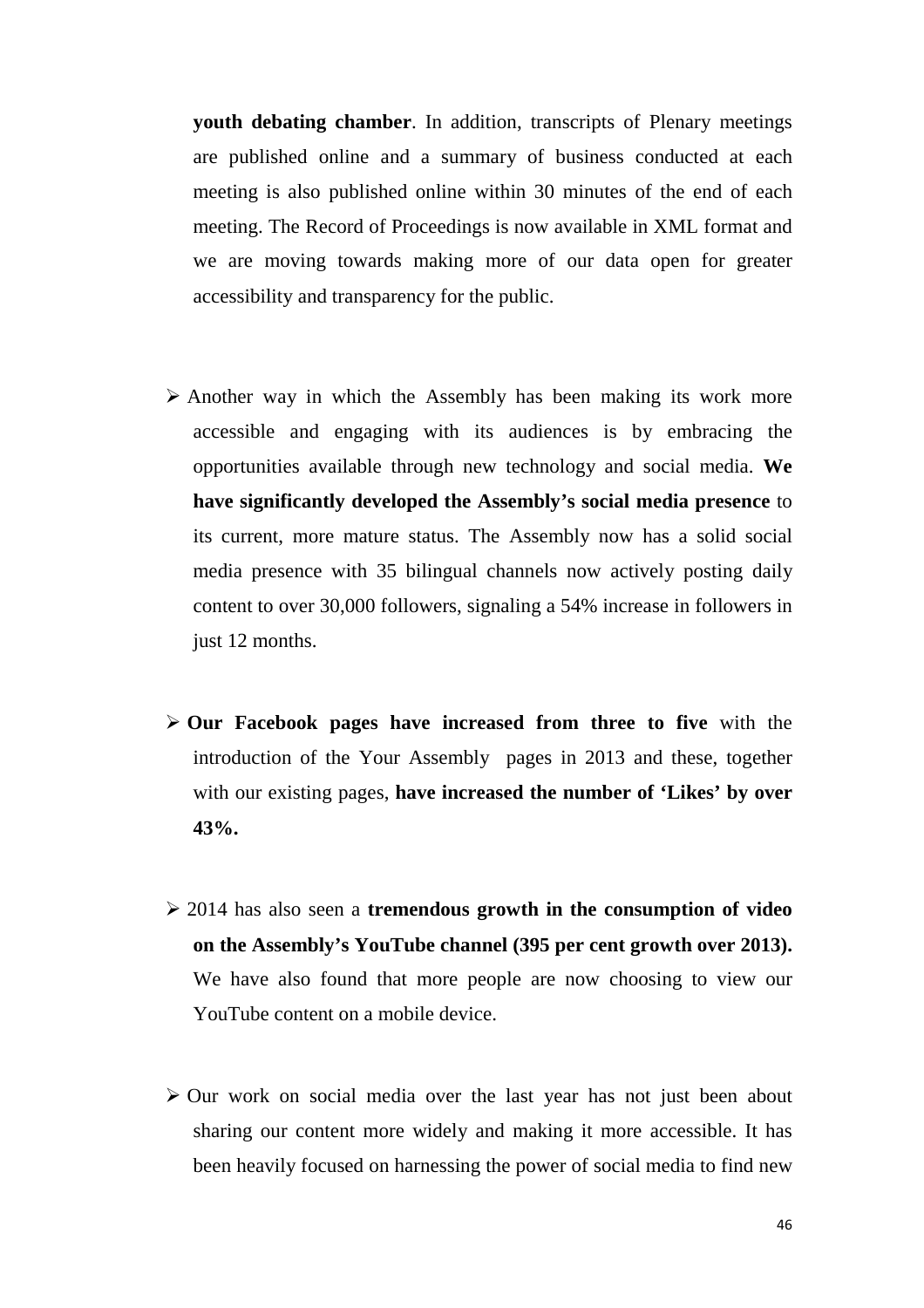voices to contribute to Assembly business. **As well as hosting web-chats so that people can contribute to committee inquiries from their own living room**, we have also been using social media to **find participants for committee inquiries and Assembly business**, using dedicated hashtags. For example, we gave the people of Wales a unique opportunity to contribute to the scrutiny process in 2013 when we asked them to submit questions for the First Minister using the hashtag #askfirstmin. These initiatives have been well-received and have allowed us to complement our existing engagement activity and reach new audiences.

 $\triangleright$  In addition to extending the channels for broadcasting Assembly news and engaging with our audiences, we have also developed new platforms to make content accessible to the people of Wales. The Research Service launched their **blog 'In Brief/Pigion'** in October 2013, following the example of the Australian Parliament. The blog re-packages the information accumulated in the course of work for Members and their staff to present a diverse collection of short, accessible research articles on topical issues. This includes policy summaries, legal definitions, FAQs and statistical analyses. Articles are categorized by subject area, so directly relevant information can be found as quickly as possible. Research papers, quick guides and research notes are also published on the site.

### **PARLIAMENT OF THE FEDERATION WALLONIA-BRUSSELS**

The previously mentioned in the section on the Parliament of innovative e-Democracy Project joins contained in this section.

 **Collaboration agreement between Parliament and the Free University of Brussels.**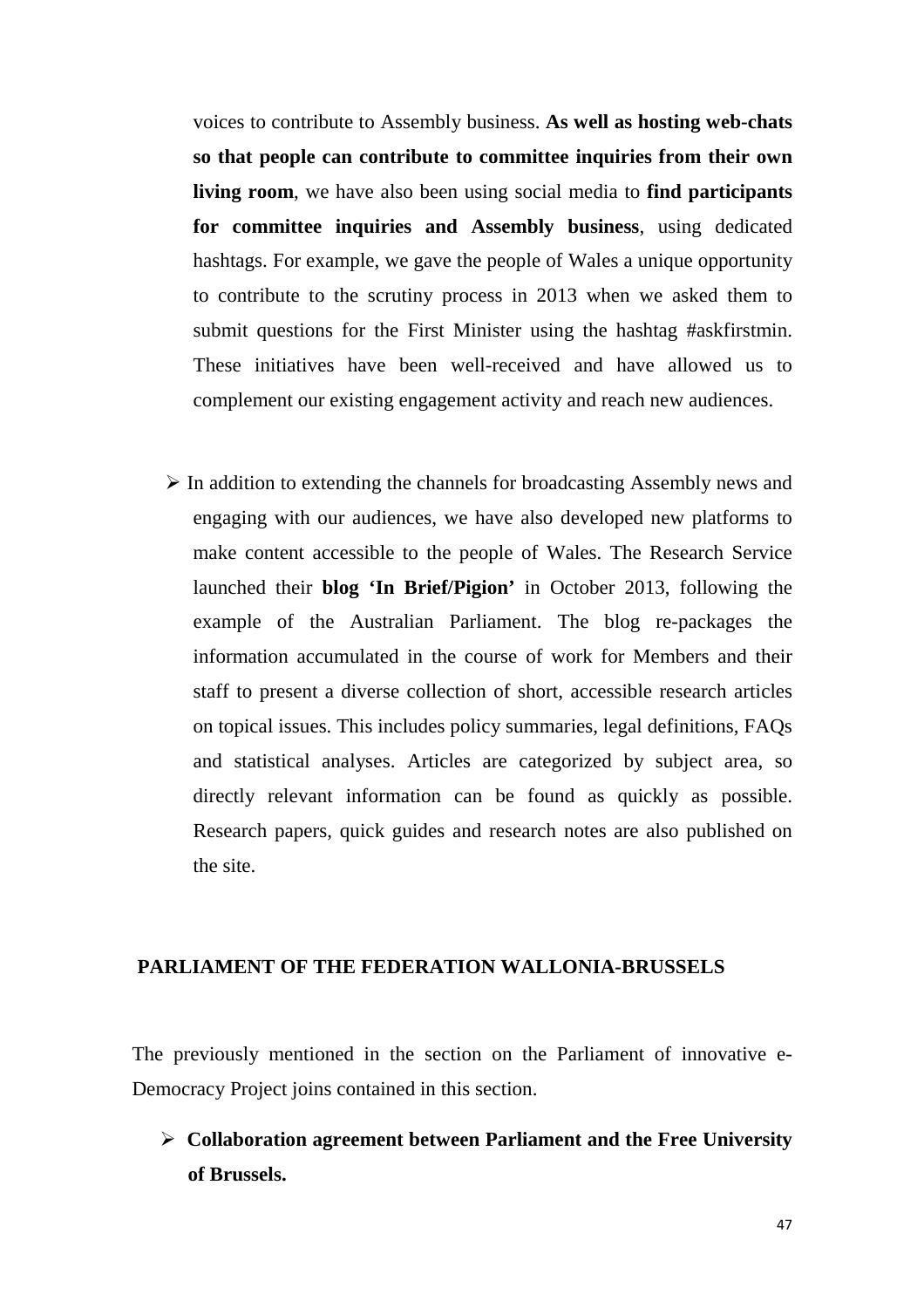- **New web www.pfwb.be (January 2012).** 
	- **Interactive Terminals that allow browsing the institutional brochure, learning about the elected deputies, institutional film viewing and browsing the web www.pfwb.be. A questionnaire to assess the knowledge of visitors to the parliament.**
	- **Institutional Film "A Parliament for francophone."**
	- **A television documentary (RTBF) "24H in parliament."**
	- **Organization of guided tours of Parliament.**
	- **Organization of Conferences.**

#### **PARLIAMENT OF EXTREMADURA**

 It has been developed (optimization phase) a **transparency portal into the web**, following evaluation indicators proposed by Transparency International. This organization after analyzing the 17 parliaments, Congress and Senate, stood the Extremadura Parliament in seventh place in the ranking of transparency.

#### **REGIONAL COUNCIL OF PIEDMONT**

 $\triangleright$  Piedmont Regional Council follows all the Italian Decrees about Trasparency and publishes a large set of data about the administration and about Members of the Parliament (email, biography, income and so on...) in the following section: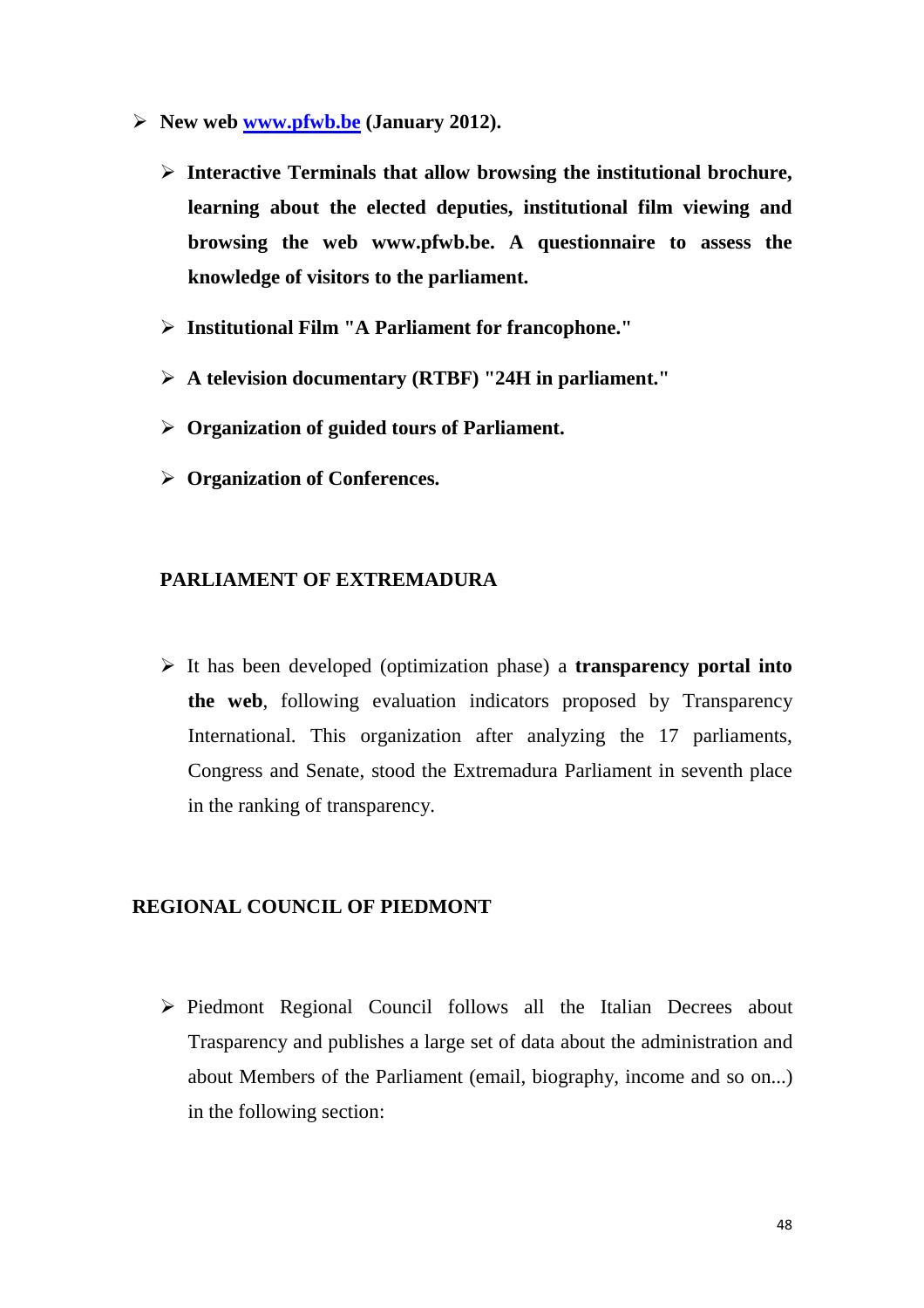http://www.cr.piemonte.it/cms/organizzazione/amministrazionetrasparente.html

 $\triangleright$  As explained in the above paragraph, the main web www.cr.piemonte.it offers complete information about laws, administration deeds, plenary and commissions' sessions.

## **PARLIAMENT OF SALZBURG**

## **The Parliamentary Information System (LPI):**

All documents which are part of the stenographic protocol and the official minutes of plenaries and committees' meetings are available to read and download on the Landtag's web site.

The database is fully searchable along various semantic, procedural and temporal criteria.

When the system was launched in 1994, it was decided to use HTML text in the database to achieve maximum accessibility for search engines. So today it is much easier to present our documents in machine readable formats within OGD initiatives without the "PDF-barrier" so many public bodies face.

Documents issued between 1945 and 1994 are published on a cohosted website in cooperation with the Austrian National Library. Historical documents between 1861 and 1934 are also available there.

Ref.:

http://www.salzburg.gv.at/pol/landtag/parlamentarische\_materialien.htm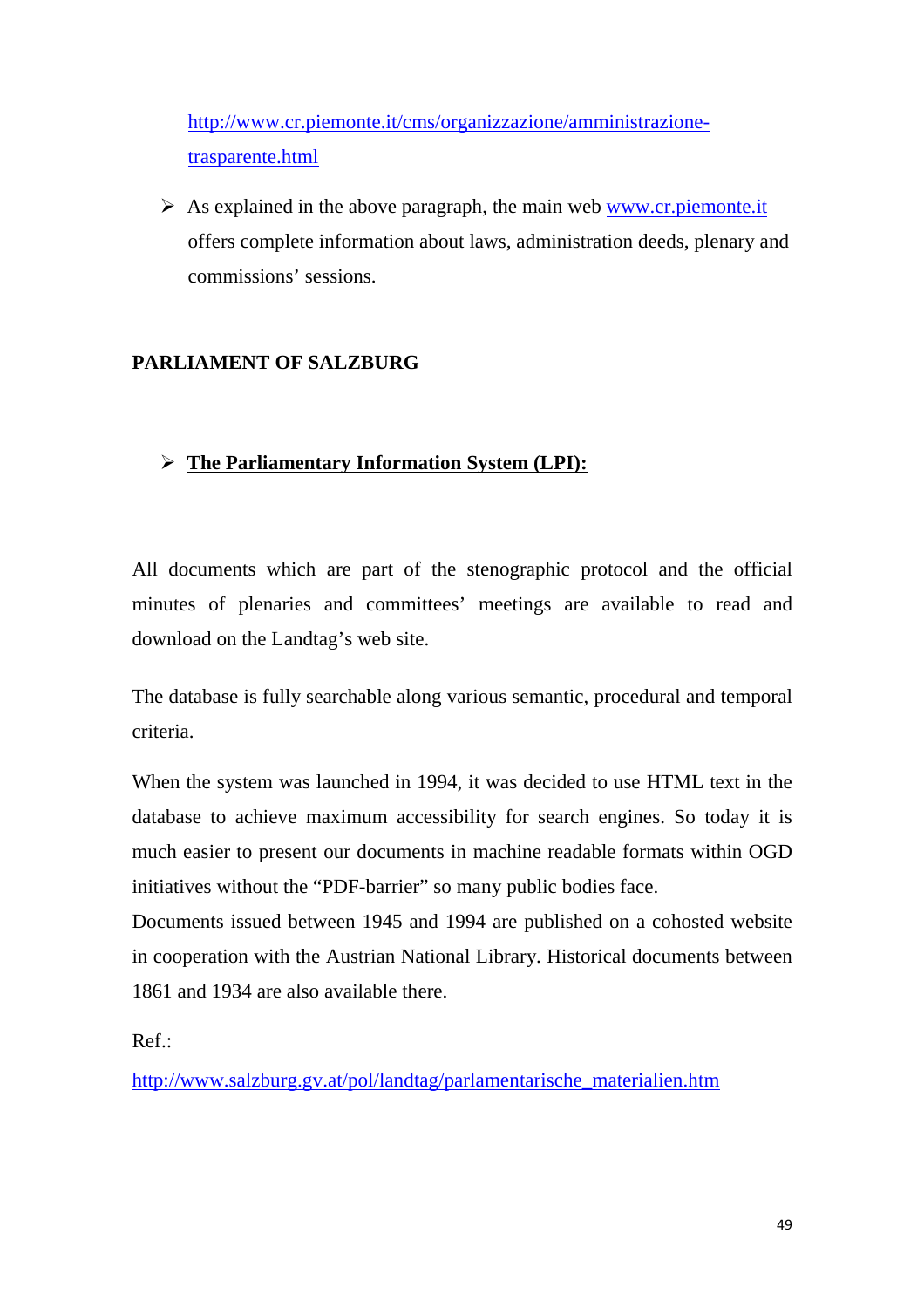#### **Open Government Data initiative:**

About two months ago the State Government of Salzburg launched an Open Government Data initiative with the aim to get all public data that are not subject to privacy or data protection provisions online within a free, machine readable and anonymously obtainable portal. The Landtag of Salzburg considers itself part of this initiative and planes to use as much momentum as possible from this initiative to improve its online presentation. We are looking towards implementing solutions such as the German **"OffenesParlament.de" the Sunlight Foundation's OpenParliament projects or poplus.org.** 

Ref.: http://sunlightfoundation.com/blog/2012/09/14/declaration-onparliamentary-openness/

http://offenesparlament.de/

http://www.salzburg.gv.at/buerger-service/ogd.htm

## **WALLOON PARLIAMENT**

The Walloon Parliament is a glass house. As well agendas of plenary and committee sessions as all documents related to the parliamentary work (budgets, questions, decrees proposals and drafts, opinions from the Council of State, reports from the Court of Audit, committee work bulletins, reports of the Parliamentary meetings, ...) are permanently available on the Walloon Parliament's website. Results of the votes in plenary session are directly released on the website. This gives the opportunity, next to the consultation of audio and video podcasts of the parliamentary works, to have access to live webcast of the plenary session. The administration of the Walloon Parliament is also very transparent according to the Quality management prescriptions and that's the reason why it is the only continental parliamentary administration recertified according to the ISO 9001:2008 standard.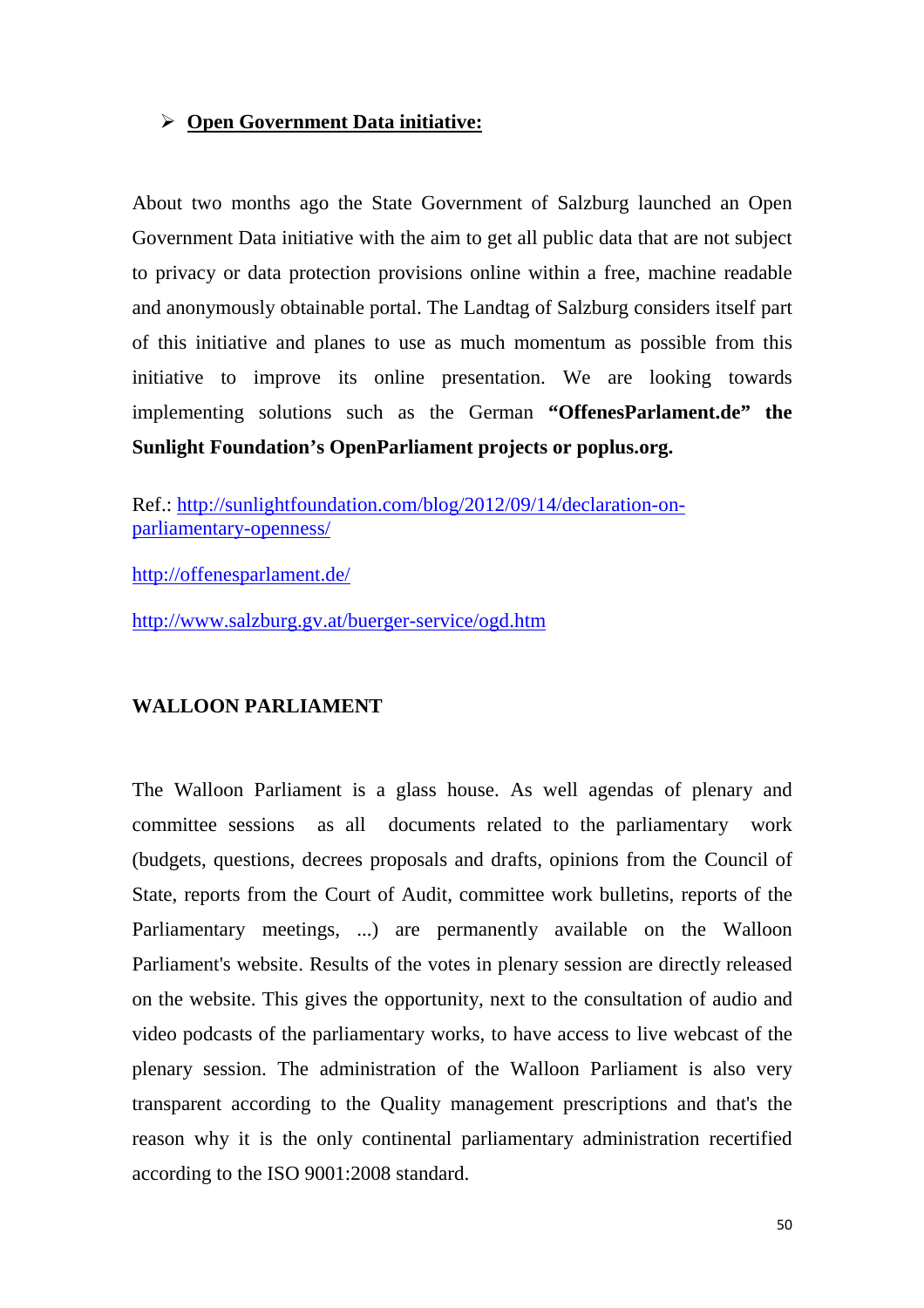## **VI. CONCLUSIONS**

**Completed questionnaires were received from 21 Parliaments** (of the 74 parliaments which are members of CALRE), so that the reflections and proposals set out below arise from this sample.

The conclusions of this report on the analysis of the evolution of the different phases of the e-Democracy in the parliaments of CALRE, the System e-Democracy and good practices of participating Parliaments are:

- **1. After two years of excellent work done by all the Parliaments who are member of this Working Group on e-Democracy under the coordination of the President of the Parliament of Andalusia, Manuel Gracia Navarro, very positive progress has been made in all phases of e-Democracy.**
- **2. The first Phase of the e-Democracy: Information, presents positive upward trend in most parliaments with the highest percentage values of all phases, and also in the four blocks in General Information, Parliamentary Debates, Members of Parliament and Legislation and committees information. The indicators which show greater growth in its evolution are:** 
	- **Number of parliaments that have tracking statistics of plenary sessions.**
	- **Indicator visits of parliamentary web media and high growth in the average number of visits to the web of plenaries sessions by month.**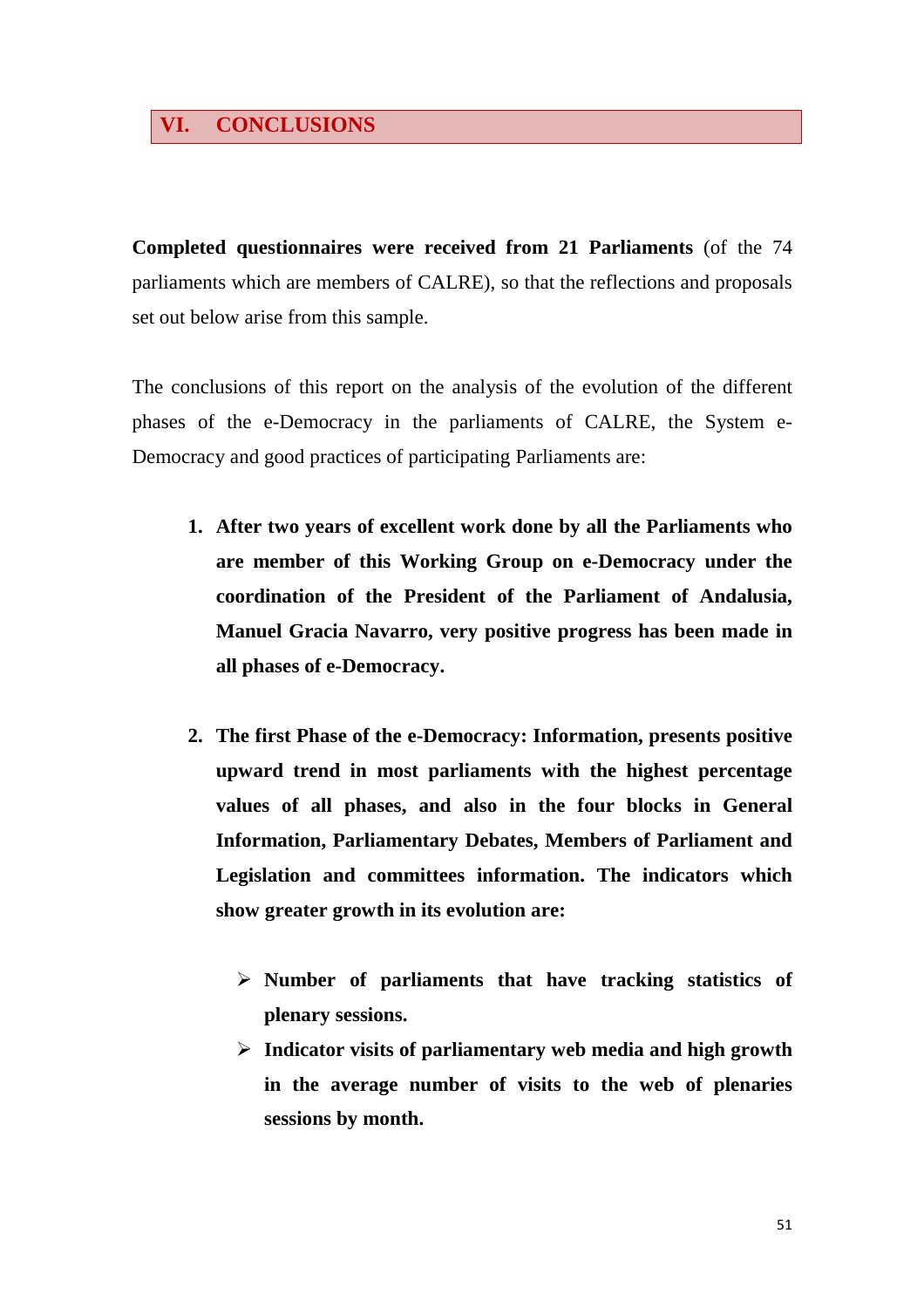- **Incorporation of interventions in plenary and commissions of member of Parliament in the deputies record online**
- **100% of parliaments facilitate the emails of its Members**
- **Publication of the agendas of Members on web**
- **95,24% of Parliaments published online legislation passed**
- **Publication of ongoing legislation on web**
- **3. In relation to the second phase of e-Democracy, e-consultation**, high comparative growth of 2013-2014 is observed. Indicators showing higher growth in its evolution are as follows:
	- **RSS Newsletter of Parliament subscription**
	- **RSS Subscription to texts and schedules of plenary and committee meetings.**
	- **Creation of a web space of citizen questions.**

**We should continue advancing with determination by all parliaments in e-Consultation.** 

- **4. The third phase of e-Democracy, e-Participation**, presents a significant growth in most indicators, reaching significantly higher values than in 2013. Indicators showing further growth in its evolution as follows:
	- **Online Citizen Input to the current legislation,** with a greater role and European citizenship.
	- **Hearing in commissions of citizen from social sectors affected by legislation**
	- **Live broadcast of events of Parliament**
	- **Official Social Networking**
	- **Online Forums**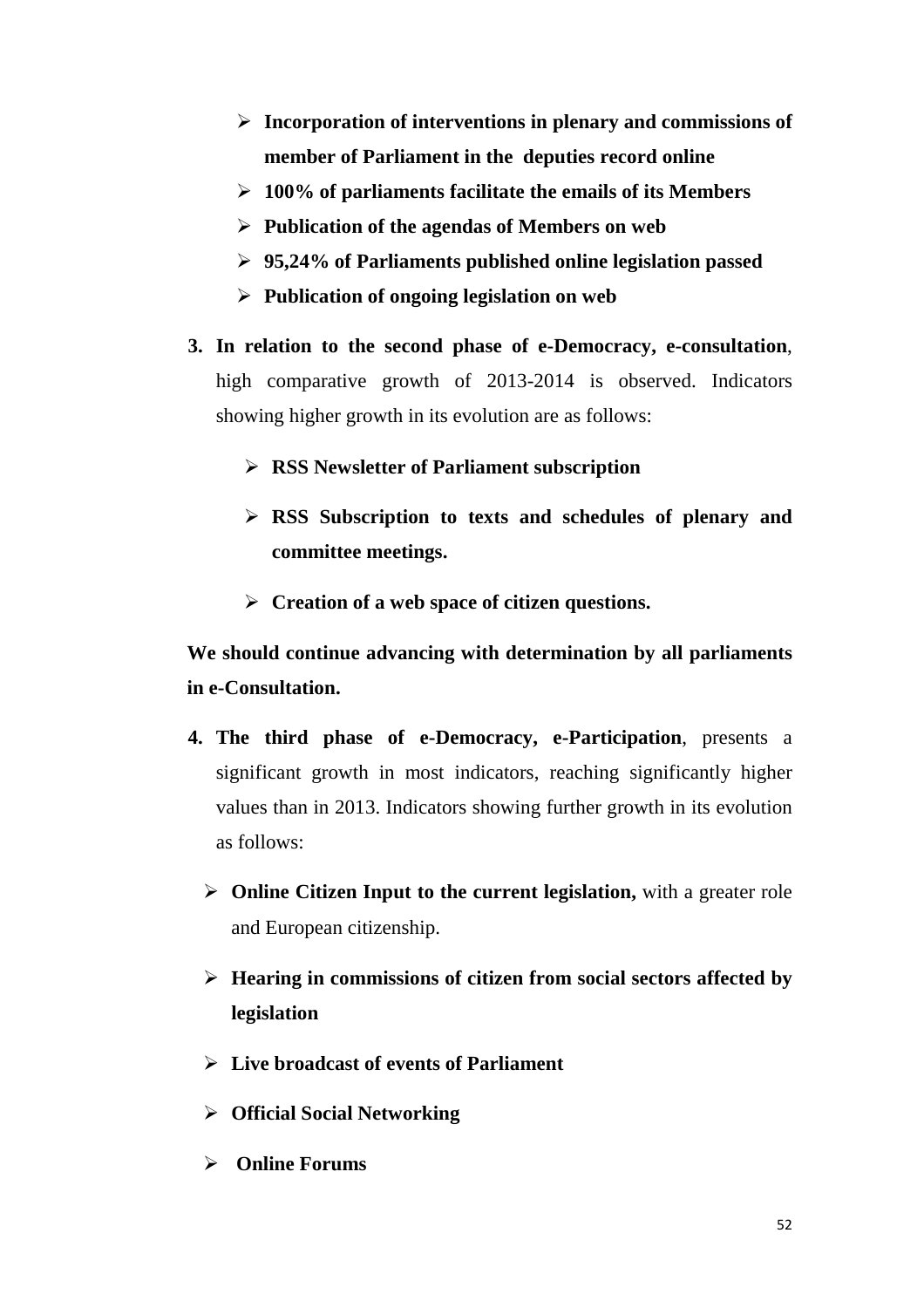**5. The Fourth Phase of e-Democracy, e-Vote**, is the one with lower values, but is understandable since it is the last phase of what level of development is concerned. Two indicators are increased:

## **Popular Legislative Initiative**

### **Popular Legislative Iniciative web spaces**

Two indicators have 0% of Parliaments, e-vote in regional elections and the articulation of online signatures to ILP, as are those most vanguard and represent the near future, so it is necessary that the parliaments continue with determination to implement these indicators.

- **6.** Heading to **Attract Youth to Politics** has generally good results of evolution with high values.
- **7.** As a result of the analysis in these two years of hard work and to all the parliaments continue to improve, we propose the following **System of e-Democracy of parliaments of CALRE comprises 32 initiatives sorted by valuations of own parliaments participants:**

## **PHASE I: INFORMATION**

- **1. Include in the web video link of committees**
- **2. Issuance of live plenary sessions on the web**
- **3. Statistics tracking the plenary on web**
- **4. Agenda of Members online**
- **5. Publication of ongoing legislation**
- **6. Interventions of Members in their personal profile online**
- **7. Statement of Income of Members on web**
- **8. Web section Frequently Asked Questions (FAQ)**
- **9. Statistics on the number of web visits**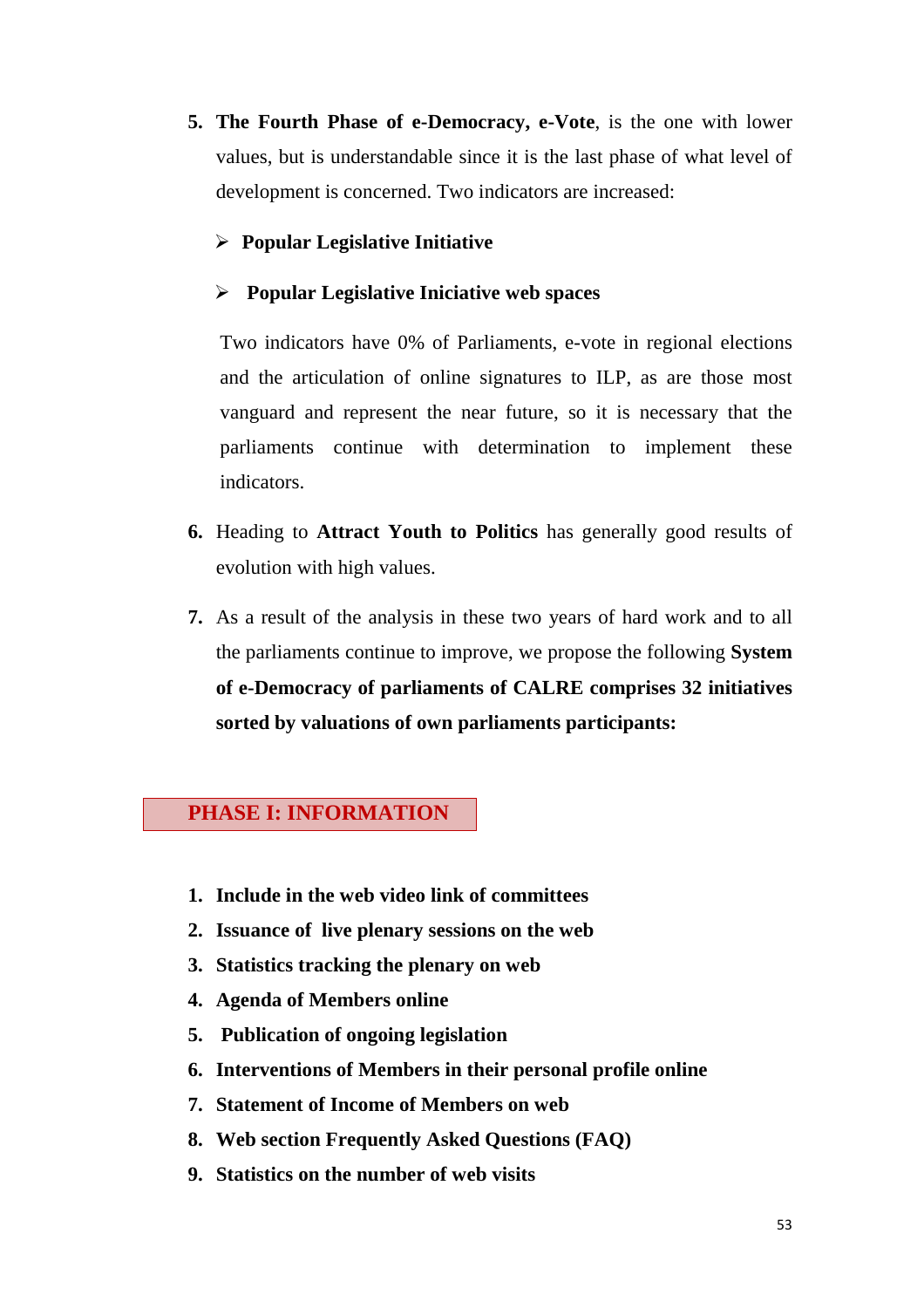## **PHASE II: e- CONSULTATION**

E-Consultation Initiatives ordered in this phase in accordance with the common assessment of participants Parliaments of CALRE are:

- **1. Subscribe to RSS schedule of plenary sessions**
- **2. RSS Subscription to Bulletin of Parliament**
- **3. Subscribe to RSS calendar commissions**
- **4. Web space citizen questions**
- **5. RSS subscription to text of Commissions**
- **6. Citizen questions Plenary Turn by MPs**
- **7. RSS subscription plenary text**

## **PHASE III: e- PARTICIPATION**

- **1. Citizens Contributions to the ongoing legislation on web**
- **2. Canal YouTube**
- **3. Live broadcast of events of Parliament**
- **4. Facebook**
- **5. Twitter**
- **6. Hearings of citizens from affected social sectors**
- **7. Surveys online**
- **8. Forums online**
- **9. Citizens email List**
- **10. Videoconferences of Parliament**